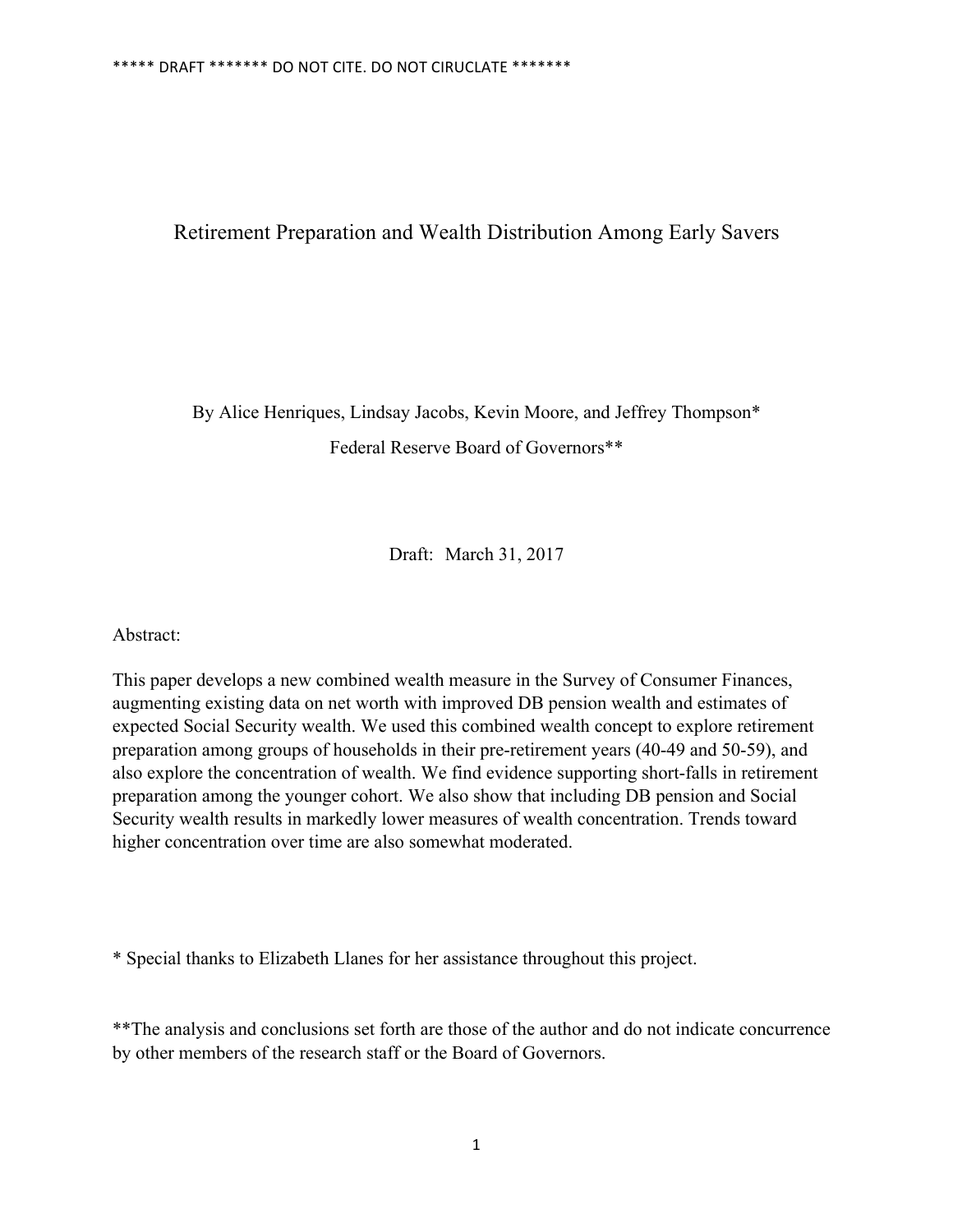The wealth that households accumulate during their working years – through pensions, housing equity, and other types of assets – is crucial in providing income to sustain them in retirement. There is a large literature evaluating the adequacy of retirement resources among retirees and households transitioning into retirement, while there is also a growing literature using wealth data to explore inequality in the distribution of economic resources – beyond a more traditional emphasis on income and consumption. This paper uses the Survey of Consumer Finances (SCF) to make contributions to each of these areas of research.

The SCF is the only household survey that provides coverage of high-net-worth households in the U.S., but the wealth concept in the survey is incomplete. Importantly, household wealth in the SCF does not adequately reflect the asset value of defined benefit (DB) pensions. Further, it does not include the value of the future Social Security benefits that workers accrue over their lifetime. These additional forms of wealth are crucial resources to retirees but also impact decisions leading up to retirement. Crucially, they disproportionately benefit households below the top portion of the wealth distribution. As such, they are vital to our understanding the full distribution of wealth, and also to assessing the adequacy of savings of the cohort of workers who will be transitioning into retirement in the future.

We develop an expanded definition of household wealth ["combined" wealth], augmenting the asset and debt information collected in the SCF with estimates of the asset value of both traditional defined benefit (DB) pensions and expected Social Security benefits. We use this combined wealth concept to evaluate the resources of groups of workers approaching retirement age. Most of the retirement adequacy literature focuses on recently retired, or about-to-retire workers. Here we review preparation among households in their 50s, and also among a cohort of "early savers" in their 40s. Consistent with much of the existing literature, we find that expected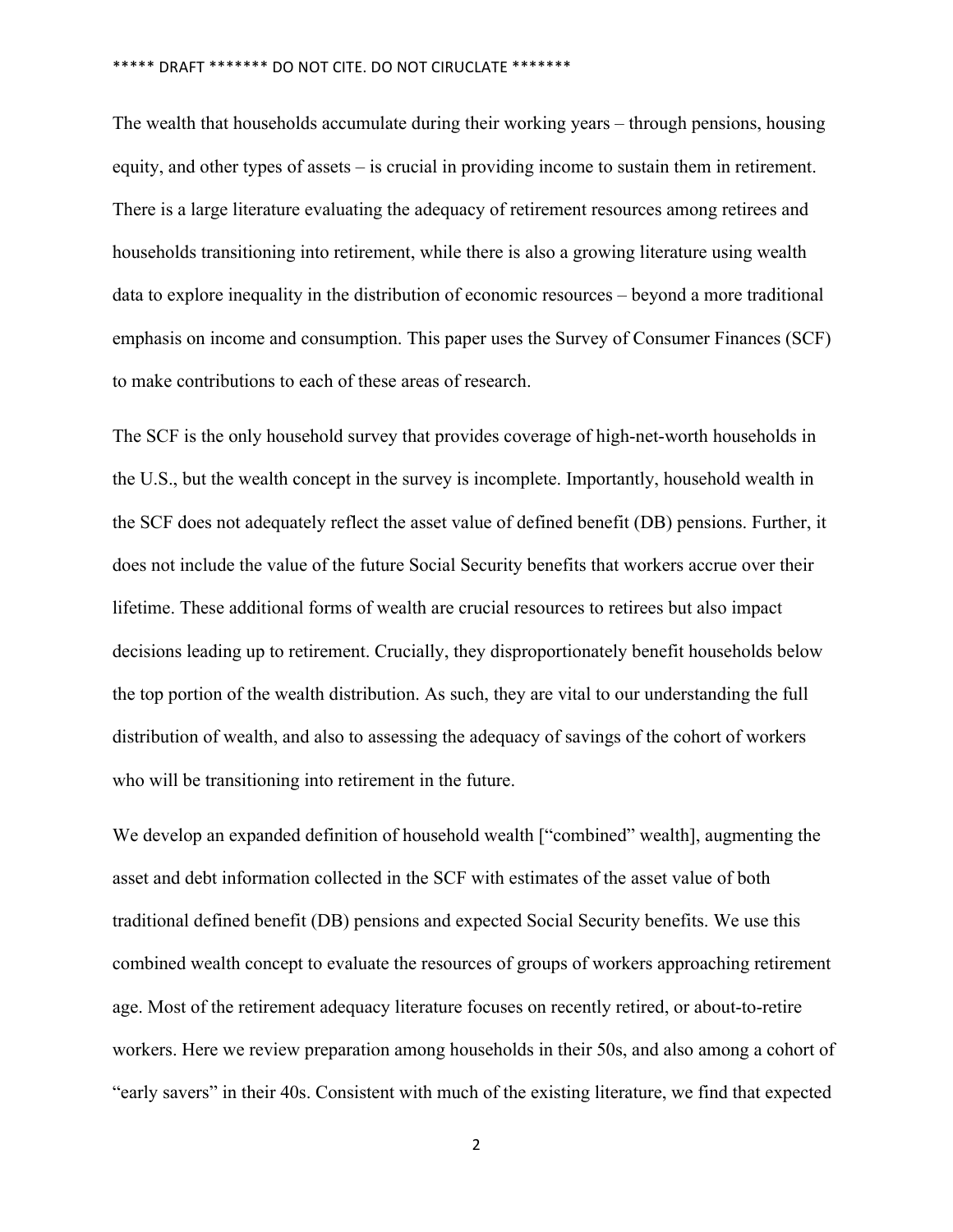retirement income is adequate for most households, but leaves a substantial – and growing – number in or near poverty during their retirement years.

We also use the expanded resource concept to calculate levels and changes in the distribution of wealth. Some of the existing research exploring the distribution of wealth uses data that does actually not include households in the very top of the wealth distribution, and most of it does not reflect either the implied asset value of DB pensions or Social Security. Incorporating the assetvalue of expected retirement benefits, particularly Social Security, has a dramatic equalizing effect on the distribution of wealth.<sup>1</sup> For example, among households with heads ages  $40-49$ , the top five-percent share of wealth excluding retirement plans (DB, DC) and Social Security is 69 percent. Once these assets are included, the top five-percent wealth share falls to 47 percent. There is also a slight moderation on the over-time trend toward greater inequality once we incorporate all forms of retirement wealth.

In the remainder of this paper, we:

<u> Andrew Maria (1989)</u>

- Briefly review the retirement adequacy and the wealth inequality literatures, drawing attention to the contributions that we make in this paper;
- Describe the primary data we in this analysis the SCF as well as the methods and additional data sources we use in estimating household level earnings histories used to calculate expected Social Security benefits, and;
- Present our findings, both for retirement preparation, and for the distribution of wealth.

 $1$  Wolff (2015) is the primary exception here, as he also uses the SCF and predicts earnings histories. His focus is primarily on the Gini Coefficient and broad inequality trends, not specifically top-end concentration. There are also a number of methodological differences between this paper and Wolff's.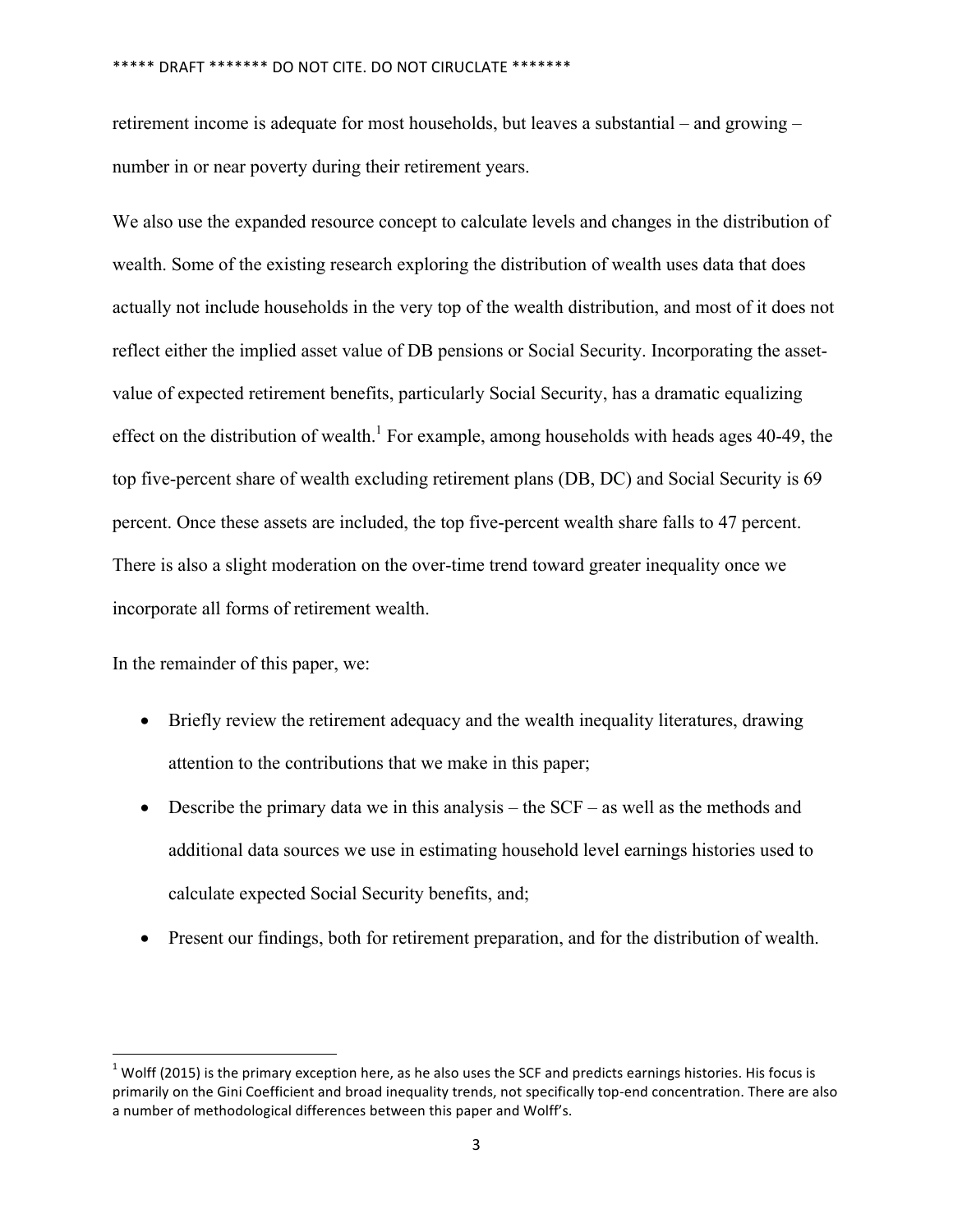#### **2. Literature Review**

The areas of retirement income adequacy and wealth concentration have each generated extensive literatures. Here we provide a very brief overview of each of these literatures, particularly focused on identifying the contribution we are making in this paper.

#### *2A. Retirement Adequacy*

The extensive literature evaluating the adequacy of income for current and future retirees has been spurred on by dramatic changes in the demography of an aging country and equally dramatic changes in our retirement system which has transformed from a primarily DB pension system to an overwhelming DC system in just a few decades. The now-ubiquitous 401(k) plan was first introduced into law in 1978. As of late 1980s, traditional defined benefit pensions were still the typical plan for households with heads between 40 and 59. In 1989, nearly a third (29%) of these households were covered only by a traditional defined benefit pension, 20 percent by a DC plan only, and 21 percent were covered by both types of plans (**Figure 1, Table 1**). By 2013, seven percent had only a DB plan, 11 percent have both types of plans, and 41 percent rely exclusively on DC plans for their work-based pension. This transformation of the pension system has made benefits more flexible and portable, virtues appreciated by most workers. But, it has also shifted risk and decision-making from employers to workers, fueling considerable anxiety about retirement preparation.

As this transformation of the pension system has unfolded, a number of researchers have worked to understand the consequences for the adequacy of retirement income for older Americans. On the central question of the status of the adequacy of retirement income, the literature is divided. Some papers have identified large shortfalls in the adequacy of retirement savings (Bernheim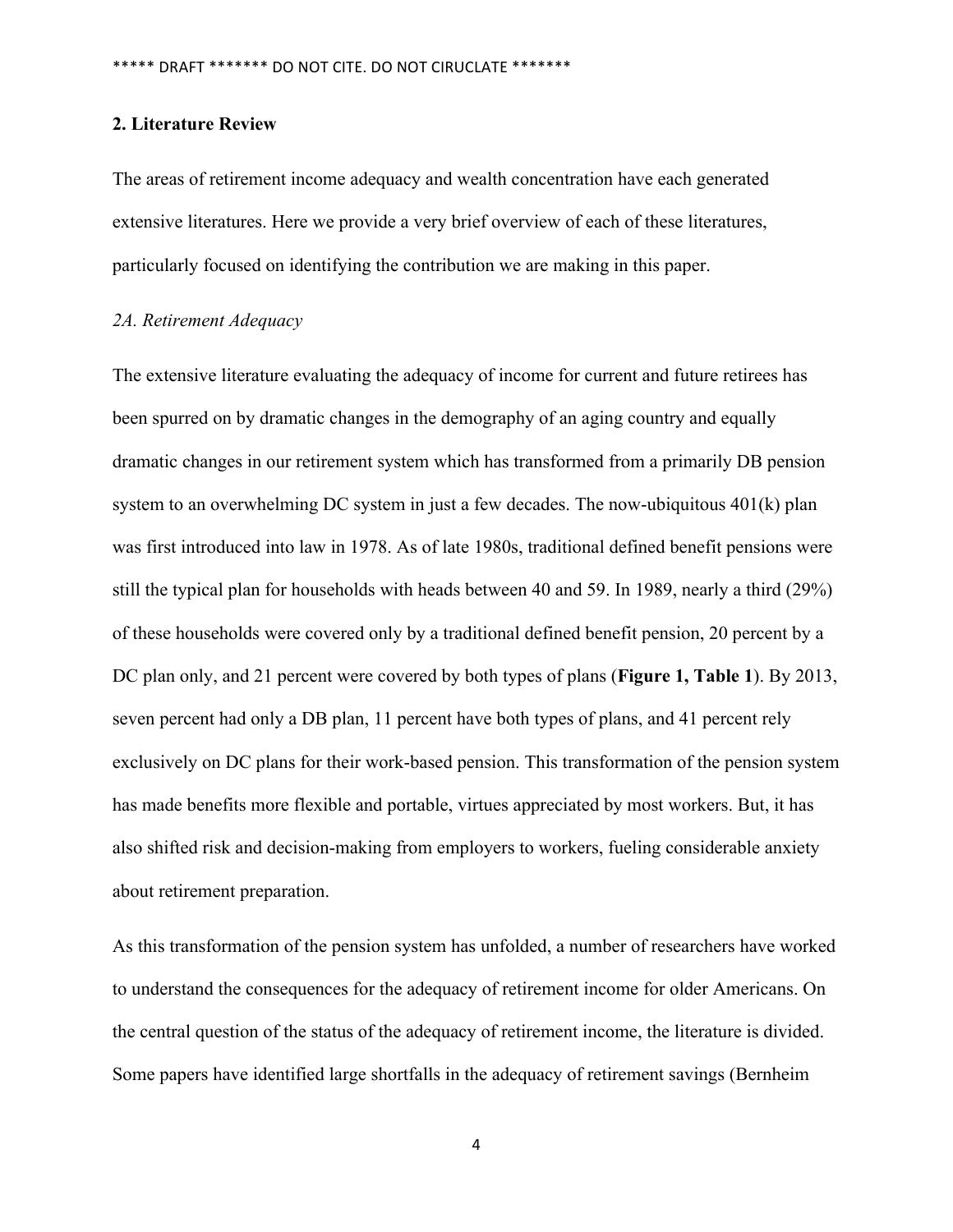(1992), Munell (NRRI (2006, 2014), Haveman et al (2006), Munnell, Orlova, Webb (2013)). Others have concluded that household financial preparation for retirement is in much better shape, and any shortfalls are largely concentrated among specific, more vulnerable, groups such as single retirees (Engen, Gale, and Uccello (1999), Sholz, et al (2006), Love, McNair, Smith (2008)).

One of the methodological factors that differentiate these – and other – studies is the way they define "adequacy." Adequacy is typically determined by comparing anticipated household income in retirement to pre-retirement income. Replacement rates are "adequate" if they provide a smoothed level of consumption across working life into retirement with a potential step-down adjustment at the point of retirement.<sup>2</sup>

Another approach to defining adequacy assumes declining levels of consumption over the retirement period, based on models where households smooth the marginal utility of consumption over the lifecycle using assumptions on preference parameters and changes in consumption when children leave home (Sholz, Seshadri, and Khitatrakun (2006), Engen, Gale, and Uccello (1999).

Differences in these first two approaches to defining adequacy go a long way to reconciling the competing findings from the more optimistic and pessimistic findings on retirement adequacy. When Sholz et al (2006) assume a more standard life-cycle rule using annual consumption as a function of lifetime resources, they find 49 percent of households have inadequate savings as compared to only 16 percent under their declining rate optimized path of consumption. Similarly, when Munnell, Rutledge, and Webb (2014), adjust the adequacy rules in the NRRI, to

<u> Andrew Maria (1989)</u>

<sup>&</sup>lt;sup>2</sup> See Biggs and Springstead (2008) for a discussion of alternative standards of adequacy of replacement rates.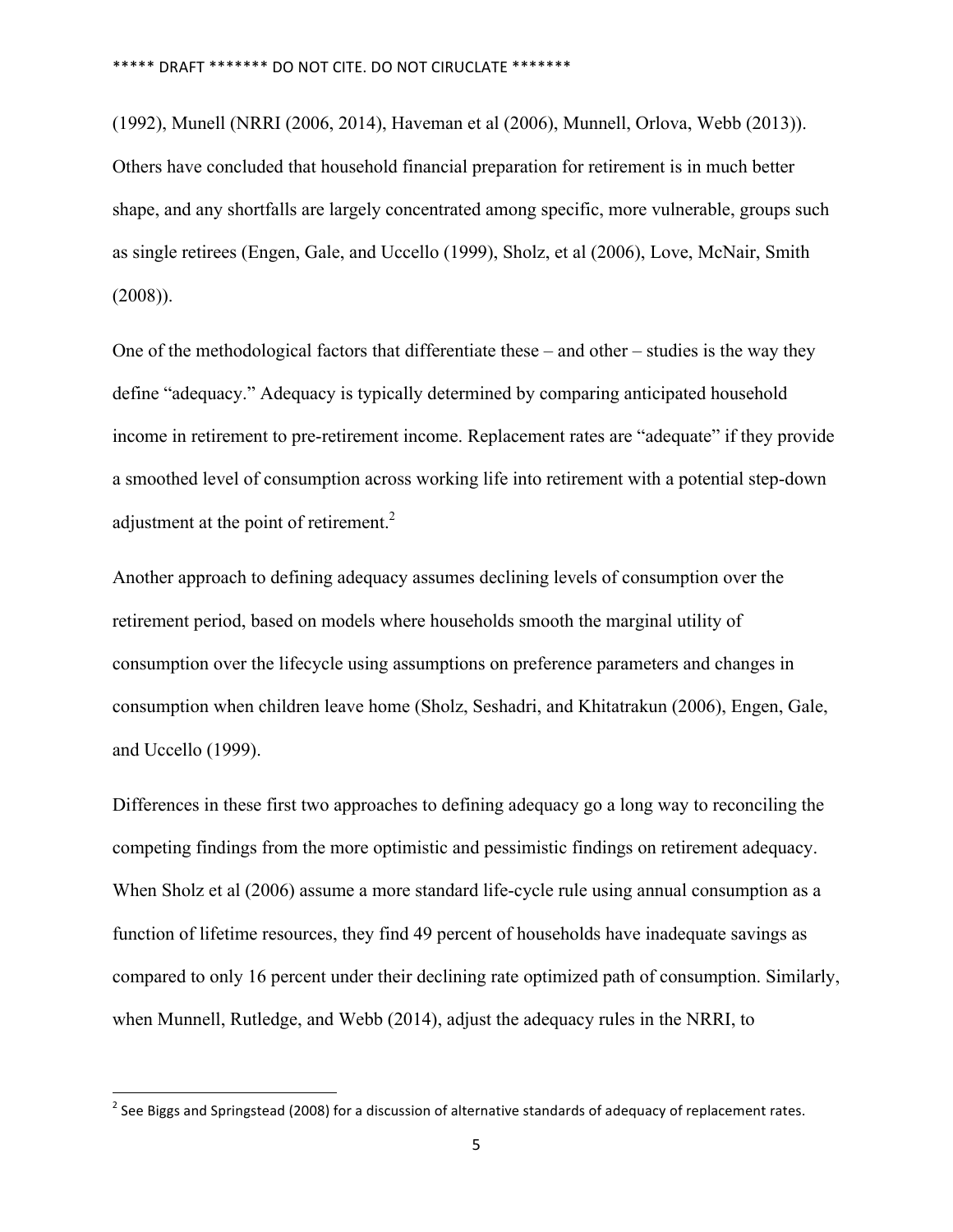incorporate the same optimal rates of asset drawdown as implied in Sholz et al (2006), the share of households (heads age 51-61) with inadequate retirement resources falls from 35 percent to 24 percent. When they further incorporate the assumption Sholz et al (2006) use about the decline in consumption when children leave the home, the share of households with inadequate savings fall further to 11.5 percent.

A third approach is to use an external benchmark to indicate socially acceptable levels of consumption in retirement (Wolff (2002), Haveman, Holden, Wolfe, and Romanov (2006), and Love, Smith, McNair (2008)). One implication of the replacement rate or smoothed consumption approaches to defining "adequacy" is that, because they are determined relative to the household's own income history, poor households who are able to maintain the same povertylevel consumption in retirement are considered to have "adequate" resources. Households with much higher absolute standards of living might be considered to have inadequate resources. Hurd and Rohwedder (2011) use observed consumption paths over retirement from panel data (HRS) as a benchmark, identifying adequacy among recent retirees as sufficient income to afford retirement consumption and still be able to leave a bequest.

Most research on retirement income adequacy uses data from the Health and Retirement Survey (HRS). The HRS is a high quality household survey of older Americans with a battery of questions on household income and resources. In recent years, researchers have been able to link the HRS to individual SSA earnings histories, and through employer-specific pension plans. Studies with the HRS either explore adequacy among current retirees (Hurd and Rohwedder (2011), Moore and Mitchell (1997)) or used self-reported, expected pension and benefits income to explore adequacy for those about to retire (Engen, Gale, and Uccello (1999), Love, Smith, McNair (2008)).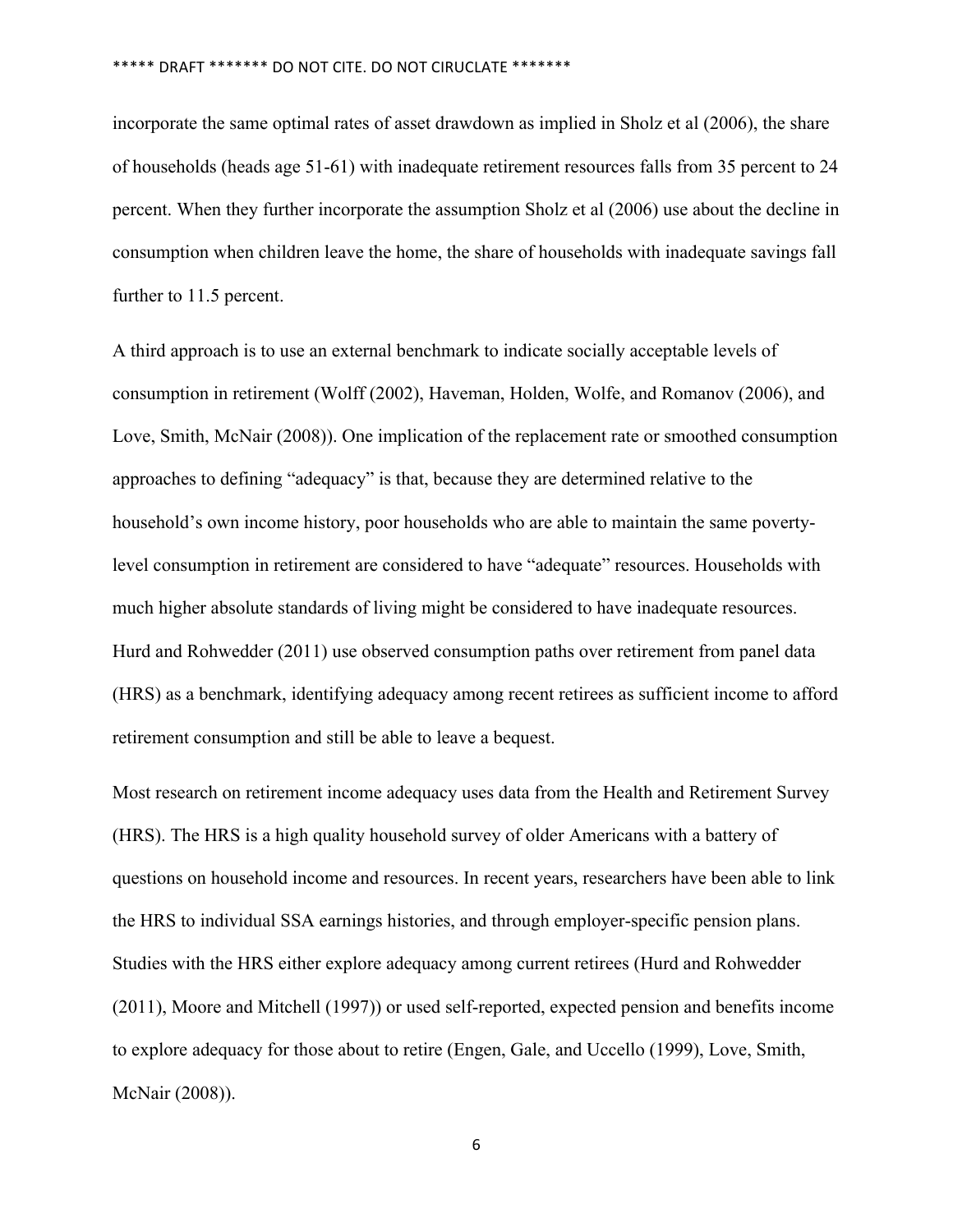The HRS offers many advantages to researchers in this field, but has some limitations as well. Because of the survey design, the HRS cannot tell us anything about the savings or anticipated retirement adequacy among younger workers. A number of studies using the HRS evaluate adequacy among workers as young as 51 (Munnell, Orlova, Webb (2013); Gustman and Steinmeier (1999), and; Scholz, Seshardi, and Khitatrakun (2006)). Also, because it does not include high net-worth households, the HRS cannot be used to fully evaluate the implications of Social Security on wealth concentration. And, while the ability to match to SSA earnings is important, not all respondent agree to the match, and researchers need to estimate earning for the missing records. Also, there is some evidence of bias introduced by the selection of respondents who agree to the match (Bricker and Engelhardt (2014)).

A number of studies have also explored retirement adequacy using the Survey Consumer Finances. Because the SCF samples the entire age distribution, these studies have looked at retirement income among younger cohorts of savers. All of these studies use the self-reported DB pension responses in the SCF, and use out-of-sample data to predict earnings histories into the survey for calculating future Social Security benefits.

Kennickell and Sunden (1997)) use the age/earnings profile from one year of CPS data to predict earnings histories to households under age 65. Wolff (2002, 2006, 2007, 2015), predicts earnings histories within the SCF using respondent-provided current and past-job information and earnings history questions, and an in-sample prediction of future earnings based on a simple human capital earnings regression. He then uses those predicted retirement incomes to evaluate adequacy in several years of the SCF among relatively younger cohorts than are evaluated using the HRS (47 to 64 years olds (Wolff 2002, 2006) and 40 to 55 year olds (Wolff 2007).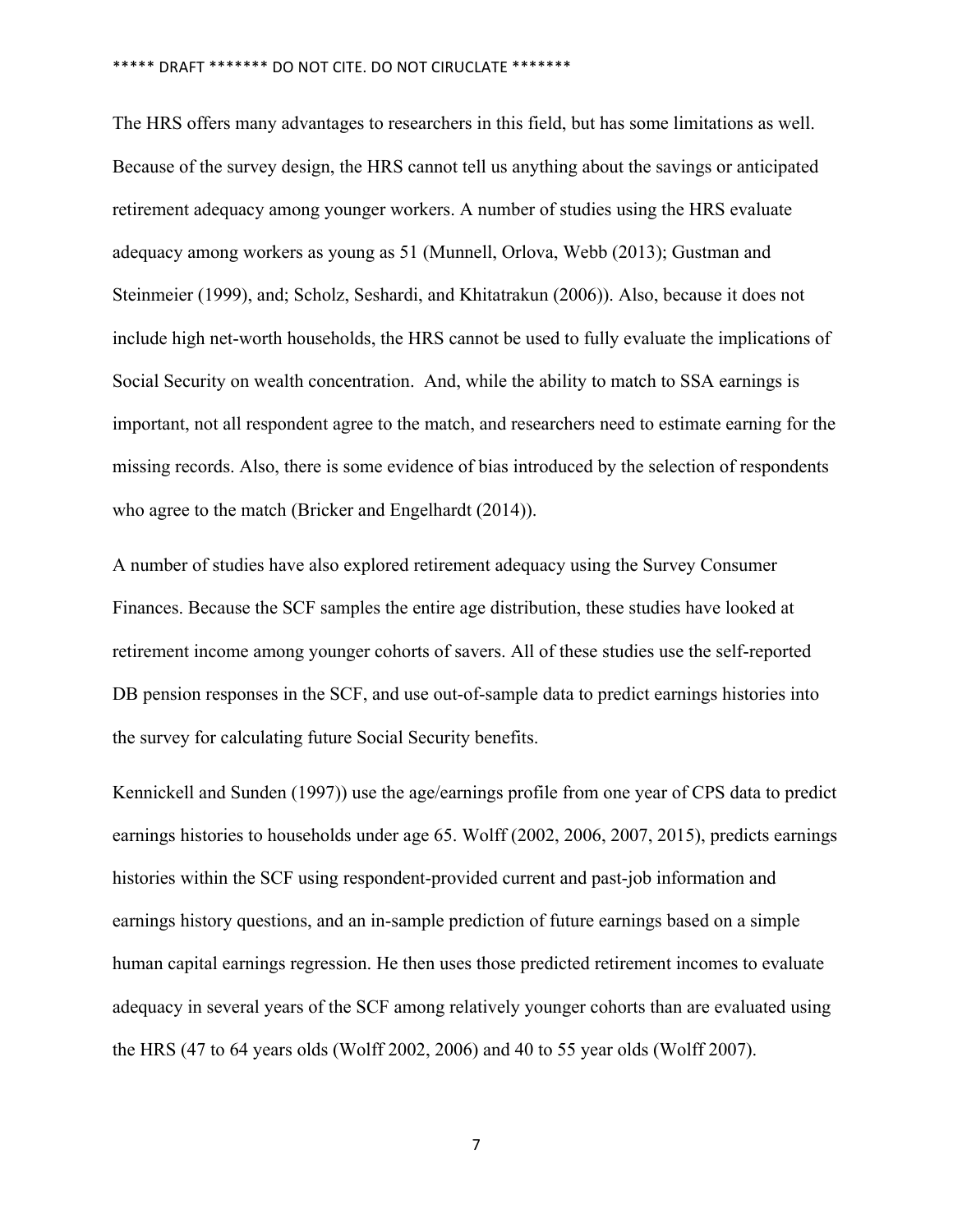The National Retirement Risk Index (NRRI), developed by Alicia Munnell and her colleagues at Boston College's Center for Retirement Research, also uses the SCF to evaluate retirement adequacy. The NRRI imputes earnings histories into the SCF through a statistical match to the linked HRS/SSA earnings data. The NRRI calculates adequacy across the full age distribution. Since the HRS only includes workers in their 50s and above, a number of additional assumptions are need to predict earnings histories and futures for younger workers.

#### *2B. Wealth Distribution*

The fact that wealth – particularly financial assets – is highly concentrated at the top of the distribution has long been acknowledged, and, in fact, is the motivation for the unique sampling strategy employed in the Survey of Consumer Finances. Results from the 1989 SCF indicate that the top one percent of households held 16 percent of all income, but 30 percent of net worth (Bricker at al, 2016). Most research exploring the distribution of wealth in the US relies on the SCF (Bricker et al (2016), Keister and Moller (2000); Wolff (1995), Kennickel (2006)). Some wealth distribution research uses the PSID, which also includes questions on assets and debt (Quadrini (1999), Banks, Bludell, and Smith (2003)). These studies yield lower estimates of wealth concentration because the PSID does not adequately sample high wealth households and it does not ask about some asset-types that are disproportionately held by the wealthy (Juster, Smith, and Stafford (1999); Pfeffer, Schoeni, Kennickel, and Andreski, 2016). The top 5 percent wealth share for 1989 was 47 percent in the PSID, but 57 percent in the SCF (Wolff, 2006).

It is well known that wealth is highly concentrated, and that accurate measurement of its concentration is highly dependent on the use of data that includes high wealth households. The extent to which the concentration of wealth has risen over time, however, is in dispute. Analysis of net worth in the SCF suggests top wealth shares have increased somewhat, with the top one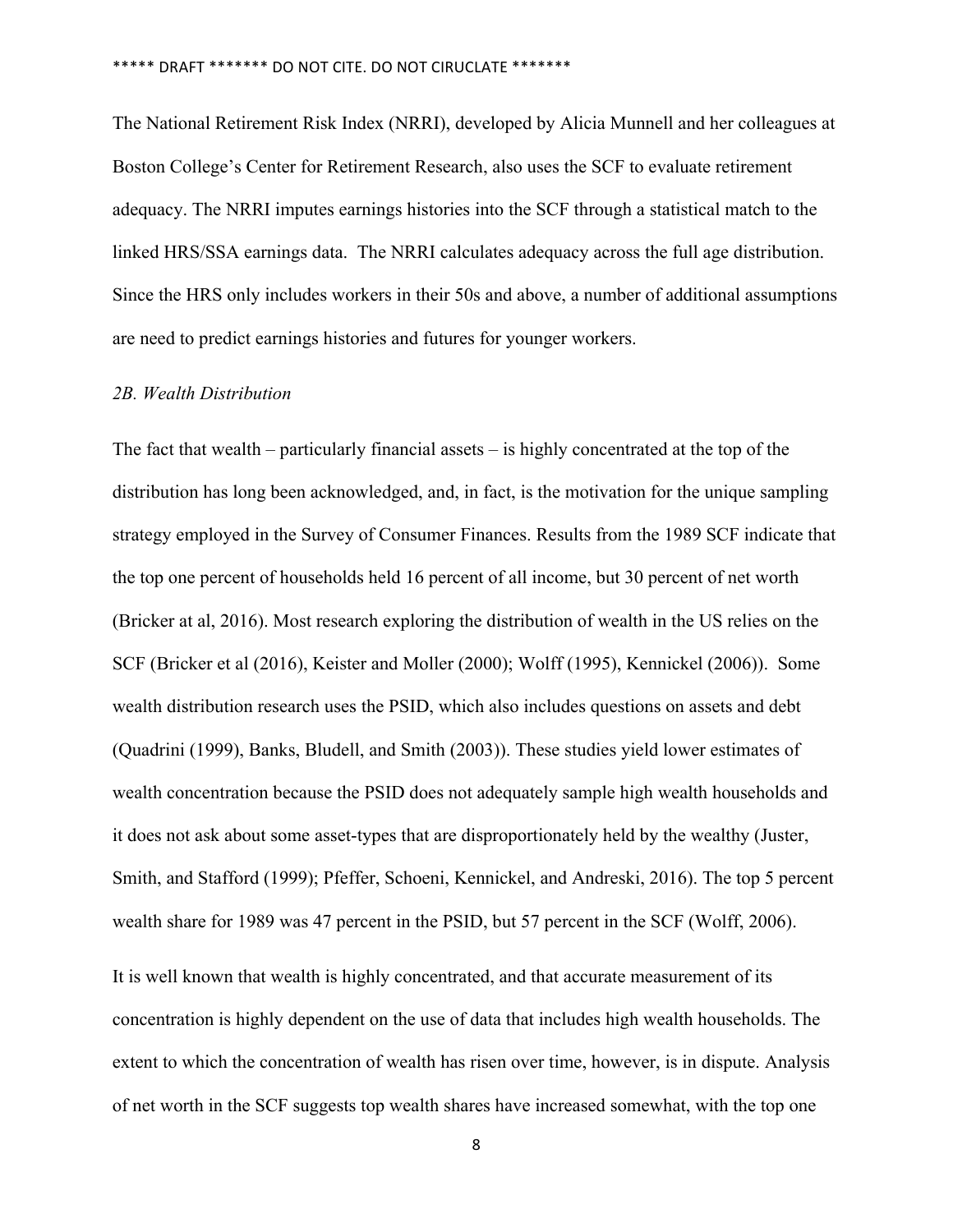percent share climbing to 35 percent by 2013 (Bricker et al, 2016). Saez and Zucman (2016) point to certain short-comings of the SCF, including the deliberate exclusion of the richest 400 households from the data and the treatment of pension wealth, and propose an alternative wealth measure based on income tax data. Similar to the wealth-prediction model used by the Federal Reserve since 1989 to draw its high-wealth sample for the SCF, Saez and Zucman (2016) use a well-known 'gross capitalization' technique to predict wealth based on flows of capital income reported on federal income tax forms and rates of return estimated from the Financial Accounts and other macro-data sources. They find that wealth predicted from tax returns rises much faster than reported wealth – with the top one percent share climbing from 28 percent in 1989 to 42 percent by 2012.

The estimates presented by Saez and Zucman are highly sensitive to the rates of return assumed for different types of assets. Bricker et al (2016) show that using a market-based rate for fixedincome assets, as opposed to the macro-data based estimate employed by Saez and Zucman, generates levels and trends in predicted wealth concentration much closer to what is found in the SCF. Bricker et al also develop an augmented version of the SCF, incorporating the wealth of the 400-richest households and allocating wealth for DB pension plans and find the trend in the top one-percent wealth share is the same as the trend reported in the main survey, but is several percentage points lower.

Each of these papers improves our understanding of trends in the distribution of wealth, but neither uses a wealth concept that includes the implied asset value of Social Security benefits. Devlin-Foltz et al (2016) show that inclusion of improved measures of DB pension wealth results in somewhat lower measures of wealth concentration in the SCF, and we build directly on that work. The absence of Social Security from the discussion of wealth concentration is troubling for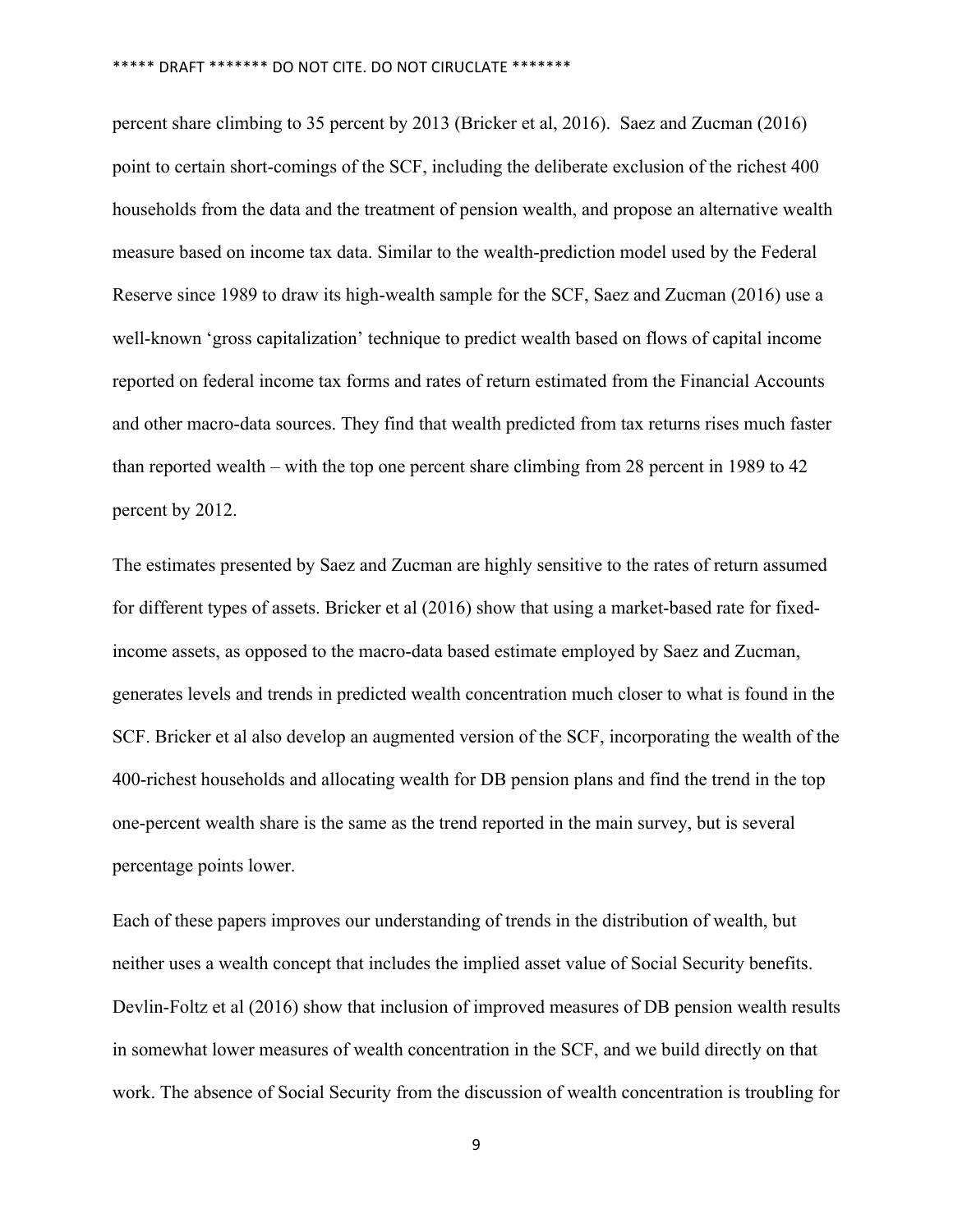a number of reasons. Social Security benefits represent the single-largest source of retirement income for more than 60%of retired households (Social Security Administration, 2016). Since accumulation of wealth to finance retirement is the dominant reason for savings, and Social Security may 'crowd out' private savings for many lower income households, discussions of wealth distribution, especially in the context of economic policy, that do not include the value of Social Security are limited at best and potentially misleading.

#### **3. Data and Methods**

To improve the measurement of wealth concentration, and extend the research on retirement income adequacy to a younger cohort of households, we use the SCF and develop an expanded measure of wealth that incorporates both improved estimates of DB wealth as well as the assetvalue of Social Security among the 40-59 year old population. We build directly on the work of Devlin-Foltz et al (2016) who impute the value of DB wealth to current workers in the SCF using labor market and pension plains characteristics in the survey along with high quality external data on DB plan assets, as well as Kennickell and Sunden (1997) who impute Social Security wealth into the 1989 and 1992 SCFs using a single year of the Current Population Survey to predict earnings histories. In this section we discuss the Survey of Consumer Finances and also describe the methods we use in estimating earnings histories of survey respondents and calculating future Social Security benefits.

#### *3A. SCF*

The primary data source we use is the nine waves of the Federal Reserve Board's triennial Survey of Consumer Finances (SCF) conducted between 1989 and 2013. Several features of the SCF make it appropriate for exploring retirement income adequacy and the distribution of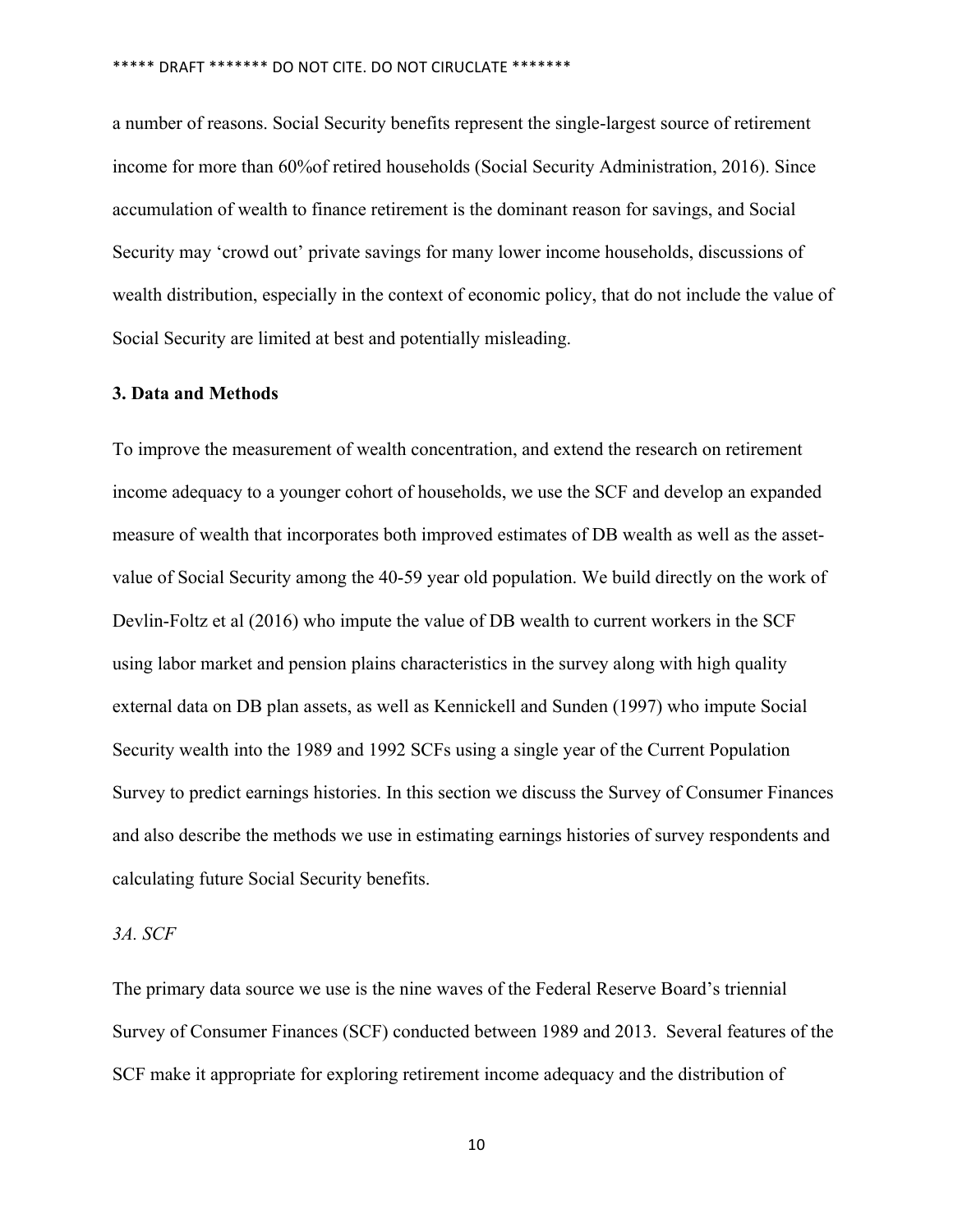wealth. The survey collects detailed information about households' financial assets and liabilities, and has employed a consistent design and sample frame since 1989. As a survey of household finances and wealth, the SCF includes some assets that are broadly shared across the population (bank savings accounts) as well some that are held more narrowly and that are concentrated in the tails of the distribution (direct ownership of bonds).

To support estimates of a variety of financial characteristics as well as the overall distribution of wealth, the survey employs a dual-frame sample design. A national area-probability (AP) sample provides good coverage of widely held assets and debts. The AP sample selects household units with equal probability from primary sampling units that are selected through a multistage selection procedure, which includes stratification by a variety of characteristics, and selection proportional to their population. Because of the concentration of assets and nonrandom survey response rates by wealth, the SCF also employs a list sample which is developed from statistical records derived from tax returns under an agreement with IRS's Statistics of Income  $(SOI)$ <sup>3</sup> This list sample consists of households with a high probability of having high net worth.<sup>4</sup> The SCF combines the observations from the AP and list sample through weighting. The weighting design adjusts each sample separately using the information available for each sample. The final weights are adjusted so that the combined sample is nationally representative of the population and assets.<sup>5</sup> These weights are used in all calculations.

<u> Andrew Maria (1989)</u>

<sup>&</sup>lt;sup>3</sup> See Bricker et al (2014) and Bricker et al (2016) for recent discussions of the sampling strategy, the list sample, and the weights used in the SCF. See Wilson and William J. Smith (1983) and Internal Revenue Service (1992) for a description of the SOI file. The file used for each survey largely contains data from tax returns filed for the tax year two years before the year the survey takes place.

<sup>&</sup>lt;sup>4</sup> For reasons related to cost control on the survey, the geographic distribution of the list sample is constrained to that of the area-probability sample.

 $5$  The SCF weights were revised in 1998 to incorporate home ownership rates by race (Kennickell, 1999). Weights for earlier years were updated to reflect the revised methodology.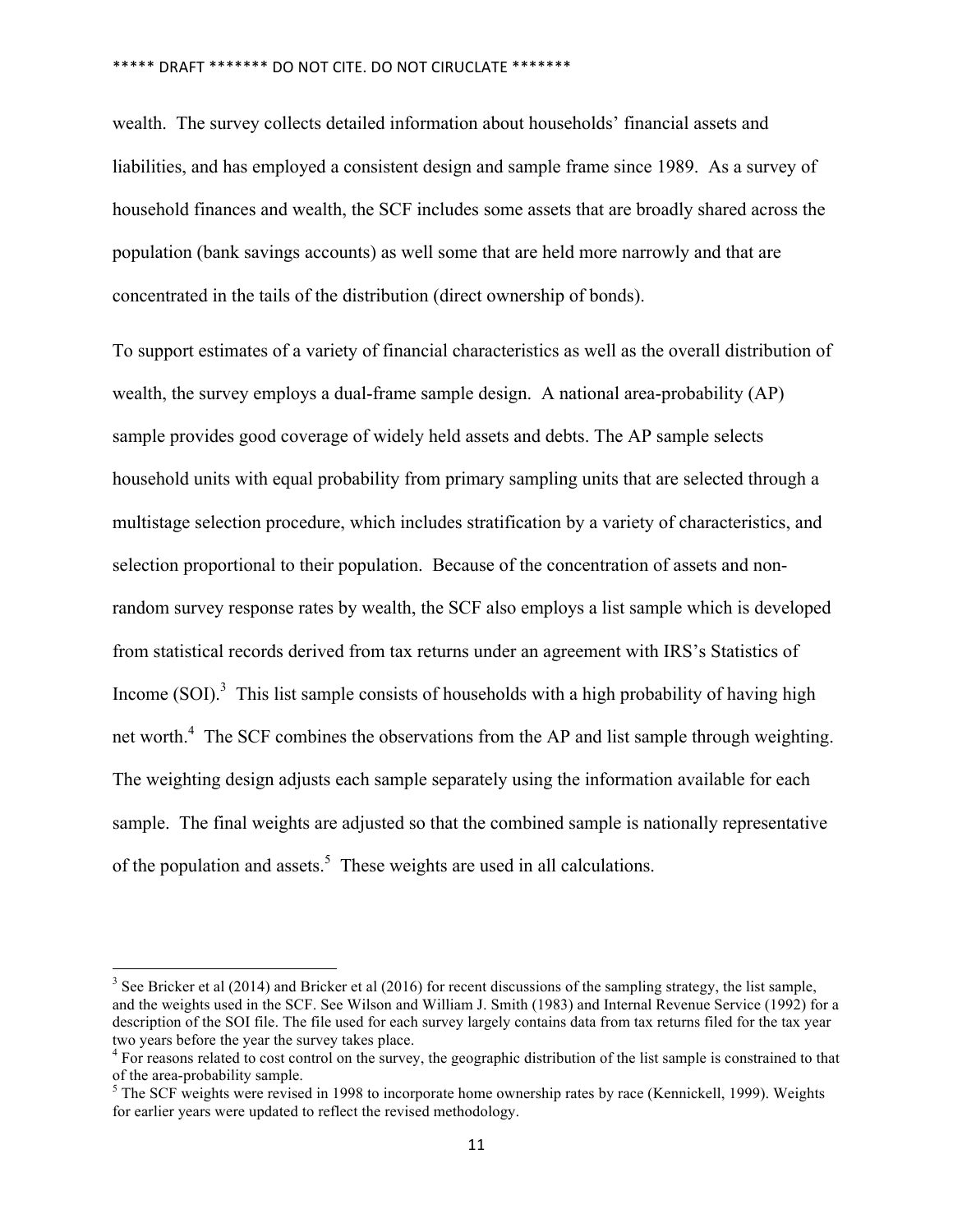The primary purposed of the SCF is to collect information about household balance sheets. Assets measured in the SCF include the value of all financial and nonfinancial assets, including residential and non-residential real estate and privately-held businesses, reported by the respondent at the time of the interview.<sup>6</sup> Ouestions on household debt reflects all types of debt, including credit cards, mortgage debt, student loans, business debts, and other miscellaneous forms of debt.<sup>7</sup>

One short-coming of the SCF, for the purposes of this research, concerns future DB pension plans and Social Security benefits for the working population. Respondents enrolled in DB pension plans are asked questions about expected future benefits. Many workers, particularly those not close to retirement age, know very little about their plans or future benefits, and the information collected from these questions is not a good reflection of what they will actually receive (Starr-McCluer and Sunden, 1999). The SCF asks all respondents about their anticipated retirement age, but does not ask future retirees about their expected Social Security benefits.

In this paper, instead of using the expected future benefit responses provided by DB plan participants, we use the estimated DB pension wealth for SCF households developed by Devlin-Foltz, Henriques, and Sabelhaus (2016). In that research, the authors distribute aggregate household sector DB assets from the Financial Accounts of the United States (FA) across and between current and future beneficiaries using fixed real discount rates, life tables, benefits currently received for those receiving, wages and years in the plan for those not-yet-receiving

<u> Andrew Maria (1989)</u>

 $6$  Assets do not include – and the SCF does not collect information on the value of defined benefit pensions or the implied annuity value behind future or current Social Security benefits of respondents.

 $<sup>7</sup>$  The unit of analysis in the SCF is the "primary economic unit" (PEU) which refers to a financially-dependent</sup> related (by blood, marriage, or unmarried partners) group living together. This concept is distinct from either the household or family units employed by the Census Bureau, but is conceptually closer to the latter, and throughout this paper PEUs are referred to as "families." Single individuals living alone are included and simply considered a "family" of one.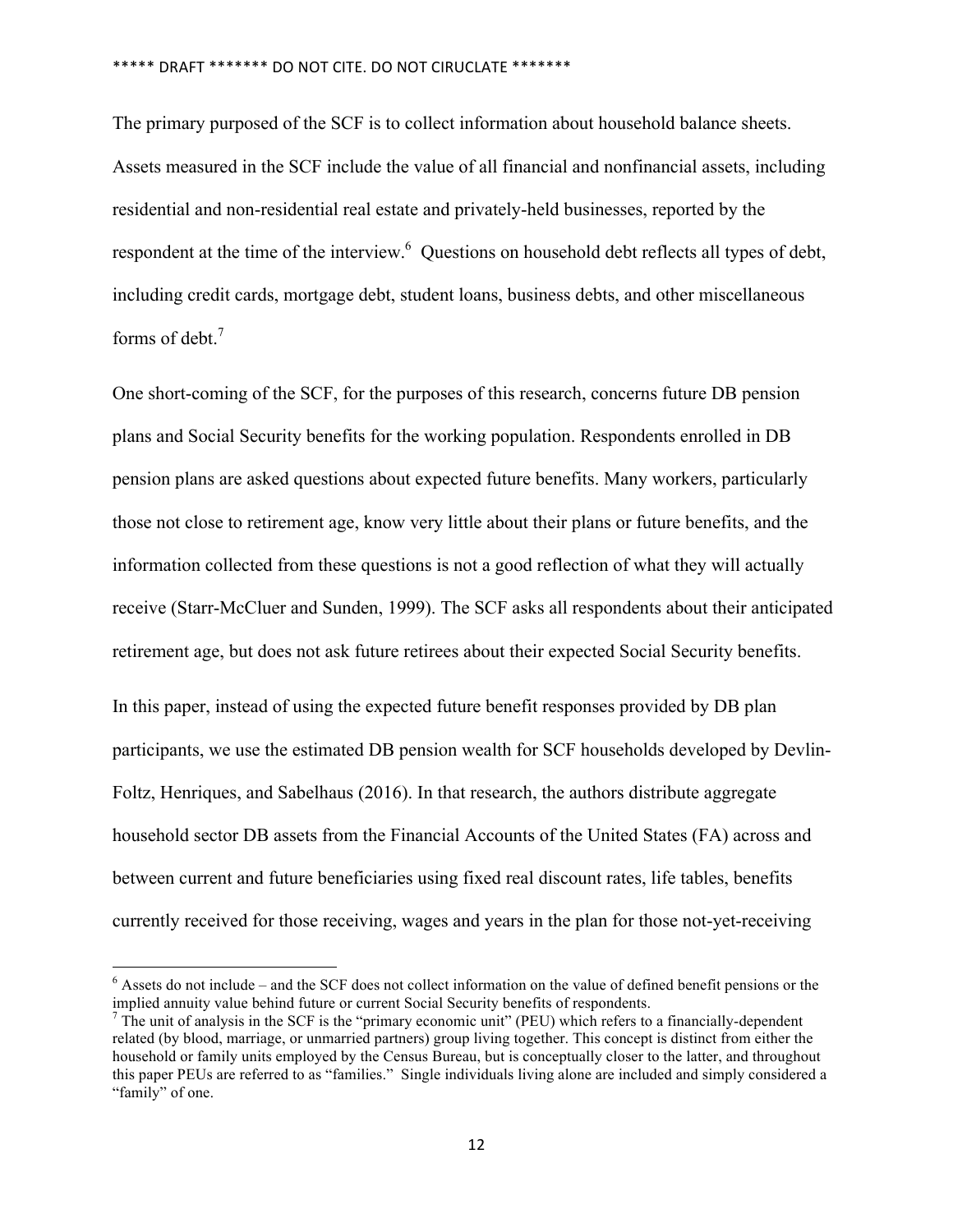benefits, and the assumption that current beneficiaries have first claim to DB plan assets. Devlin-Foltz, Henriques, and Sabelhaus (2016) find that inclusion of the implied assets from future pension benefits modestly reduces inequality in the distribution of wealth, but they do not include implied wealth from future Social Security benefits. To develop estimates of future Social Security benefits, and their implied asset value, we first need to estimate earnings histories [and projections] of respondents and their spouses for the SCF.

### *3B. Methodology for Estimating Earnings Histories in SCF using CPS cohorts*

To construct a full earnings history and projections going forward for SCF respondents, we apply the growth in earnings over one's working life implied by the shape of CPS earnings estimates for individuals most similar to the SCF respondent based on birth year, occupation, education level, and sex.

From the 1989-2013 SCF data we take respondents over age 40 at the time of the interview (with spouses being at least 30 years old) and use the information they provided to the SCF on current occupation, earnings, and tenure as well as any retrospective occupation, earnings, tenure information in addition to future work expectations. For each respondent and spouse, we estimate a full history of past earnings and project forward using CPS estimates described below – using CPS data from 1964 to 2013 – by assuming a real growth of one percent in wages in the future.

Respondents in the CPS and SCF are categorized into types depending on where they lie within one of 20 possible birth-year cohorts (three-year cohorts beginning in 1924-26 and ending 1981- 83), 3 education levels (less than high school, high school or equivalent, some college/degree), and 5 broad occupation categories ((1) management, professional, and related, (2) service, (3)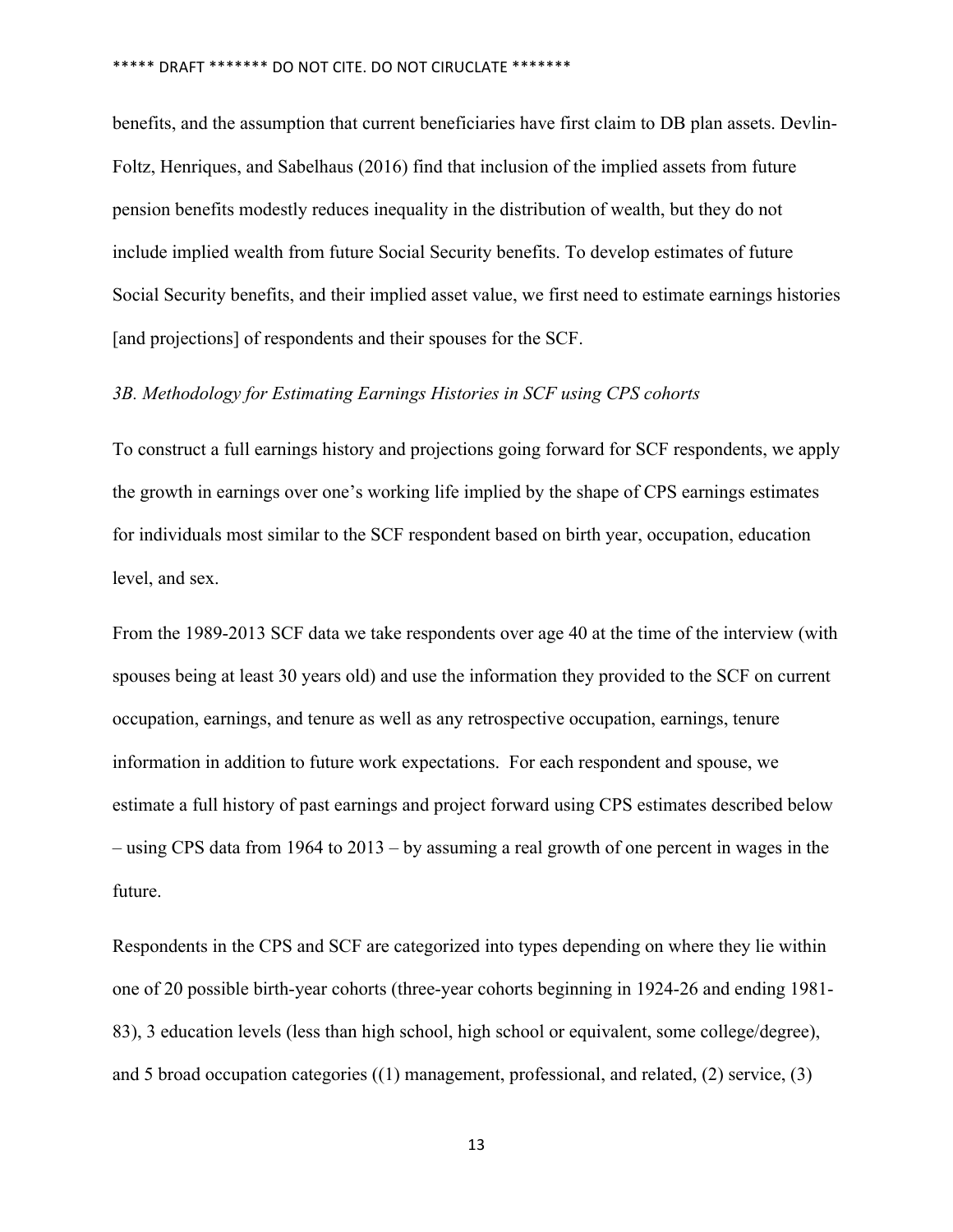sales and office, (4) construction, maintenance, production, transportation, and (5) the selfemployed of all occupations).

In addition, for some ages we also use more broadly defined education-occupation types (for men and women each) for the ages an individual's birth year cohort is not observed in the CPS. For instance, the youngest person whose historical and future earnings we want to estimate is born in 1983 and 30 years old at the time of the 2013 SCF interview. The estimates will be based on earnings for those also born in 1983 who are up to age 33 in the 2016 CPS. To forecast earnings growth after age 34, we use coefficient estimates based off of the more general education-occupation type model. Similarly, for the oldest birth year in the earliest (1989) SCF, 1924, we use the more general education-occupation type coefficients to fill in earnings prior to when they would have others in their birth year observed in the 1964 CPS. Those born between 1942 and 1951 will be fully covered in the CPS.

For each of the types,  $q$ , we estimate the following regression on log income in the CPS

$$
\ln(y^g) = \beta_0^g + \beta_1^g a g e + \beta_2^g a g e^2 + \beta_3^g a g e^3 + \beta_4^g a g e^4 + \beta_{pT}^g PartTime
$$

to back out an individual's permanent individual effect,  $\beta_{0i}$ , at the time of the SCF survey

$$
\beta_{0i} = \ln(y_i) - \beta_1^g a g e_i + \beta_2^g a g e_i^2 + \beta_3^g a g e_i^3 + \beta_4^g a g e_i^4 + \beta_{p}^g PartTime_i
$$

and then apply  $\beta_{0i}$ ,  $\beta_1^g$ ,  $\beta_2^g$ ,  $\beta_3^g$ ,  $\beta_4^g$ ,  $\beta_{PT}^g$  going forward and back in age for the SCF respondent.<sup>8</sup> An individual in the SCF who reports a longest prior occupation type that is

<u> Andrew Maria (1989)</u>

 $8$  There are 750 possible types:  $600$  of the more specific cohort-occupation-education-sex combinations, 120 cohort-education-sex combinations (applied when occupation is unclear), and 30 occupation-education-sex combinations (applied when estimating earnings when outside the ages the birth year cohort is observed in the CPS or some information is missing).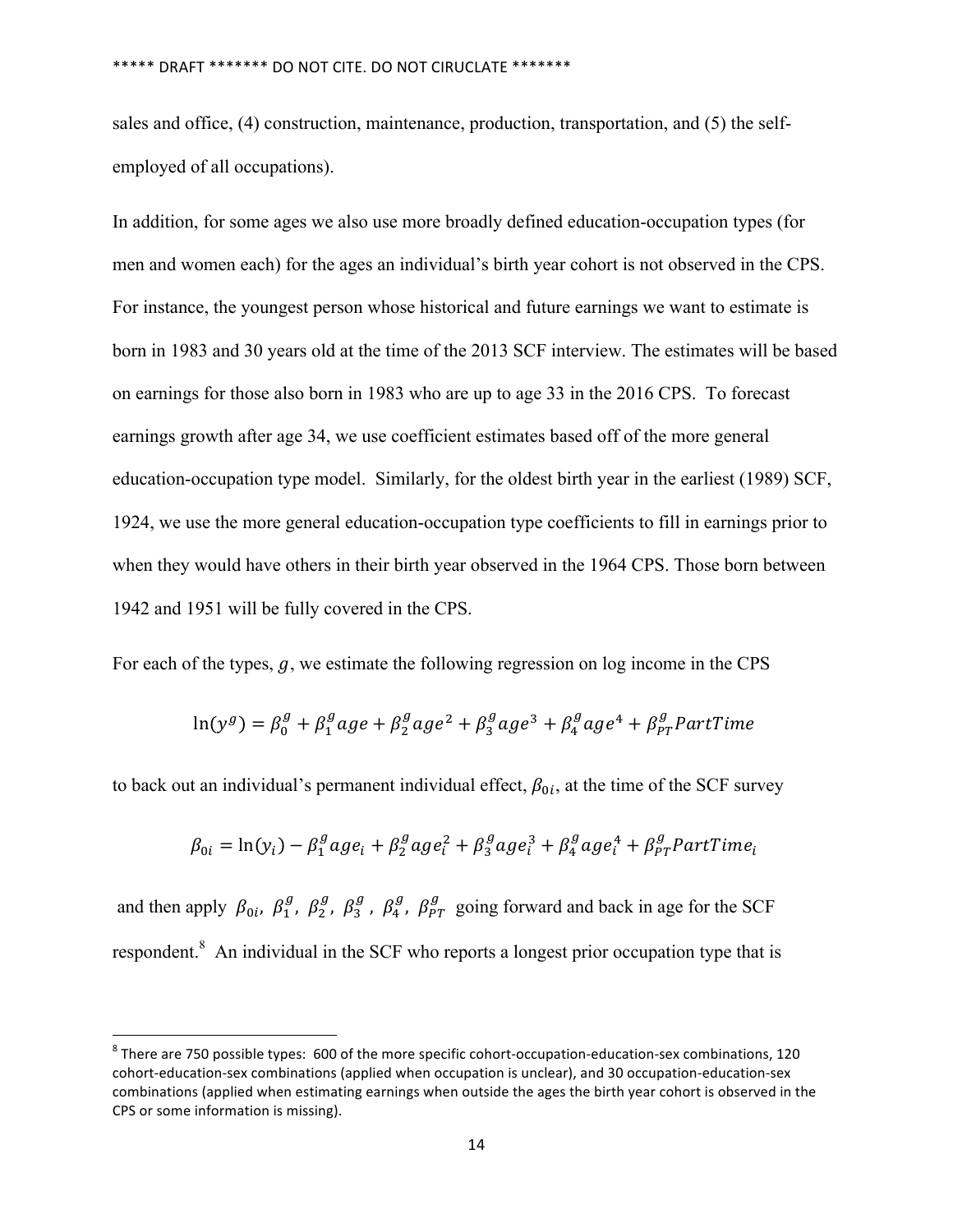different from his current occupation will have different coefficients applied to the relevant years. Earnings profiles coming from CPS models for broadly defined types are shown in the Appendix.

As an example, suppose we have a 2013 SCF respondent who is 50 years old at the time of the survey, reports current full-time earnings of \$55,000 in his current job of 8 years (**Figure 2**). The longest prior job he reports, which lasted 12 years, was in a different occupation and ended 14 years ago with his earning \$38,000. He reports having worked full-time every year since age 20 and expects to end work at age 65. The earnings history and projection for this individual would look something like the following:

The estimates we use assume that there is no transitory component to an individual's income but rather that each has only a permanent effect that does not vary over time. It is more realistic to assume some component of earnings is transitory, and that this transitory effect is given more weight as we move away from the year of reported earnings in the SCF, so that the total individual effect moves towards one's group average constant component. This not being a model of individual decision making makes that issue somewhat less pronounced but will affect each individual's estimated Social Security wealth, and will be addressed in future versions.

#### *3B.i. Details of Social Security benefits calculations*

Armed with an earnings profile for each individual from ages 20 through 61, one can apply Social Security benefit calculations for each household. First, nominal earnings are indexed to age 60, the highest 35 of which are used to calculate each individual's averaged indexed monthly earnings (AIME). The AIME is transformed to a monthly payment using the primary insurance amount (PIA) formula and the appropriate actuarial adjustment, based on birth cohort. We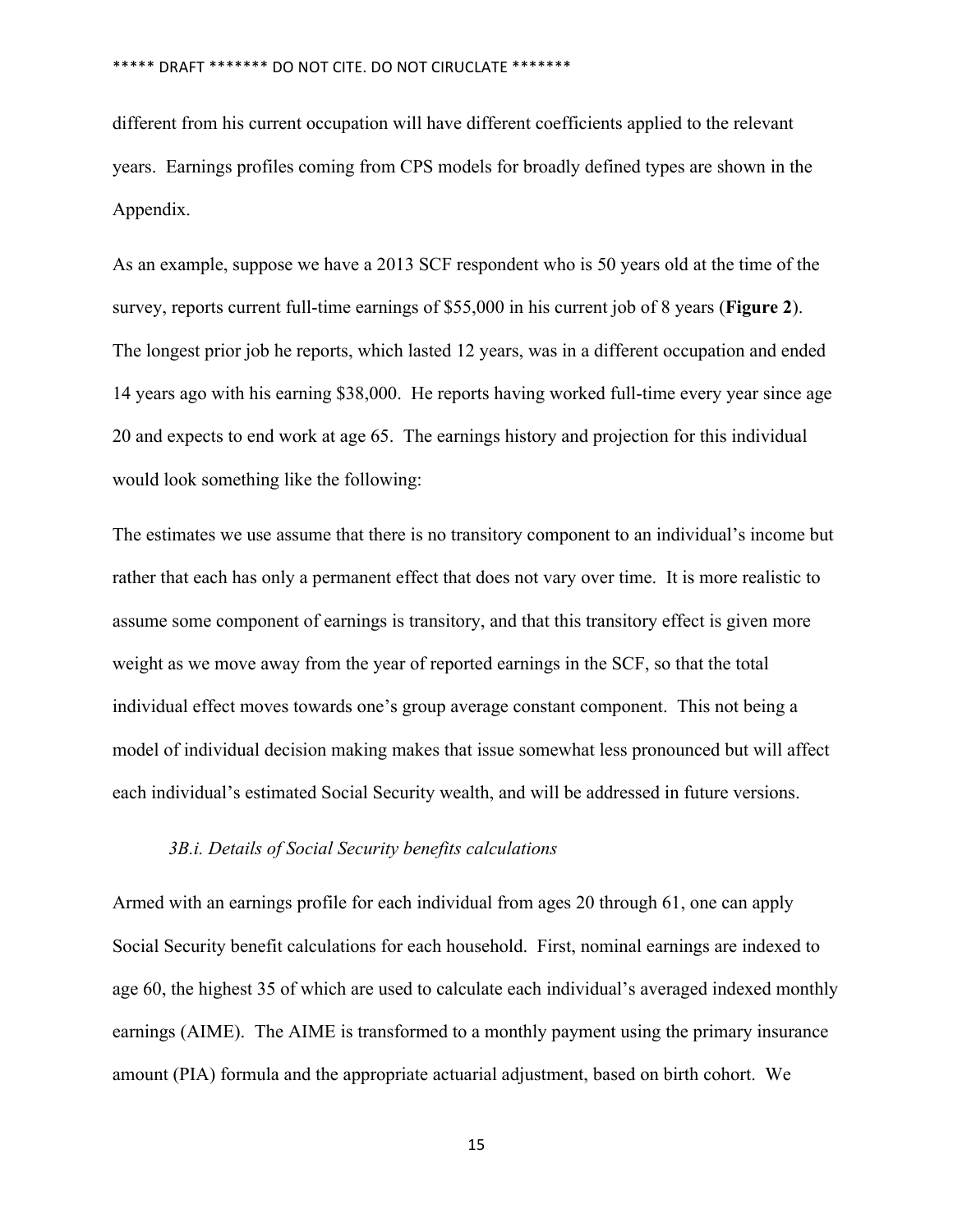assume all individuals begin benefits at age 62, which provides a lower bound for total household Social Security wealth (SSW). Future benefits are discounted to survey year using a 3% real discount factor and survival rates which vary by cohort (relying on birth tables from 1980, 1990 and 2000).

Spouses are entitled to their own benefits (if eligible) but also spouse and survivor benefits. We assign spouse benefits based on whether spouse benefits are larger than spouse's worker benefits at age 62. If marriages are less than 10 years at age 62, the spouse does not receive spousal or survivor benefits.

The measure of SSW we use is net of expected future contributions. Thus, for every year (after the survey) that we have an estimated annual earnings, we calculate expected tax payments of 6.2% and subtract all future contributions from the gross SSW measure calculated (as detailed above).

#### *3B.ii. Creating the combined wealth measure*

The combined wealth measure that we analyze below is created by summing the implied wealth of Social Security benefits, net of contributions and including future projected work up until the time of retirement, with the current (at time of survey) wealth from DB pensions and from all other assets and debt. This will understate the amount of non-Social Security wealth households will accumulate prior to retirement. In future, we will explore approaches to incorporating anticipated growth of these other forms of wealth (to measure expected household wealth at the age of retirement).

### *3C. Retirement Preparation Concepts*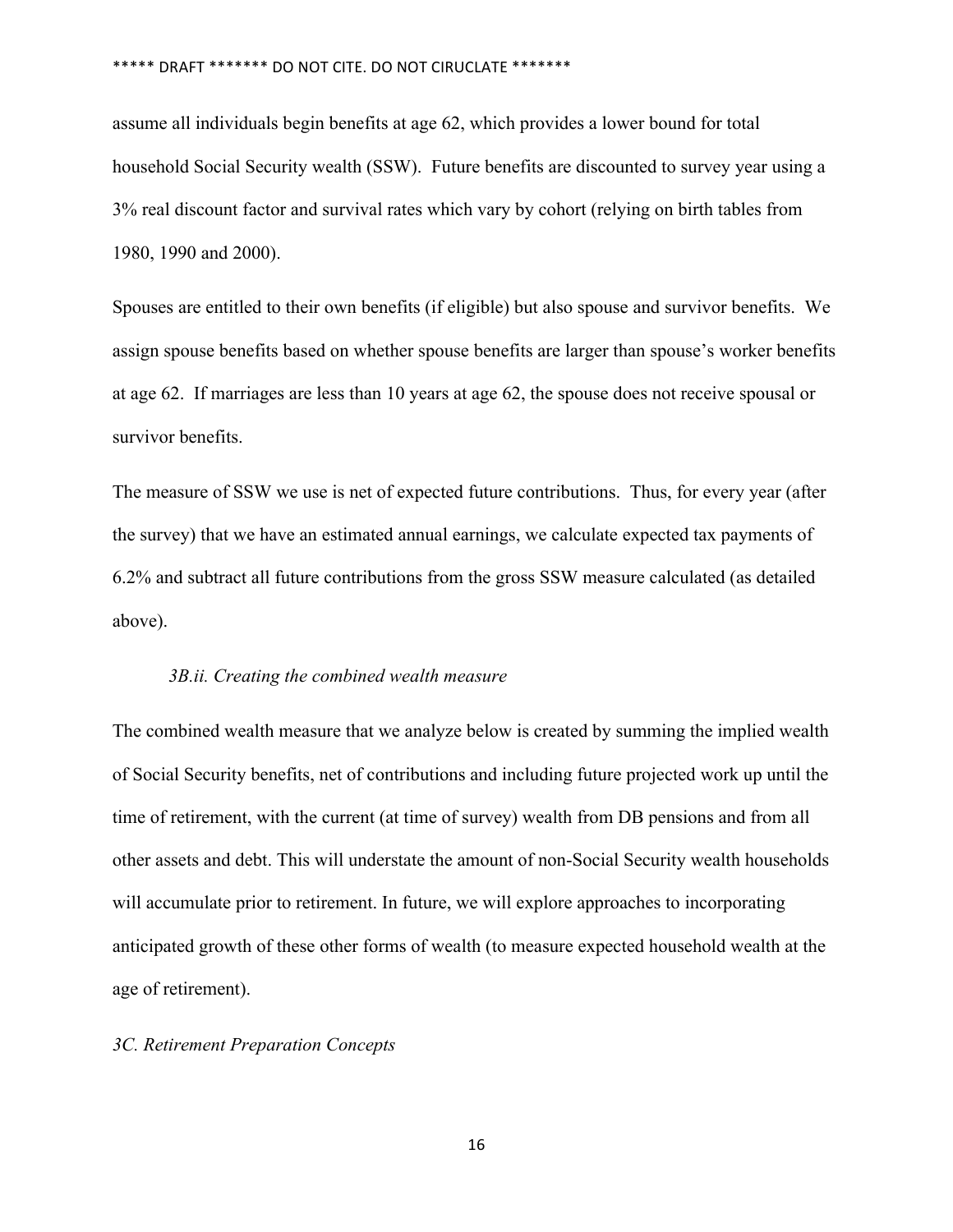At this early stage of our analysis, we use two simple measures of household preparation for retirement. The first is wealth to income ratios. These divide the wealth concept we are discussing by the current reported household income. The second is an annuity measure of wealth. We compare the estimated annuity amount to the poverty level for elderly households, either 1 or 2 person households depending on the current marital status of the respondent.<sup>9</sup> We also calculate the share of the population falling below various multiples of the poverty threshold. For both basic measures of adequacy, we explore trends over time and levels among various population sub-groups. In future, we will explore income replacement ratios similar to what is seen in much of the literature, incorporating a variety of approaches to reflecting smoothing of consumption over the life-cycle.

### 4. Results

In this section we describe the results, for both retirement income adequacy and wealth concentration, from our combined wealth measure, supplementing SCF net worth with improved DB pension estimates and predicted Social Security wealth. We show results over time for each SCF cross-section from 1989 to 2013, and for both the 40-49 and 50-59 year old cohorts. We first show means, medians, and total levels of various wealth categories. Next we show wealth to income ratios, followed by annuitized poverty measures. Then we calculate wealth percentile ratios and concentration measures.

### 4A. Retirement Wealth and Combined Total Wealth

<u> Andrew Maria (1989)</u>

#### 4A.i. Components of Retirement Wealth **(Table 2, Figure 3)**

<sup>&</sup>lt;sup>9</sup> The annual annuity amount is based on an assumed five percent rate, and the number of periods is based on the self-reported expected lifespan of the respondent, averaged with spouse if present.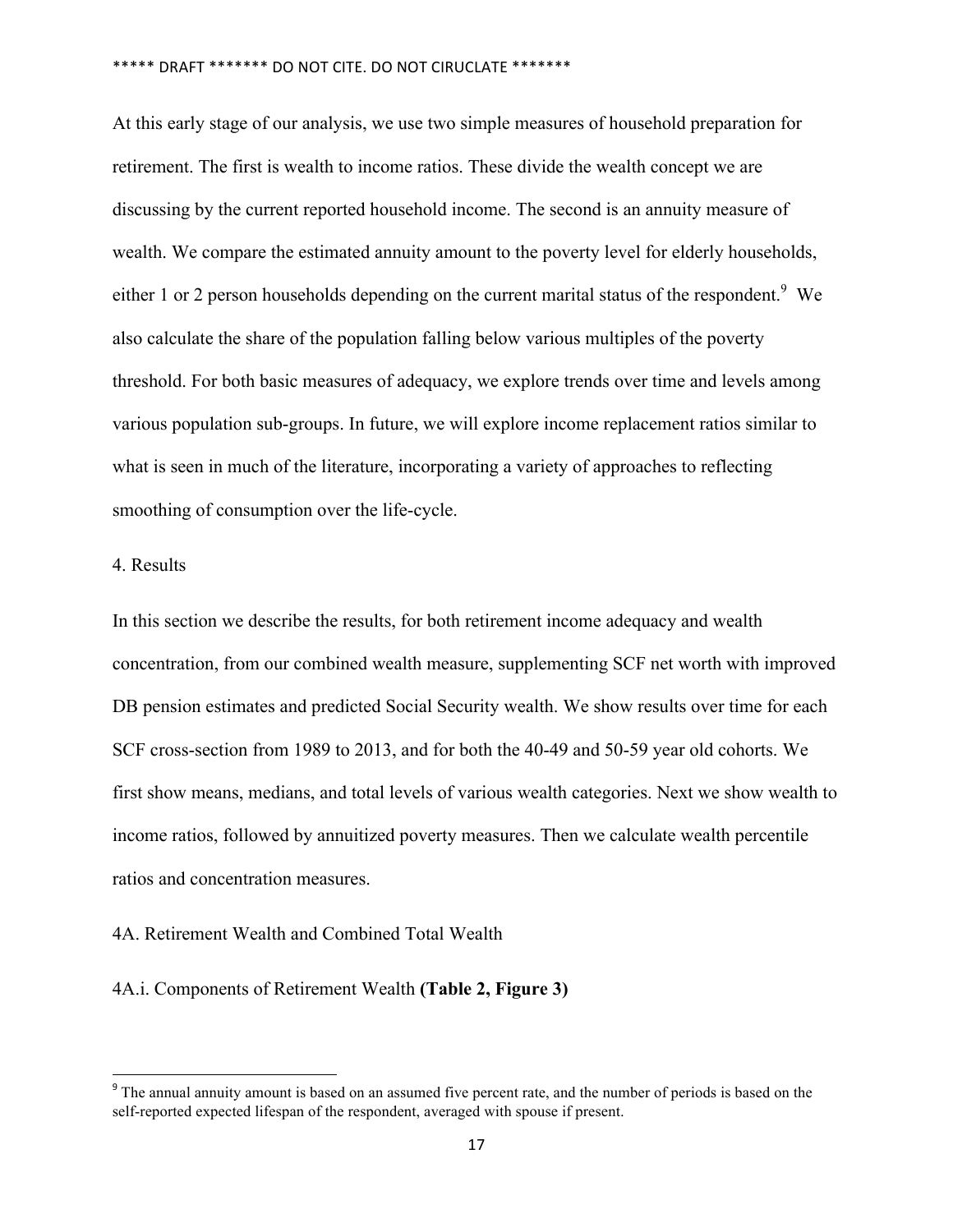The average wealth in defined contribution plans held by both age-groups has followed a familiar path, rising substantially in the years before the financial crisis and declining after. Among 50-59 year olds, mean DC balances were \$50,000 in 1989 and had risen to \$160,000 as of 2007, falling back to \$140,000 by 2013. Mean DC balances are considerably lower among the 40-49 age group and hit a plateau in 2001 (\$80,000), showing little change in the years since. The data indicate both substantial preparation prior to age 40, but a substantial amount of retirement wealth accumulation is taking place as households move closer to retirement.

Over the 1989 to 2013 period, we see declines in DB wealth as a share of total retirement wealth for both age groups. Up through the mid-1990s for 40-49 year olds, and the early 2000s for the 50-59 age group, mean household DB wealth exceeded DC wealth. Since 1998, mean DB wealth among the younger age group has remained relatively steady, hovering around \$50,000. Among the older group, DB wealth continued to rise, but now constitutes a slightly smaller share of total retirement wealth. DB wealth for 50-59 year olds was \$145,000 in 2010 and fell to \$115,000 in 2013. A large part of the difference in DB wealth we observe between the two age groups is mechanical. As workers get closer to retirement age, more assets will have been put aside by their employer to fund the future payments (how an actuary would fund the plan). 

Predicted Social Security wealth (SSW) accounts for the largest portion of retirement wealth for both age groups. Mean SSW rose from \$95,000 in 1989 to \$125,000 in 2013 among 40-49 year olds, and from \$170,000 to \$210,000 over the same period for 59-59 year olds. SSW rises along with earnings growth in the working population, and has fallen slightly since the mid-2000s among the younger age group and since 2010 among the older group. The broad growth in SSW broadly comes from two sources: increased real wages and increased labor force participation of women.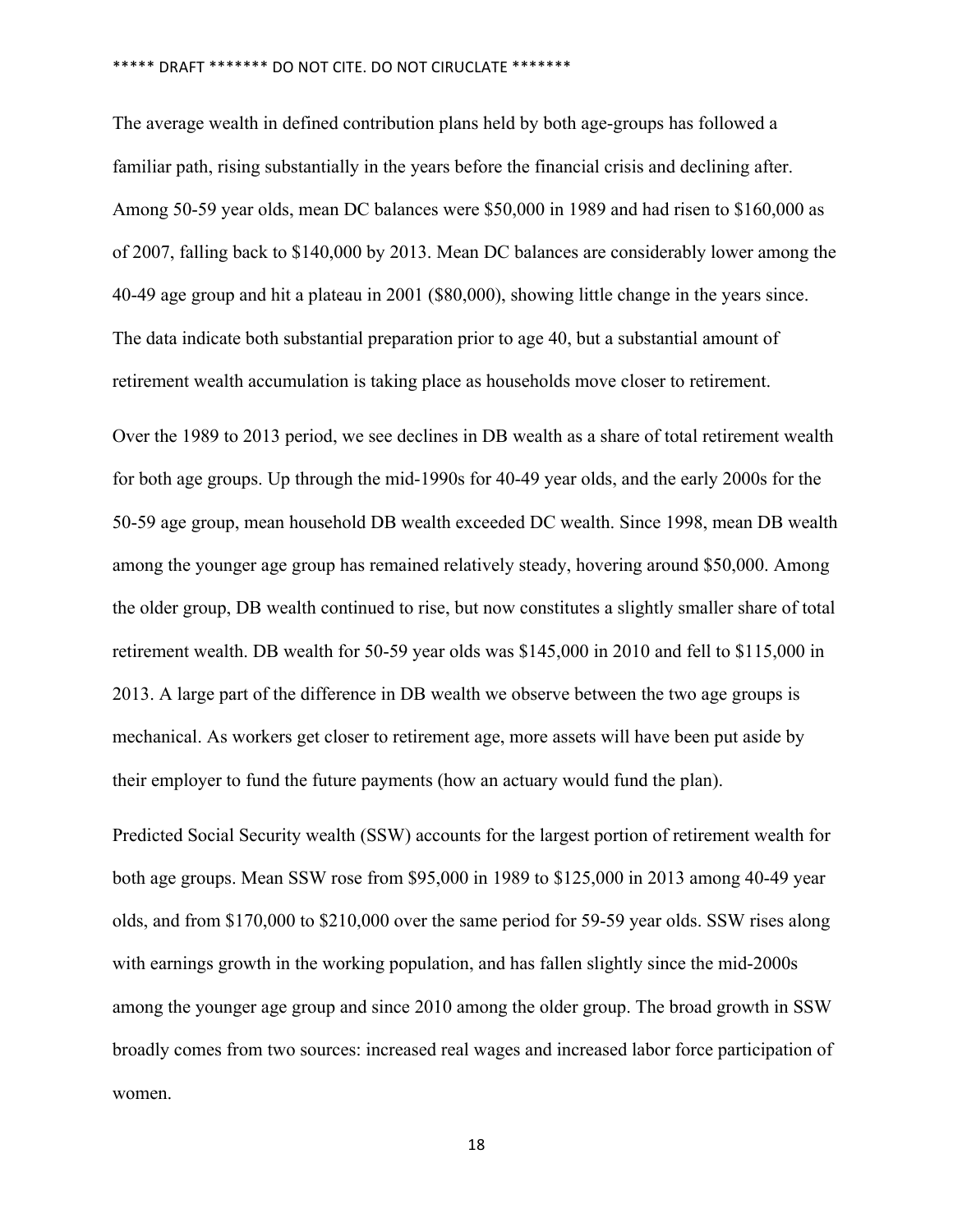#### 4A.ii. Combined Wealth Measures **(Table 2, 3, Figure 4)**

It is well-known that the 2007 financial crisis and housing market crash led to large losses of wealth throughout the economy. The bulk of these losses occurred in assets that are not specifically identified as forms of retirement saving. "Non-retirement" wealth here includes housing and other forms of financial and non-financial wealth, and only excludes DC and DB plan wealth and implied Social Security wealth.

Combined wealth among 40-49 year olds rose from \$520,000 in 1989 to \$715,000 in 2007, and fell back to \$610,000 in 2013. Among 50-59 year olds it rose from \$745,000 in 1989 to \$1.3 million in 2007, before falling to \$1.1 million 2013.

Compared to the mean values just reported, the median of the distribution of combined wealth rose less between 1989 and 2007 and fell relatively farther after the financial crisis. For the younger age group we see median combined wealth levels in 2013 that are lower than in 1989, and 2013 levels are only slightly higher than 1989 for the older group. Median combined wealth among 40-49 year old was \$280,000 in 1989 and \$230,000 in 2013. For 50-59 year olds, median wealth was \$420,000 in 1989 and \$470,000 in 2013.

4A.iii. Combined Wealth Across the distribution (**Tables 4, 5**)

The individual components of the combined wealth measure we are using here have very different distributions. We explore the wealth levels at different points in the distribution in two ways. First, we look at the distribution of each of the separate components (non-retirement wealth, DC wealth, DB wealth, Social Security wealth net of financing, and combined wealth which includes all of these components), by age and year. This highlights the fact that some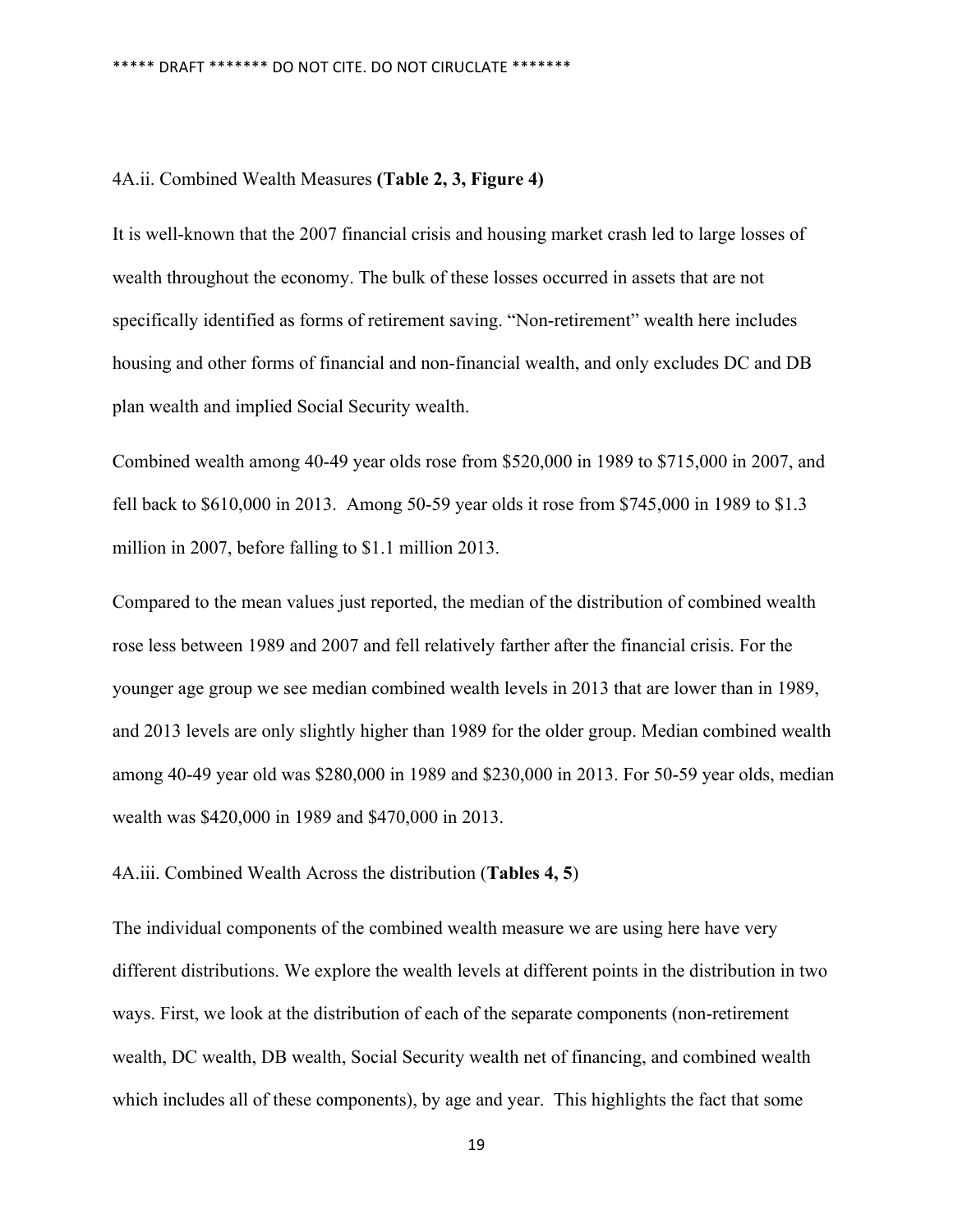components of combined wealth are distributed more equally than others, with results shown in Table 4.

Since most households have no DB pension wealth, the values at the  $10^{th}$ ,  $25^{th}$ , and  $50^{th}$ percentiles of DB pension wealth are zero for both age groups. The bottom of the DC pension distribution is similarly low. Most households have some form of DC plan, but the median of the DC wealth distribution was just \$7,000 in 2013 among 40-49 year olds and \$11,000 among 50- 59 year olds. Both non-retirement wealth and Social Security wealth are far more broadly distributed than either DB or DC wealth. Non-retirement wealth is very concentrated at the top, but – especially prior to the financial crisis – households at the bottom of the distribution do have some non-retirement wealth. Social Security is the only asset where the lower tail of the distribution represents substantial wealth, with the  $10<sup>th</sup>$  percentile being valued at \$35,000 in 2013 among 40-49 year olds and \$80,000 among 50-59 year olds. Among all of the components of the combined wealth measure we have constructed, Social Security is distributed most equally.

Second, we choose a specific distribution (various points in the distribution of wealth including retirement plans) and show the levels of each of the wealth components at those points. This highlights the composition of total wealth at various points in the distribution.

These results, shown in **Table 5**, make it very clear that households at the bottom of the wealth distribution rely heavily on Social Security, which for all wealth at the  $10<sup>th</sup>$  percentile of the wealth distribution for both age groups and close to 90 percent of combined wealth of households at the  $25<sup>th</sup>$  percentile. By contrast, Social Security only accounts for less than onefifth of combined wealth for households at the  $90<sup>th</sup>$  percentile of the distribution, for both age groups.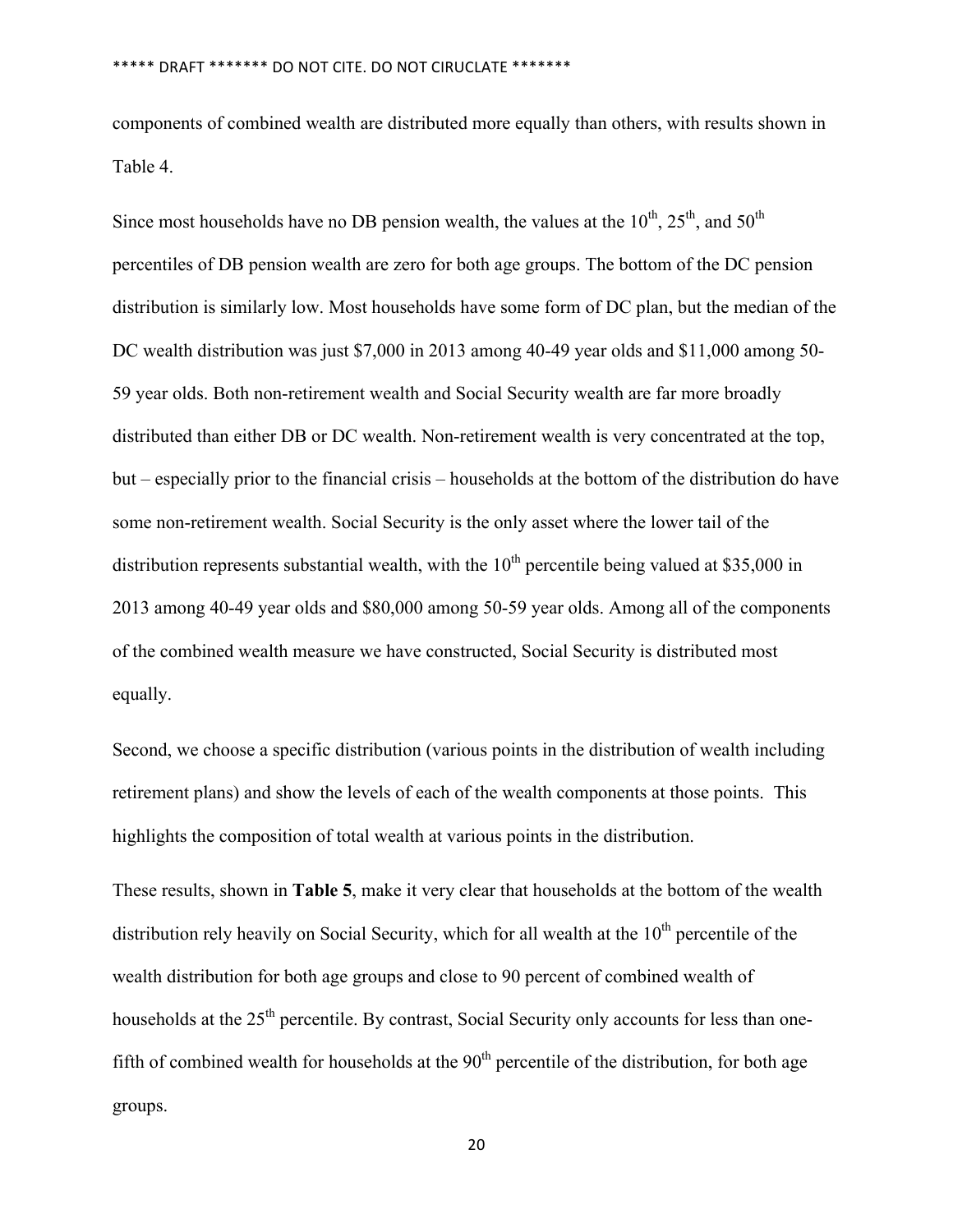#### 4B. Retirement Preparation Measures

#### 4B.i. Wealth to Income Ratios (**Figure 5, Table 6A,B**)

Over most of the period between 1989 and 2007, combined wealth to income ratios (WTI) rose for different parts of the distribution (P25, P50, and P75) for both 40-49 and 50-59 age groups. Following the financial crisis, median combined WTI fell for all groups. Median combined (WTI) for 2007 was 4.6 among 40-49 year olds and 8.6 among 50-59 year olds, by 2013 these ratios had fallen to 3.7 and 7.9 respectively.

Following the financial crisis, retirement plan  $(DB + DC)$  WTI dipped slightly for both age groups, but Social Security wealth counteracted that decline. Overall retirement wealth WTI (DC + DB + SSW) was flat between 2001 and 2013 for 40-49 year olds and actually rose among the older age group. The decline in the combined wealth (WTI) ratio after 2007 is primarily due to decline in non-retirement wealth.

#### 4B.ii. Annuitized wealth to poverty thresholds (**Table 7, Figure 6**)

The mean annuitized wealth to poverty ratio was rising among both age groups in the periods leading up to 2001. It started to decline in the early 2000s, and fell more sharply in the wake of the financial crisis. Among 50-59 year olds this indicator rose steadily, climbing from 5.9 to 9.6 between 1989 and 2001. By 2013, however, the annuitized wealth to poverty ratio for this group had returned to 1989 levels. For 40-49 year olds, movement in this indicator was considerably more muted over the entire period, rising less and falling less, but by 2013 the annuitized measure hit 3.1, well below 1989 levels.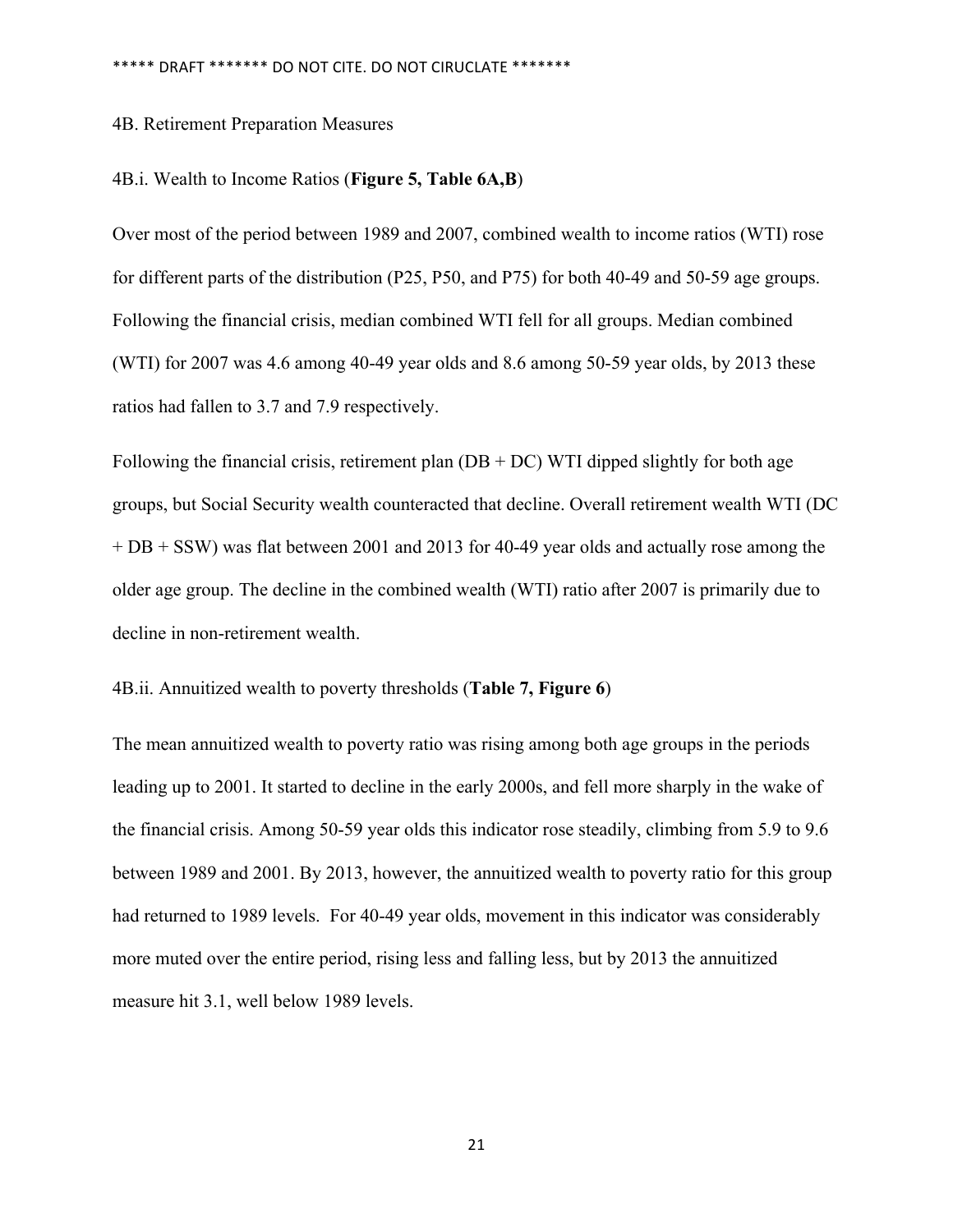Removing housing from the annuitized wealth measure produces a smaller ratio that follows a parallel path as the original indicator, at least until 2007. The decline in the annuitized wealth to poverty ratio is attenuated somewhat once we exclude housing.

When we calculate the share of households falling below various multiples of the poverty threshold we see loosely consistent patterns, with the "below poverty" share falling early in the period and then rising later, at first slowly then sharply. One important distinction in the trends suggested by the two ways of comparing the annuitized wealth to poverty thresholds is that the share below poverty declines only in the first half of the 1990s. In the latter 1990s, when the mean annuity to poverty threshold is rising most, we see the share below poverty flattening out and starting to rise. Among 50-59 year olds, share below the poverty threshold  $(1X)$  was 16.1 percent in 1989 and 9.0 percent at its low-point in 1995, before climbing to 19.2 percent in 2013.

The annuitized wealth measures leave a substantial number of 40-49 year olds below the poverty threshold regardless of the multiple. Forty-four percent have annuitized wealth below the poverty level, and just over two-thirds fall below twice the poverty level.

#### 4C. Wealth Distribution (**Tables 8, 9, Figure 7, 8, 9**)

Looking to ratios of wealth from the  $90<sup>th</sup>$  and the  $50<sup>th</sup>$  percentiles of the distribution, we see inequality rising over the 1989 to 2013 period, and that inclusion of Social Security and retirement plan wealth has an impact on both the level of inequality at its trend. Among 40-49 year olds, the P90/P50 of non-retirement wealth rose from 5.1 in 1989 to 13.4 in 2013; among 50-59 year olds it climbed from 6.4 to 8.9 (**Figure 7**). After including both retirement plan wealth and SSW, the P90/P50 rose only from 3.2 in 1989 to 5.1 in 2013. For 50-59 year olds,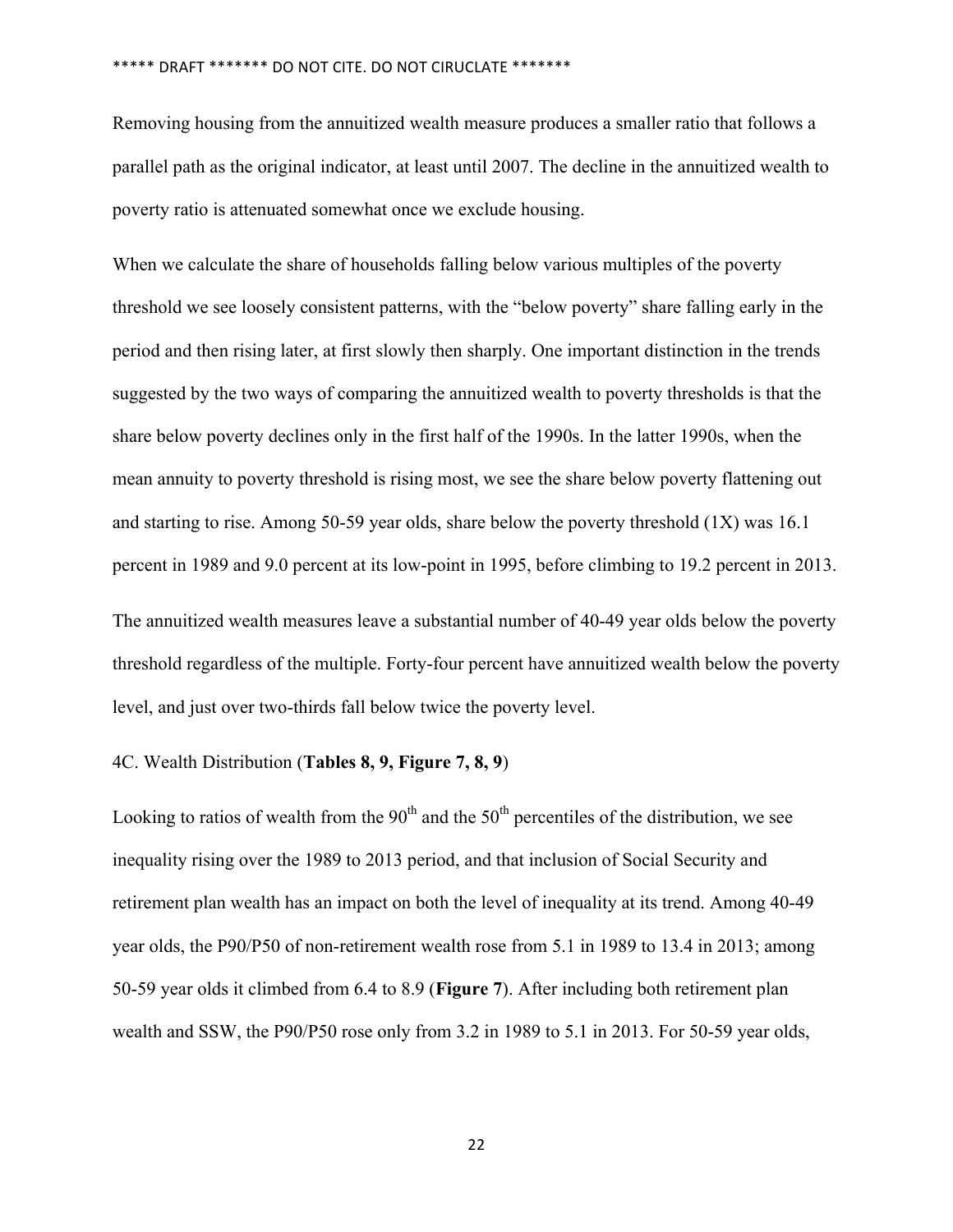essentially all of the increase had taken place by 2001, with the P90/P50 rising from 3.5 in 1989 to 3.9 in 2001, and then to 4.0 by 2013.

When we calculate the share of wealth held at the top of the distribution within these age cohorts, ranked by wealth separately for each age group, we find similar results. Including Social Security results in significantly lower top shares and also shows less growth in top shares.

The top five percent share of non-retirement wealth among 40-49 year olds rose from 51 percent in 1989 to 69 percent in 2013, with nearly all of that increase occurring since 2001 (**Figure 9**). Among the older group of households, much of the increase in the top five percent share of nonretirement wealth occurred between 1989 and 1995, when it jumped from 50 percent to 59 percent. Following the financial crisis, the top five percent share climbed again, reaching 64 percent in 2013.

Including both retirement plan and Social Security wealth results in substantially lower estimates of top wealth shares. Among 40-49 year olds, the addition of retirement plan wealth decreases the top five percent share to 58 percent, and SSW lowers it further still to 47 percent. The effect on top shares among the older group is similar, with the top five percent share of the combined wealth measure falling to 42 percent in 2013.

The trend toward rising concentration is also moderated once we include pensions and Social Security. Between 1989 and 2013, the top five percent share of non-retirement wealth rose 18 percentage points, while the top share of wealth including retirement plans rose 11 points, and wealth inclusive of retirement plans and SSW rose only 8 points. Among 50-59 year olds, the top five percent shares for each of these measures rose 14, 10, and 8 points, respectively.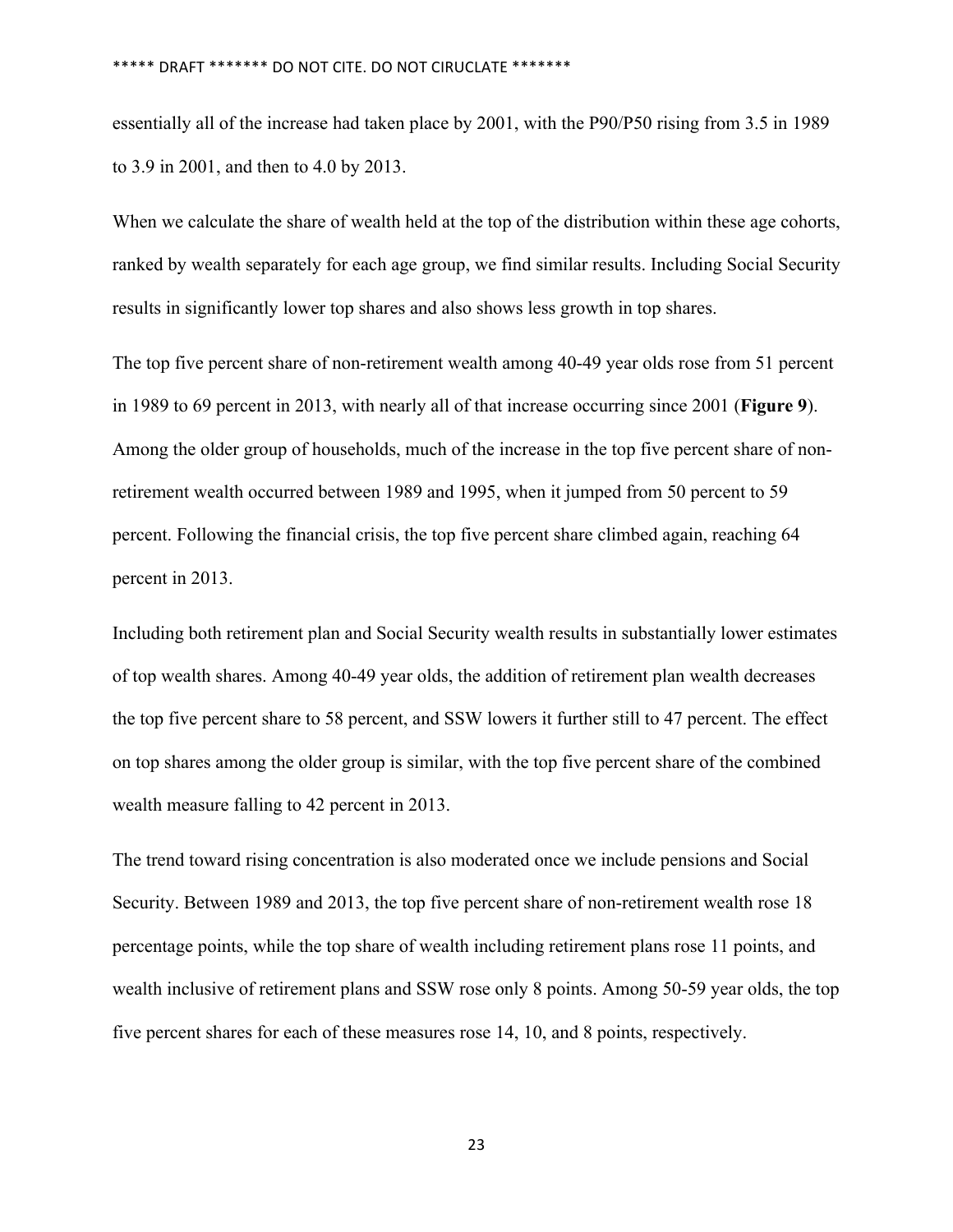The effects of including retirement plan and Social Security wealth on the levels and trends in the top 10 percent wealth share is very similar, and is shown in **Figure 8** and **Table 9**.

### 5. Conclusion

When we look at the retirement preparation of a younger cohort of households, we see a substantial number households with expected incomes that are inadequate, based on the annuitized wealth to poverty thresholds measure. The share of households, both in their 40s and in their 50s with predicted retirement incomes below the poverty rate has been rising over most of the last two decades. We also find that incorporating Social Security into wealth concentration measures results in lower top shares that are rising somewhat less over time than what we see looking at the standard net worth concept.

This effort remains a work-in-progress on a number of dimensions. Among the limitations to the current set of results are the fact that all non-Social Security assets of near-retirement cohort of workers based on currently accrued asset values. Realistically, most members of the cohort, particularly the youngest members, will work more years building additional DC plan wealth, and also save or inherit more, building their non-retirement wealth. Future version of this paper will project other wealth forward along the same lines as we have done for earnings.

In addition, the current imputed earnings histories used to estimate SS wealth do not reflect employment shocks experienced by individual workers. All workers are currently assigned the average rate of growth to workers in the same birth-year, educational attainment, and occupation cohort, which are then applied to the worker-specific earnings of current and past job. In the future, we will incorporate shocks (zero or partial earnings years) to earnings history.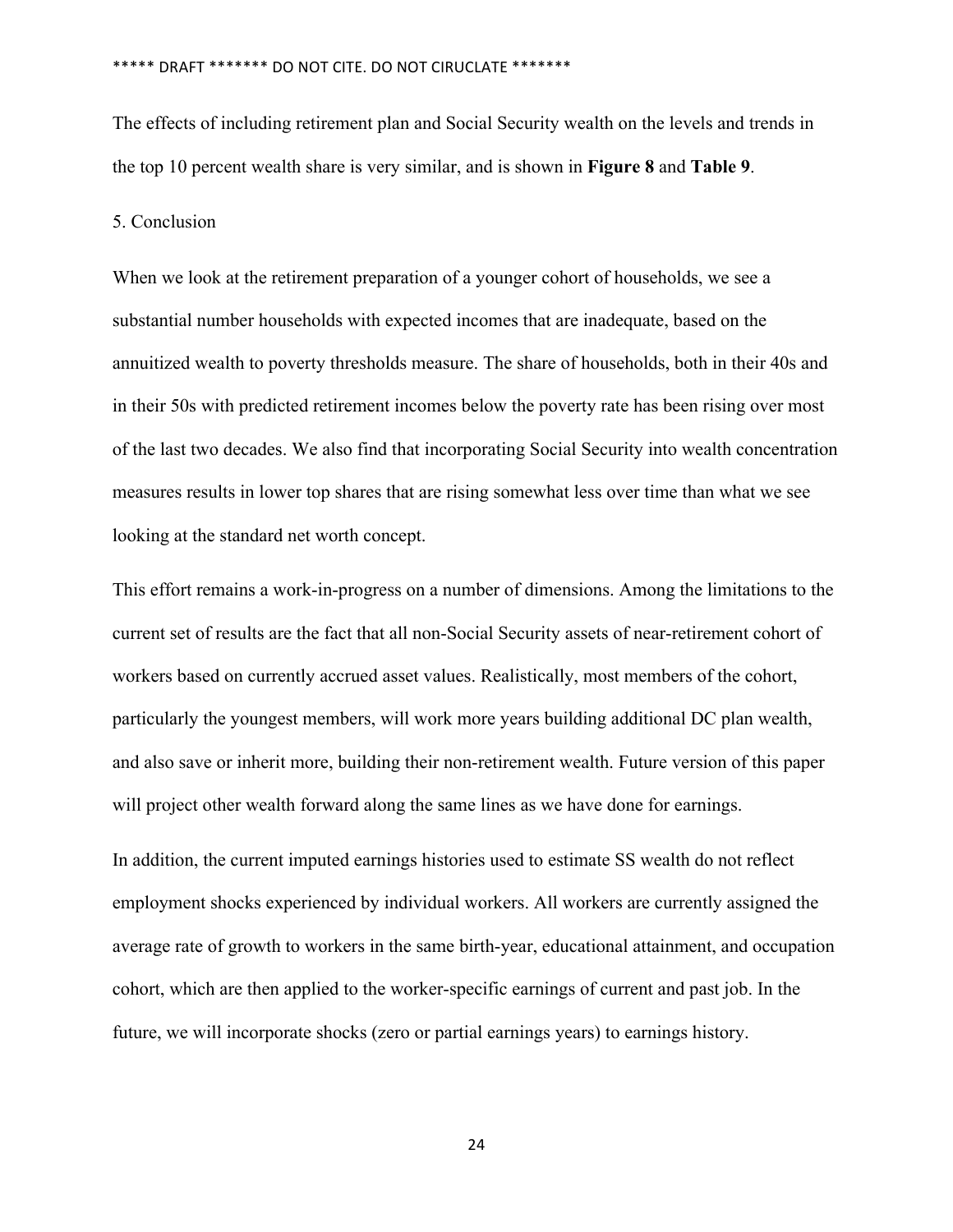At this stage our retirement preparation measures also remain somewhat rudimentary. Our annuity calculations are rather simplistic and can be made more complex in ways that better reflect the actual scenarios that are faced by retirees. Also, we currently do not incorporate taxes into our analysis aside from our treatment of net value of Social Security to reflect FICA taxes.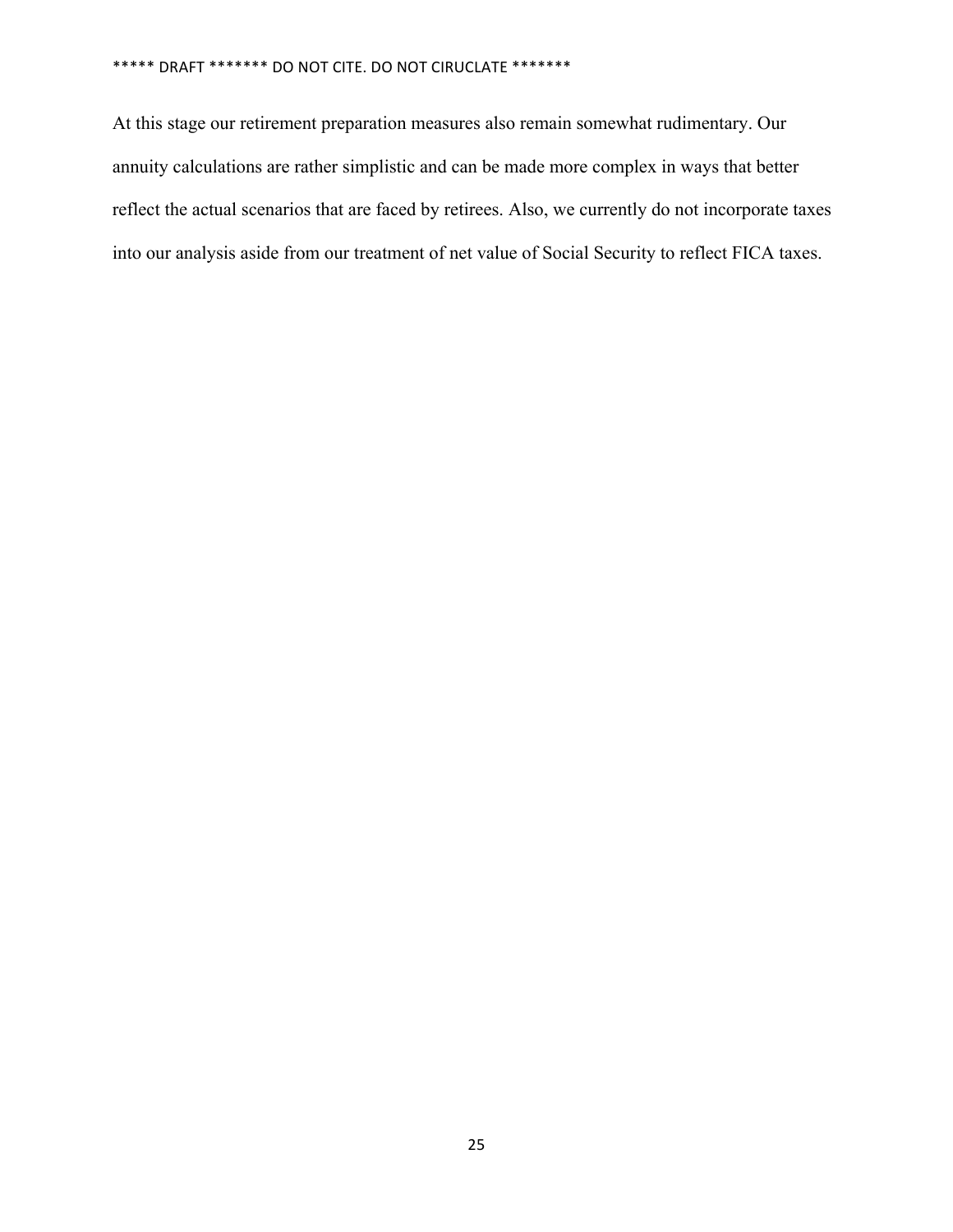

**Figure 1. Trends in Plan Participation Among 40-59 Year Old Household Heads**

**Figure 2. Construction of earnings history for hypothetical household: 50-year old middle income earner** 

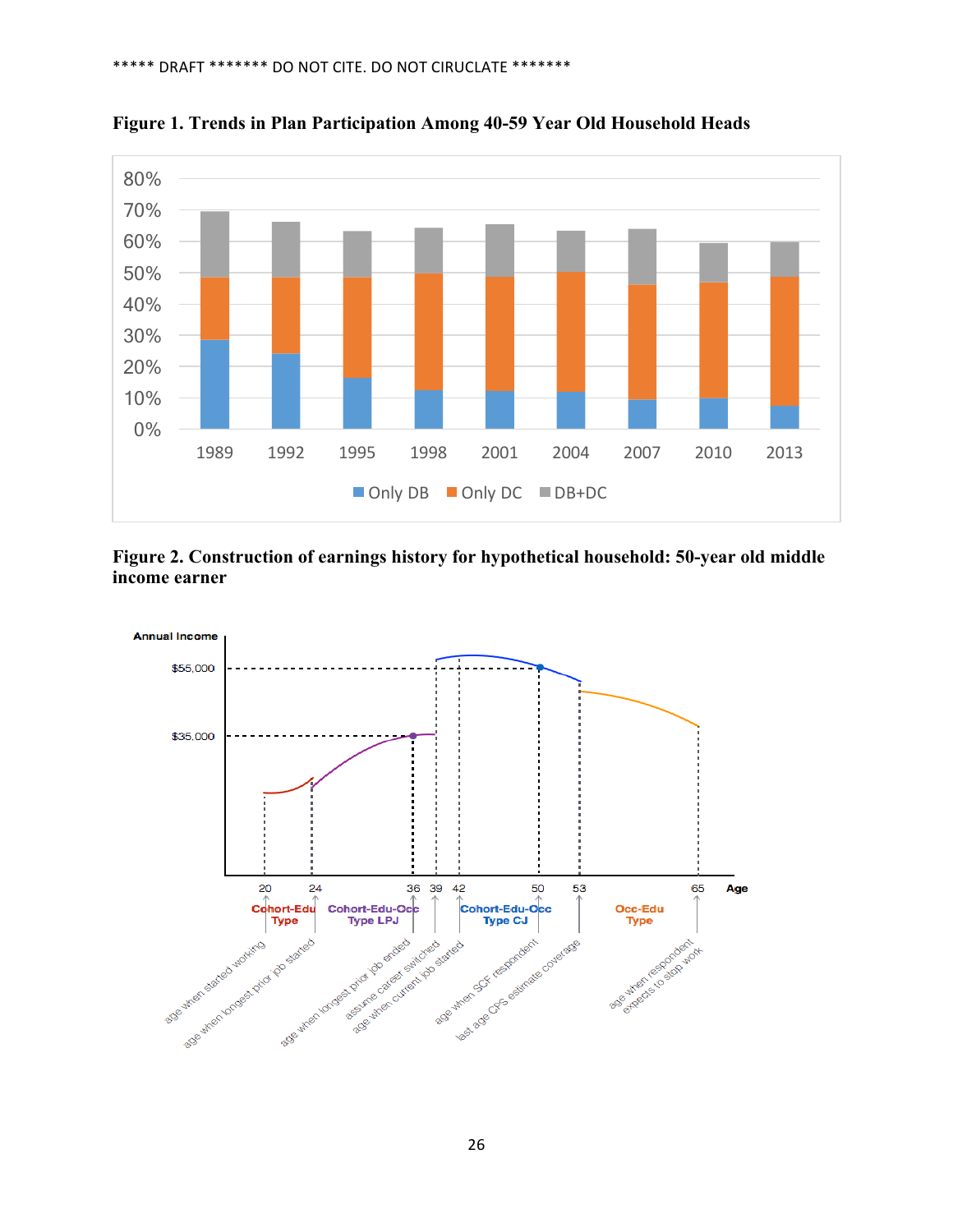

Figure 3. Mean Retirement Wealth by Type, Age Group and Year

Figure 4. Mean Total Wealth by Wealth Concept, Year and Age-Group

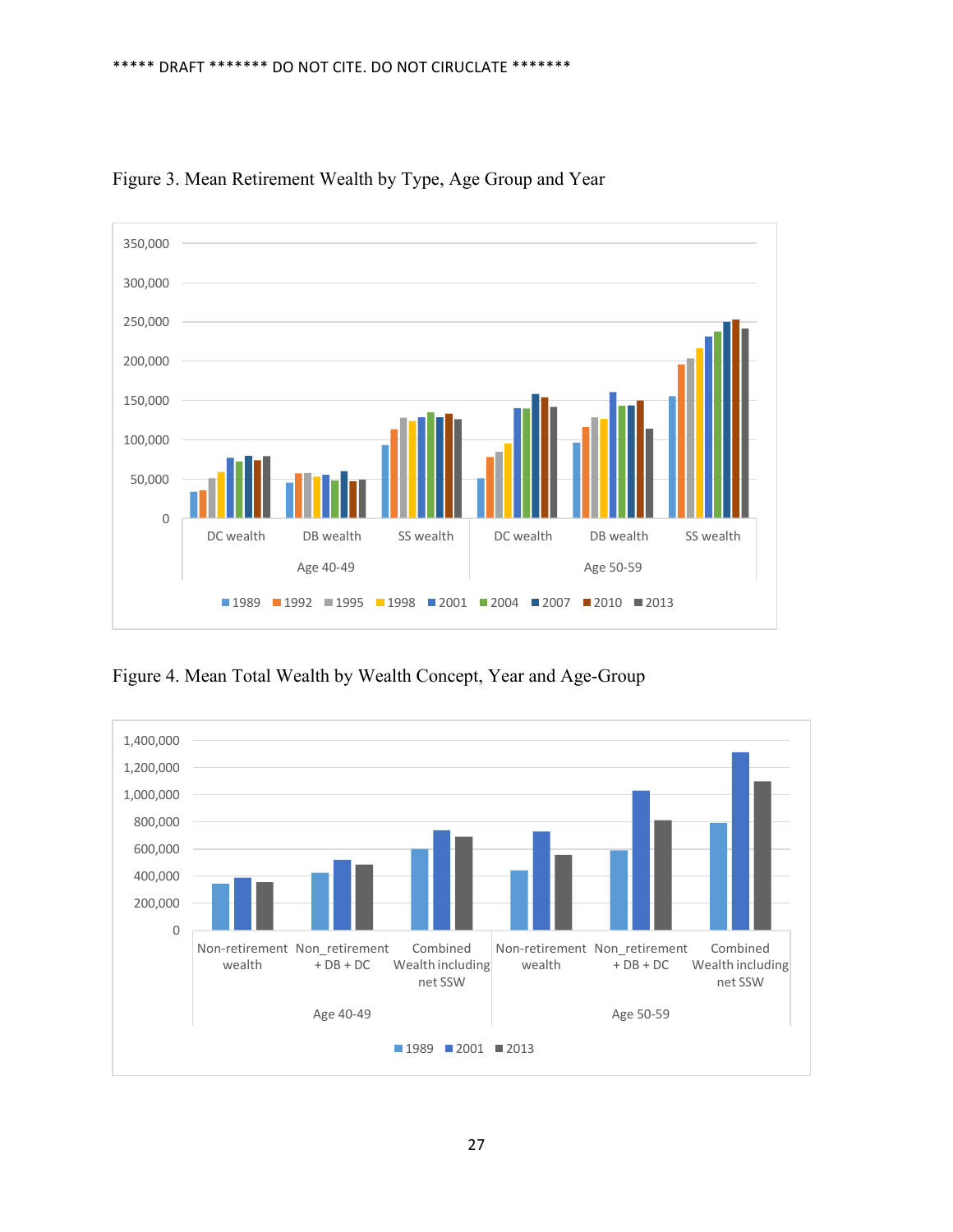## Figure 5. Wealth to Income Ratios by Year, Wealth Concept, and Age Group



5A. 40-49 year old household heads

### 5B. 50-59 year old household heads

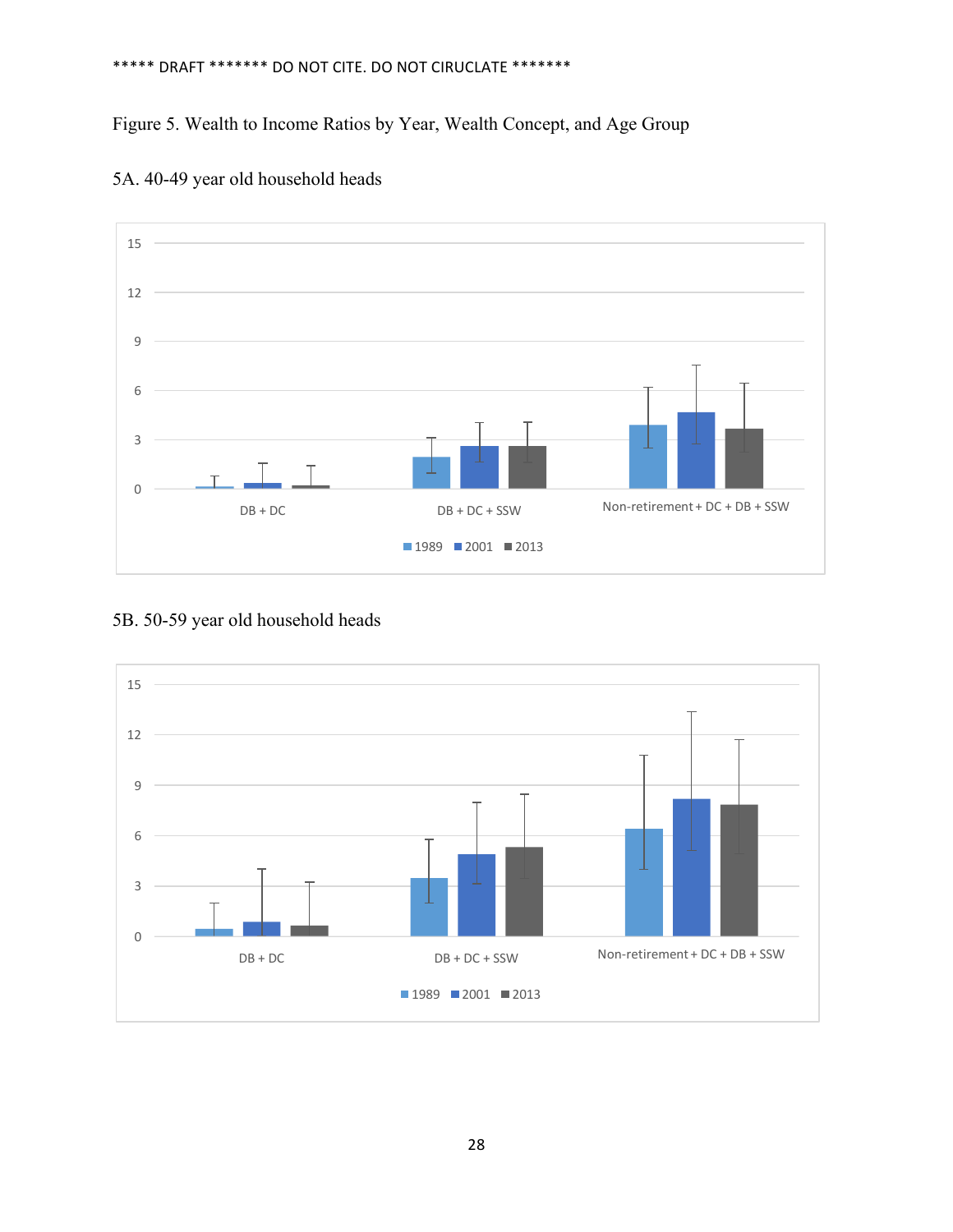



### 6A. Mean Ratio

6B. Share of Households below 1.5 X Poverty Threshold

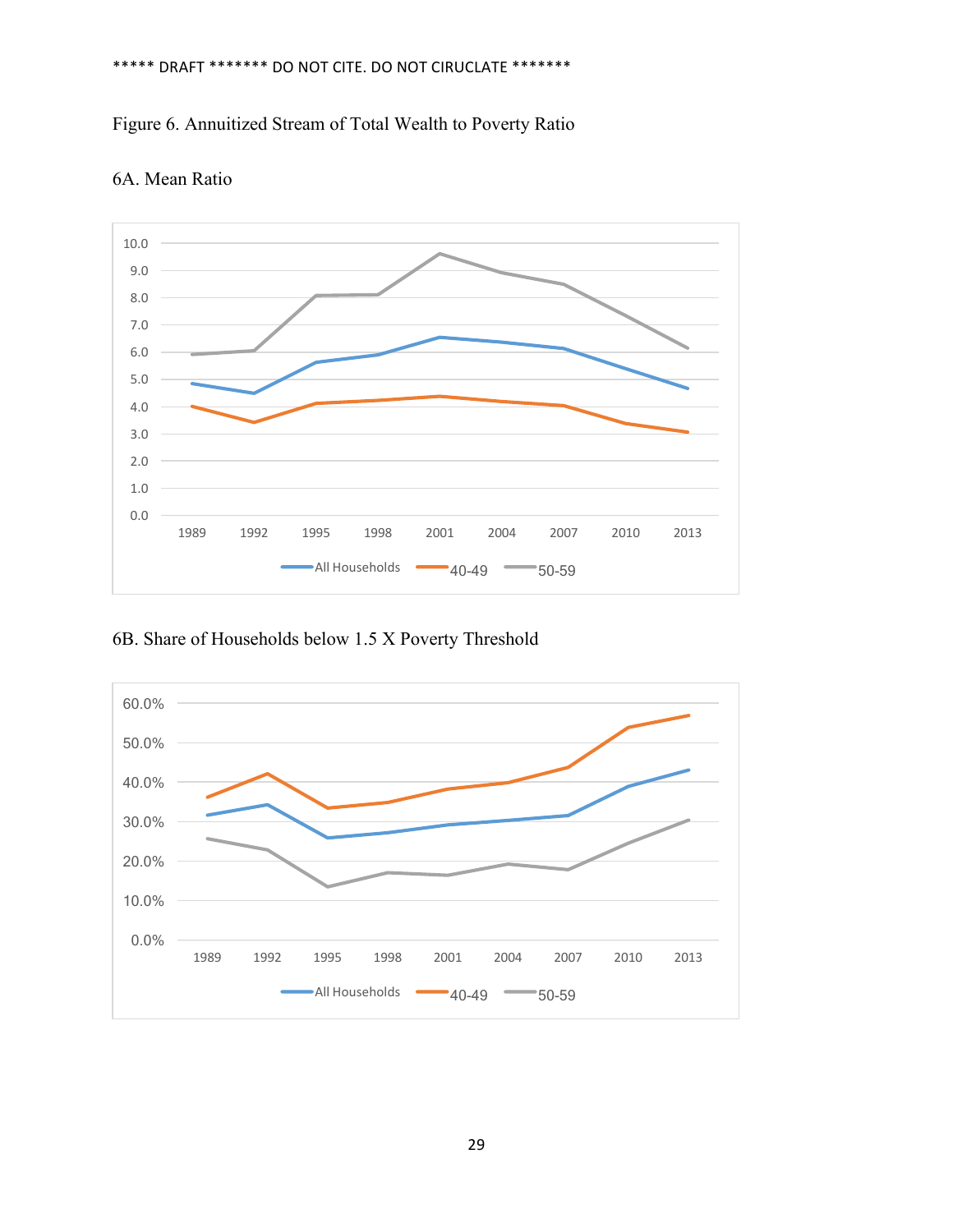Figure 7. Distribution of Wealth by Retirement Wealth Concept, Year, Age Group, and Distribution Measure



7A. Mean/Median Ratio



7B. 90/50 Ratio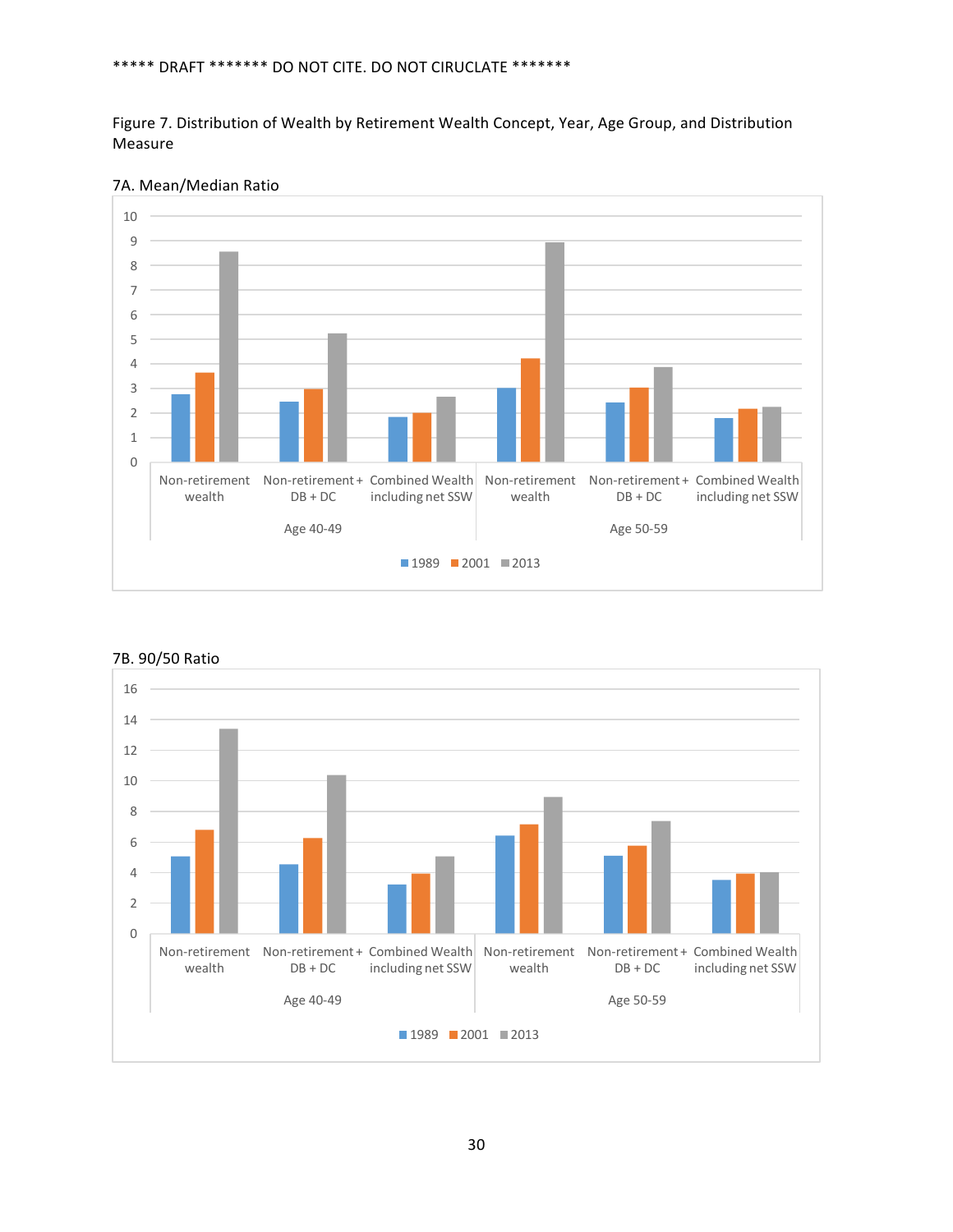## Figure 8. Top 5% Share by Age Group – Ranked by Wealth Including DC, DB Plans





8B. 50-59 year olds

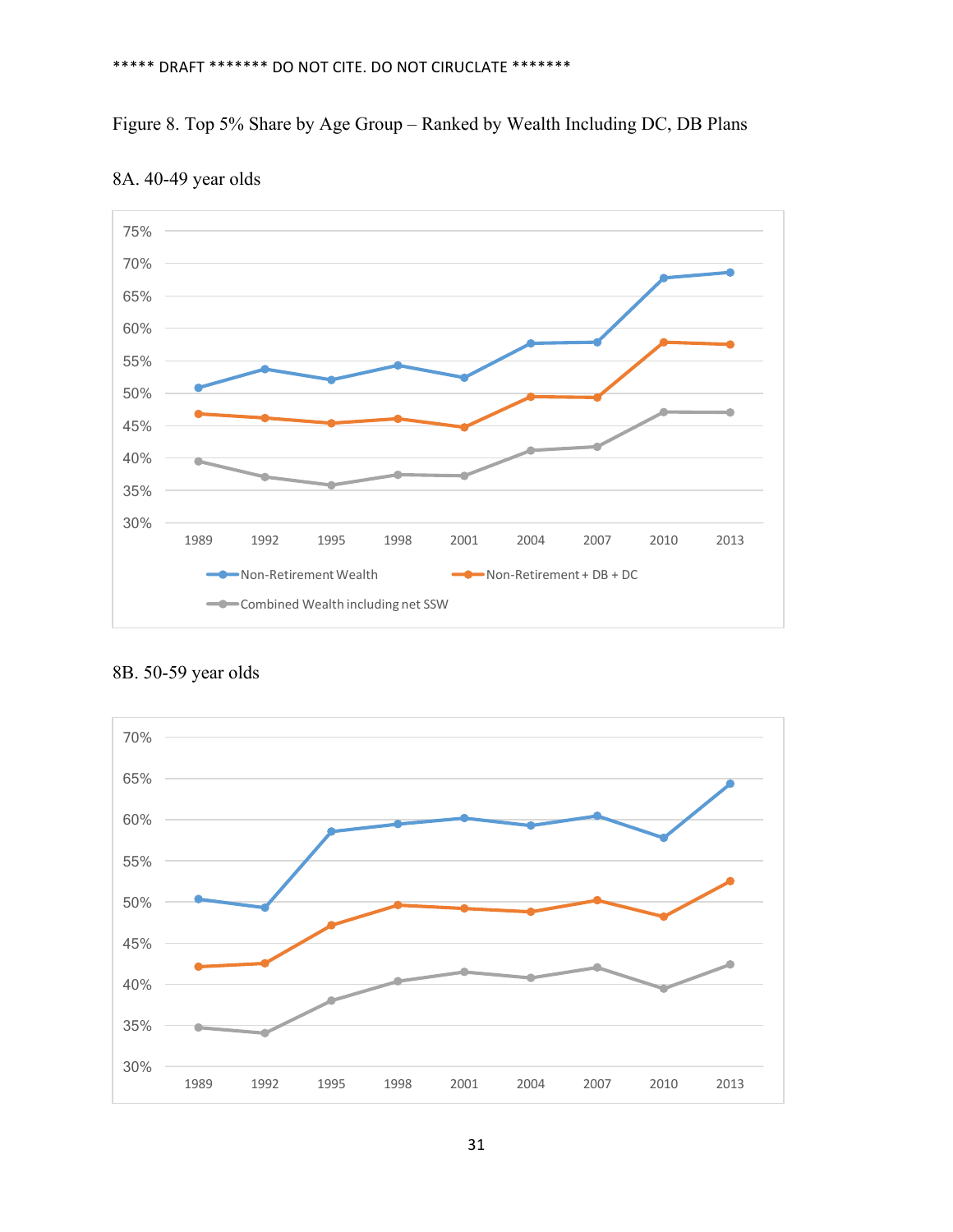## Figure 9. Top 10% Share by Age Group – Ranked by Wealth Including DC, DB Plans



### 9A. 40-49 year olds



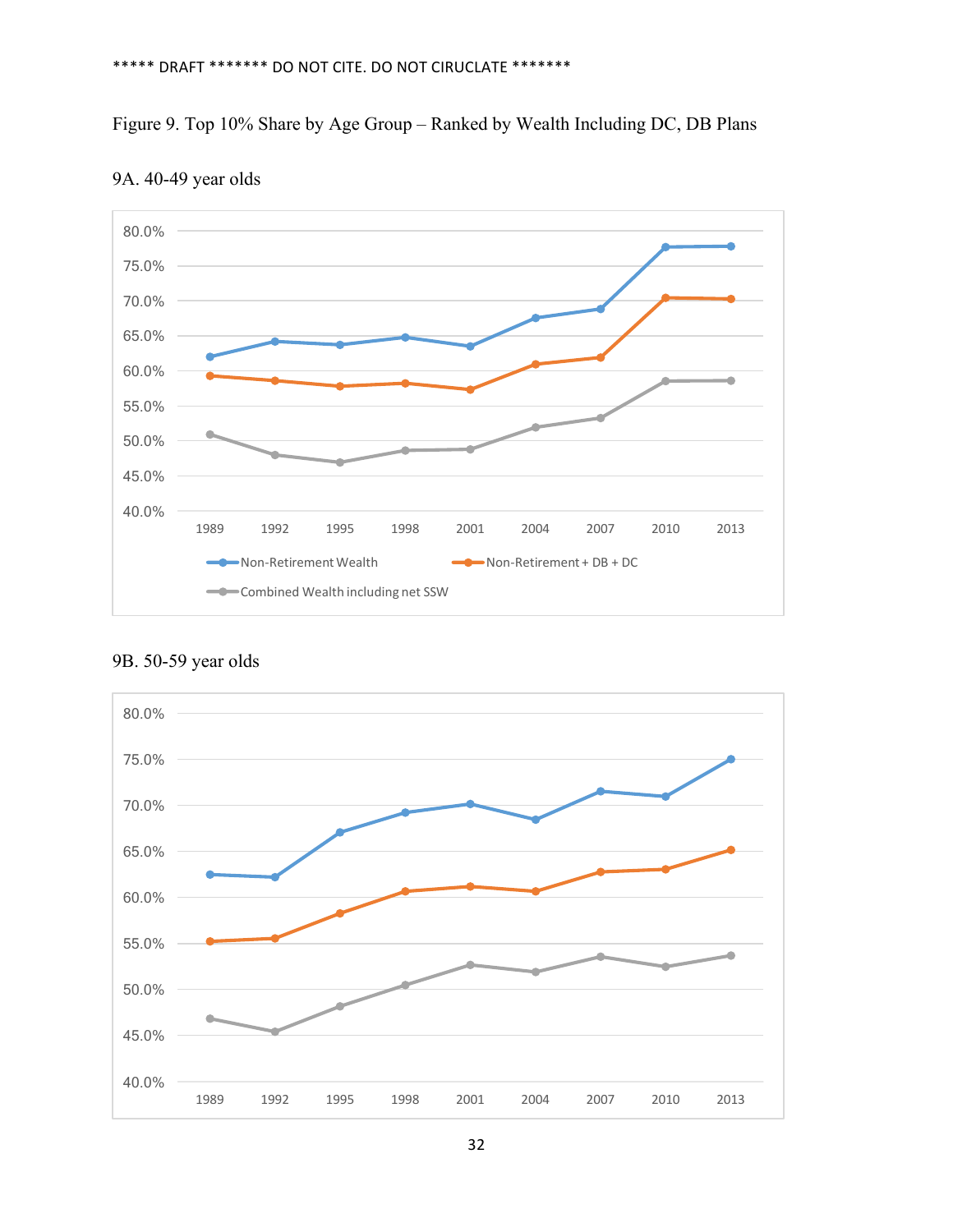|      |              | Only | Only | DB and |
|------|--------------|------|------|--------|
| Year | Any Coverage | DB   | DC   | DC     |
| 1989 | 70%          | 29%  | 20%  | 21%    |
| 1992 | 66%          | 24%  | 24%  | 18%    |
| 1995 | 63%          | 16%  | 32%  | 15%    |
| 1998 | 64%          | 12%  | 37%  | 15%    |
| 2001 | 65%          | 12%  | 36%  | 17%    |
| 2004 | 63%          | 12%  | 38%  | 13%    |
| 2007 | 64%          | 9%   | 37%  | 18%    |
| 2010 | 60%          | 10%  | 37%  | 13%    |
| 2013 | 60%          | 7%   | 41%  | 11%    |

Table 1. Pension Coverage from Current Job, Household Head 40-59, Working, Household Characteristics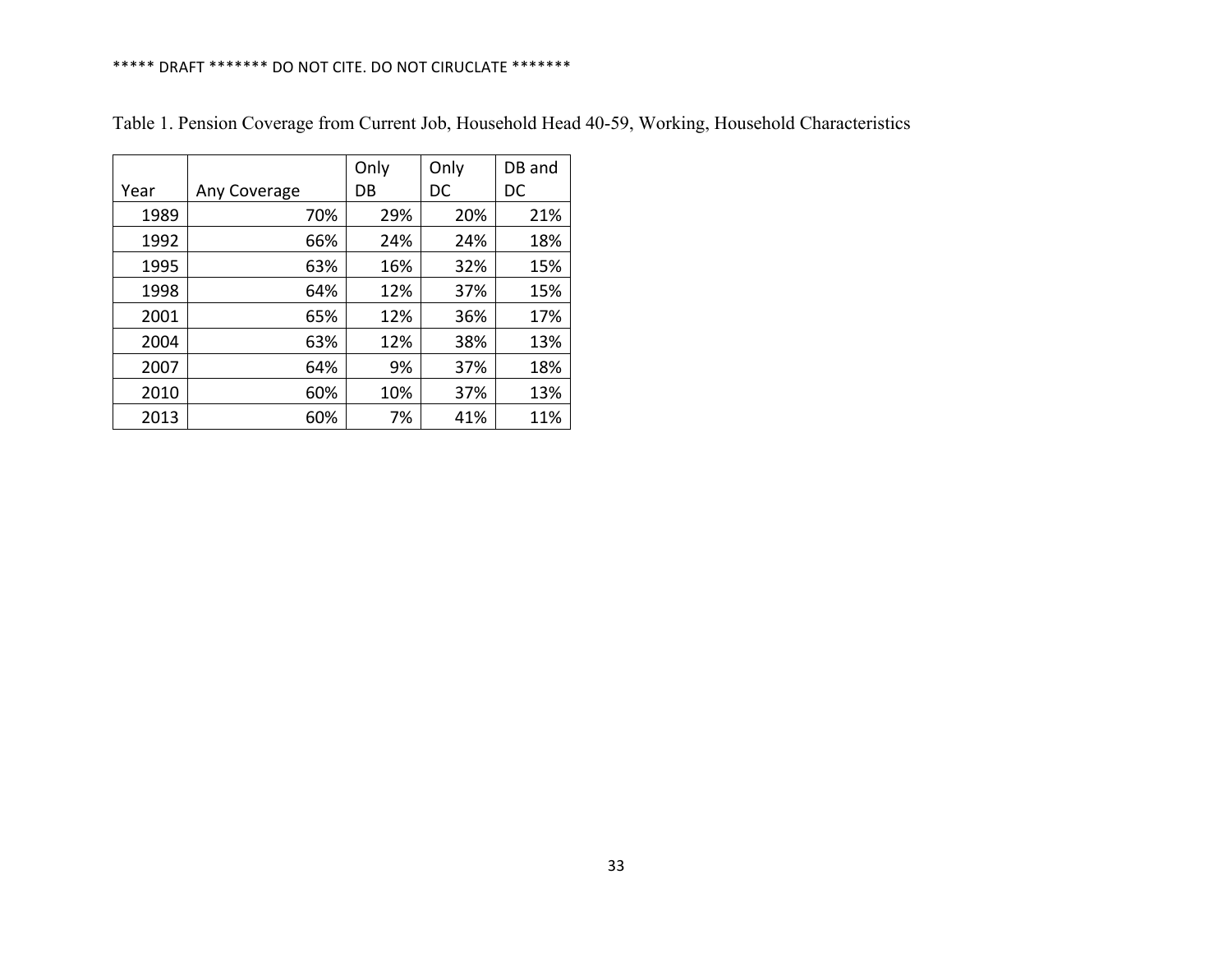|               |                                 |         |         |         |         |           |           |           |           |           | % change     |
|---------------|---------------------------------|---------|---------|---------|---------|-----------|-----------|-----------|-----------|-----------|--------------|
|               |                                 | 1989    | 1992    | 1995    | 1998    | 2001      | 2004      | 2007      | 2010      | 2013      | 1989 to 2013 |
|               |                                 |         |         |         |         |           |           |           |           |           |              |
| Age 40-<br>49 | Non-retirement wealth           | 345,672 | 290,698 | 283,679 | 334,848 | 388,483   | 425,204   | 445,248   | 361,631   | 356,230   | 3.1%         |
|               | DC wealth                       | 34,115  | 35.890  | 50,927  | 59,187  | 77,047    | 72,546    | 79,441    | 73,718    | 79,317    | 132.5%       |
|               | DB wealth                       | 45,214  | 57,446  | 57,613  | 52,979  | 55,158    | 48,123    | 60,072    | 47,115    | 48,963    | 8.3%         |
|               | DC + DB wealth                  | 79,329  | 93,336  | 108,540 | 112,166 | 132,205   | 120,669   | 139,513   | 120,833   | 128,280   | 61.7%        |
|               | Non-retirement wealth + DB + DC | 425,001 | 384,034 | 392,220 | 447,014 | 520,687   | 545,873   | 584,761   | 482,463   | 484,510   | 14.0%        |
|               | SS wealth                       | 93,542  | 113,465 | 128,043 | 123,777 | 128,380   | 135,299   | 128,519   | 133,276   | 126,214   | 34.9%        |
|               | Total Retirement (DC + DB + SS) | 172,870 | 206,801 | 236,583 | 235,943 | 260,585   | 255,968   | 268,032   | 254,109   | 254,494   | 47.2%        |
|               | <b>Combined Wealth</b>          | 518,542 | 497,499 | 520,262 | 570,791 | 649,068   | 681,172   | 713,280   | 615,739   | 610,724   | 17.8%        |
| Age 50-<br>59 | Non-retirement wealth           | 443,172 | 447,847 | 494,718 | 556,105 | 728,497   | 731,337   | 773,628   | 610,101   | 555,880   | 25.4%        |
|               | DC wealth                       | 51,021  | 78,130  | 84,791  | 95,099  | 140,595   | 140,001   | 158,510   | 154,399   | 141,796   | 177.9%       |
|               | DB wealth                       | 96,041  | 116,254 | 128,687 | 126,807 | 160,671   | 143,428   | 143,864   | 149,783   | 114,292   | 19.0%        |
|               | DC + DB wealth                  | 147,063 | 194,384 | 213,478 | 221,906 | 301,266   | 283,429   | 302,374   | 304,183   | 256,088   | 74.1%        |
|               | Non-retirement wealth + DB + DC | 590,234 | 642,231 | 708,196 | 778,011 | 1,029,762 | 1,014,766 | 1,076,002 | 914,284   | 811,967   | 37.6%        |
|               | SS wealth                       | 155,399 | 195,958 | 203,345 | 216,172 | 231,678   | 237,949   | 250,113   | 252,885   | 241,596   | 55.5%        |
|               | Total Retirement (DC + DB + SS) | 302,462 | 390,342 | 416,823 | 438,078 | 532,944   | 521,378   | 552,487   | 557,068   | 497,684   | 64.5%        |
|               | <b>Combined Wealth</b>          | 745,634 | 838,189 | 911,541 | 994,183 | 1,261,440 | 1,252,715 | 1,326,114 | 1,167,169 | 1,053,564 | 41.3%        |
| Age 40-<br>59 | Non-retirement wealth           | 388,432 | 354,535 | 363,749 | 430,301 | 528,939   | 566,362   | 599,799   | 488,216   | 460,006   | 18.4%        |
|               | DC wealth                       | 41,530  | 53,049  | 63,776  | 74,680  | 103,298   | 103,649   | 116,655   | 114,822   | 111,793   | 169.2%       |
|               | DB wealth                       | 67,505  | 81,335  | 84,579  | 84,829  | 98,744    | 92,068    | 99,508    | 99,420    | 82,920    | 22.8%        |
|               | DC + DB wealth                  | 109,034 | 134,384 | 148,354 | 159,509 | 202,042   | 195,718   | 216,163   | 214,242   | 194,713   | 78.6%        |
|               | Non-retirement wealth + DB + DC | 497,466 | 488,919 | 512,104 | 589,810 | 730,981   | 762,080   | 815,962   | 702,458   | 654,719   | 31.6%        |
|               | SS wealth                       | 120,670 | 146,975 | 156,613 | 163,637 | 171,051   | 182,631   | 185,746   | 194,212   | 186,188   | 54.3%        |
|               | Total Retirement (DC + DB + SS) | 229,704 | 281,359 | 304,967 | 323,146 | 373,093   | 378,349   | 401,909   | 408,454   | 380,901   | 65.8%        |
|               | <b>Combined Wealth</b>          | 618,136 | 635,894 | 668,717 | 753,447 | 902,032   | 944,711   | 1,001,708 | 896,670   | 840,908   | 36.0%        |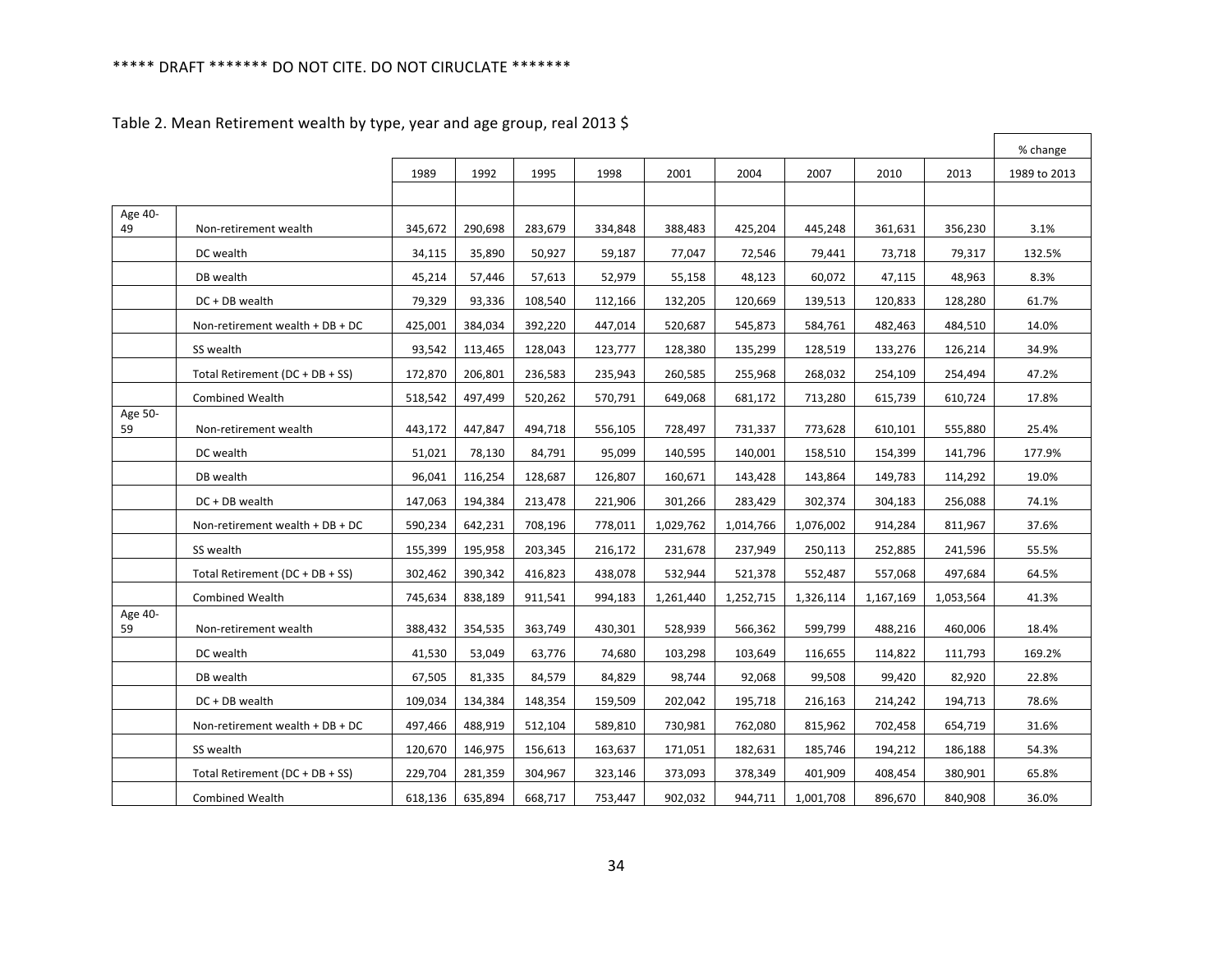|           |                                 |              |              |              |          |              |          |              |          |         | % change                 |
|-----------|---------------------------------|--------------|--------------|--------------|----------|--------------|----------|--------------|----------|---------|--------------------------|
|           |                                 | 1989         | 1992         | 1995         | 1998     | 2001         | 2004     | 2007         | 2010     | 2013    | 1989 to<br>2013          |
|           |                                 |              |              |              |          |              |          |              |          |         |                          |
| Age 40-49 | Non-retirement wealth           | 125,086      | 89,118       | 84,296       | 93,135   | 106,420      | 104,928  | 110,029      | 52,299   | 41,650  | -66.7%                   |
|           | DC wealth                       | 177          | 1,015        | 3,795        | 8,577    | 9,193        | 6,166    | 11,228       | 6,430    | 6,800   | 3738.7%                  |
|           | DB wealth                       | $\mathbf{0}$ | 0            | $\Omega$     | $\Omega$ | 0            | 0        | 0            | 0        | 0       |                          |
|           | DC + DB wealth                  | 11,211       | 11,891       | 17,157       | 27,590   | 26.264       | 21,887   | 22,456       | 13.509   | 14,119  | 25.9%                    |
|           | Non-retirement wealth + DB + DC | 173,057      | 145,015      | 144,184      | 162,121  | 174,820      | 184,470  | 179,646      | 99,654   | 92,407  | $-46.6%$                 |
|           | SS wealth                       | 91.619       | 110.972      | 123.145      | 119.583  | 120.101      | 128.409  | 123,254      | 130.226  | 121.436 | 32.5%                    |
|           | Total Retirement (DC + DB + SS) | 138,832      | 155,365      | 173,526      | 175,827  | 175,909      | 185,287  | 175,484      | 165,881  | 171,502 | 23.5%                    |
|           | <b>Combined Wealth</b>          | 281,751      | 275,201      | 279,222      | 301,969  | 322,237      | 324,262  | 319,607      | 243,880  | 229,773 | $-18.4%$                 |
| Age 50-59 | Non-retirement wealth           | 146,269      | 144,753      | 136,934      | 132,910  | 172,426      | 183,609  | 171,976      | 109,917  | 93,834  | $-35.8%$                 |
|           | DC wealth                       | 1,536        | 4,874        | 7,589        | 8,577    | 15,759       | 13,565   | 31,438       | 12,110   | 11,204  | 629.2%                   |
|           | DB wealth                       | 47           | 34           | $\mathbf{0}$ | 0        | 0            | 0        | 0            | $\Omega$ | 0       | $\overline{\phantom{a}}$ |
|           | DC + DB wealth                  | 35,412       | 56,867       | 45,536       | 55,322   | 78,793       | 65,739   | 79,718       | 48,101   | 42,713  | 20.6%                    |
|           | Non-retirement wealth + DB + DC | 242,757      | 241,703      | 253,292      | 261,245  | 339,121      | 360,398  | 353,786      | 237,978  | 209,281 | $-13.8%$                 |
|           | SS wealth                       | 157,874      | 189,902      | 200.394      | 212.631  | 232.409      | 218.246  | 231,812      | 237,704  | 227,230 | 43.9%                    |
|           | Total Retirement (DC + DB + SS) | 222,841      | 286,595      | 285,542      | 310,884  | 346,671      | 342,844  | 363,185      | 339,380  | 323,751 | 45.3%                    |
|           | <b>Combined Wealth</b>          | 416,756      | 458,940      | 457,503      | 512.747  | 578,350      | 620,141  | 624,521      | 488,819  | 469,460 | 12.6%                    |
| Age 40-59 | Non-retirement wealth           | 133,912      | 107,641      | 102,761      | 109,231  | 129,402      | 135,893  | 136,420      | 75,355   | 64,200  | $-52.1%$                 |
|           | DC wealth                       | 542          | 1,625        | 5,313        | 8,577    | 11,950       | 10,085   | 18,273       | 8,574    | 9,000   | 1559.7%                  |
|           | DB wealth                       | $\Omega$     | $\mathbf{0}$ | $\mathbf{0}$ | $\Omega$ | $\mathbf{0}$ | $\Omega$ | $\mathbf{0}$ | $\Omega$ | 0       | $\blacksquare$           |
|           | DC + DB wealth                  | 17,339       | 20,037       | 27,322       | 35,738   | 39,396       | 36,994   | 41,624       | 25,721   | 27,432  | 58.2%                    |
|           | Non-retirement wealth + DB + DC | 195,847      | 189.521      | 176,115      | 188.848  | 235.059      | 238.644  | 258,030      | 153.717  | 142,159 | $-27.4%$                 |
|           | SS wealth                       | 122,794      | 135,668      | 148,023      | 151,561  | 150,634      | 160,299  | 164,295      | 170,982  | 164,015 | 33.6%                    |
|           | Total Retirement (DC + DB + SS) | 164,238      | 190,707      | 204,447      | 221,403  | 230,915      | 230,403  | 242,001      | 235,527  | 232,567 | 41.6%                    |
|           | <b>Combined Wealth</b>          | 328,324      | 333,530      | 343,613      | 368,656  | 419.803      | 423,344  | 447,031      | 346,553  | 331,789 | 1.1%                     |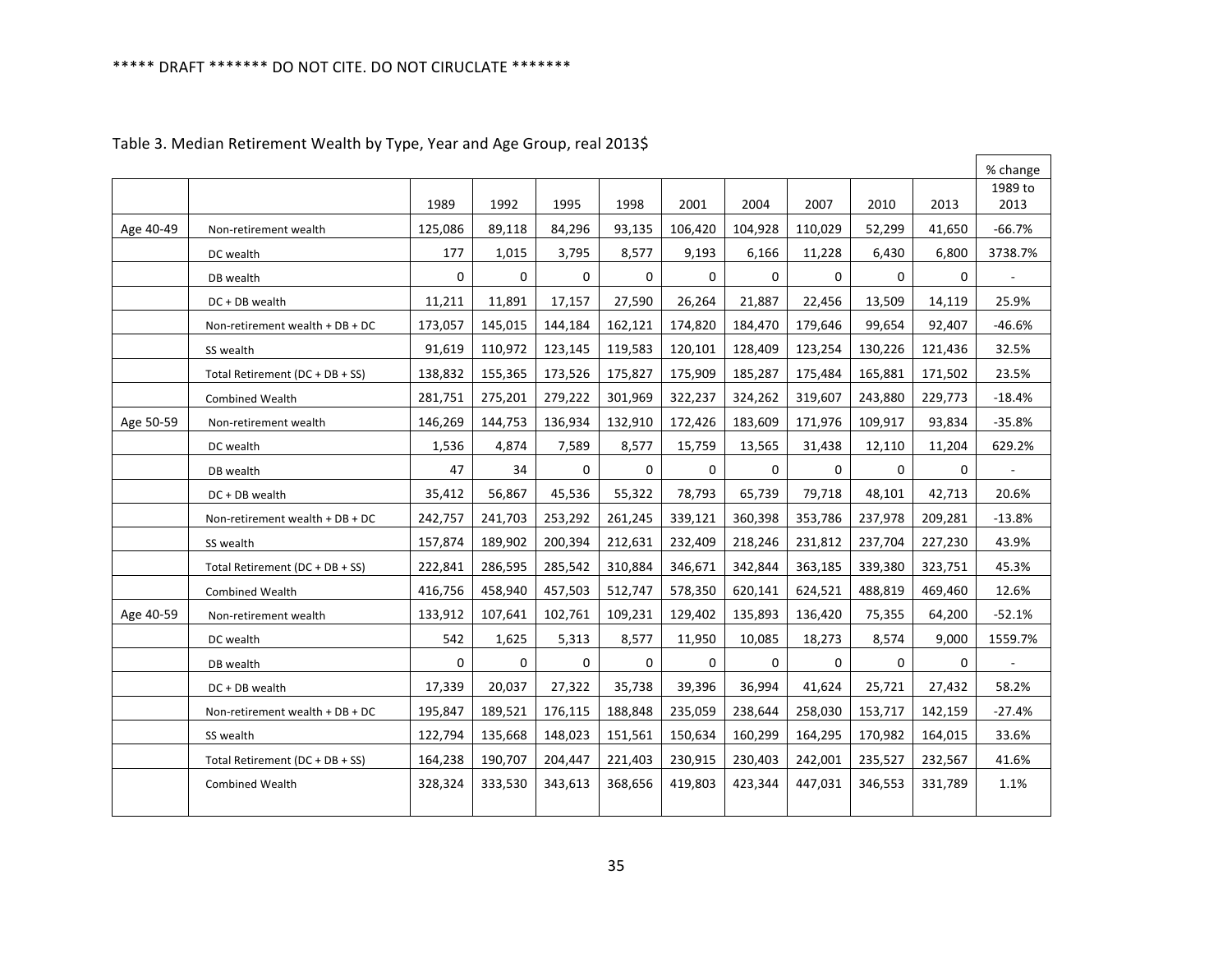| Age group:      | 40-49      |         |         |                |           | 50-59      |         |         |                |           |
|-----------------|------------|---------|---------|----------------|-----------|------------|---------|---------|----------------|-----------|
| P <sub>10</sub> |            |         |         |                |           |            |         |         |                |           |
|                 | Non-       |         |         |                |           | Non-       |         |         |                |           |
|                 | retirement | DC      | DB      |                | Combined  | retirement | DC      | DB      |                | Combined  |
|                 | Wealth     | wealth  | wealth  | <b>Net SSW</b> | Wealth    | Wealth     | wealth  | wealth  | <b>Net SSW</b> | Wealth    |
| 1989            | 190        | 0       | 0       | 3,651          | 32,328    | 3,393      | 0       | 0       | 3,760          | 58,594    |
|                 | 2,037      |         |         |                | 70,241    |            |         |         |                |           |
| 2001            |            | 0       | 0       | 44,900         |           | 3,562      | 0       | 0       | 84,436         | 124,134   |
| 2013            | $-13,000$  | 0       | 0       | 34,918         | 46,542    | $-1,100$   | 0       | 0       | 80,077         | 99,469    |
| P <sub>25</sub> |            |         |         |                |           |            |         |         |                |           |
| 1989            | 24,041     | 0       | 0       | 46,042         | 123,467   | 56,080     | 0       | 0       | 81,302         | 184,149   |
| 2001            | 26,293     | 0       | 0       | 72,923         | 139,797   | 44,911     | 0       | 0       | 136,117        | 273,836   |
| 2013            | 4,989      | 0       | 0       | 66,130         | 97,930    | 8,675      | 0       | 0       | 134,898        | 200,110   |
|                 |            |         |         |                |           |            |         |         |                |           |
| <b>P50</b>      |            |         |         |                |           |            |         |         |                |           |
| 1989            | 125,086    | 177     | 0       | 91,619         | 281,751   | 146,269    | 1,536   | 47      | 157,874        | 416,756   |
| 2001            | 106,420    | 9,193   | 0       | 120,102        | 322,237   | 172,426    | 15,759  | 0       | 232,409        | 578,350   |
| 2013            | 41,650     | 6,800   | 0       | 121,436        | 229,773   | 93,834     | 11,204  | 0       | 227,230        | 469,460   |
|                 |            |         |         |                |           |            |         |         |                |           |
| P75             |            |         |         |                |           |            |         |         |                |           |
| 1989            | 288,534    | 18,076  | 31,917  | 149,931        | 497,586   | 323,176    | 45,189  | 116,373 | 238,271        | 788,940   |
| 2001            | 311,962    | 72,227  | 2,381   | 178,392        | 696,931   | 424,144    | 117,008 | 169,769 | 329,623        | 1,203,714 |
| 2013            | 177,400    | 80,800  | 0       | 186,207        | 526,630   | 299,550    | 135,000 | 14,055  | 339,172        | 1,001,507 |
| P90             |            |         |         |                |           |            |         |         |                |           |
| 1989            | 632,990    | 74,110  | 138,372 | 189,321        | 906,291   | 941,087    | 148,221 | 327,196 | 288,011        | 1,469,333 |
| 2001            | 722,911    | 219,964 | 223,579 | 237,249        | 1,268,884 | 1,233,768  | 372,953 | 579,278 | 388,621        | 2,268,966 |
| 2013            | 558,025    | 236,231 | 127,813 | 244,811        | 1,163,361 | 838,775    | 417,860 | 388,963 | 438,114        | 1,890,827 |
|                 |            |         |         |                |           |            |         |         |                |           |

# Table 4 Distribution of Components of Combined Wealth by Age Group, 1989, 2001, 2013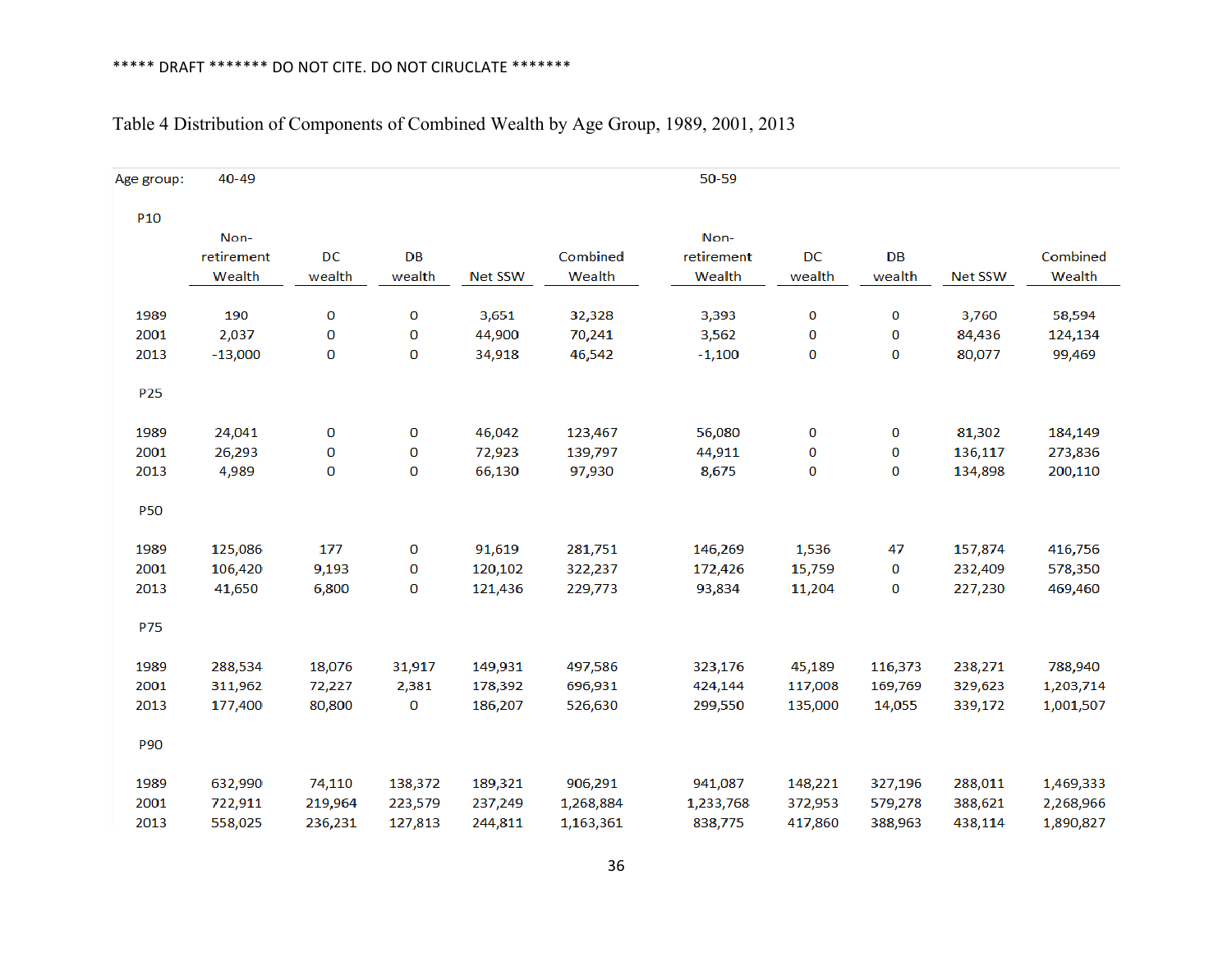| Age group: | $40 - 49$                                 |         |         |                |           | 50-59      |         |           |                |           |
|------------|-------------------------------------------|---------|---------|----------------|-----------|------------|---------|-----------|----------------|-----------|
|            | AT P10 of Networth + DB + DB distribution |         |         |                |           |            |         |           |                |           |
|            | Non-                                      |         |         |                |           | Non-       |         |           |                |           |
|            | retirement                                | DC      | DB      |                | Combined  | retirement | DC      | <b>DB</b> |                | Combined  |
|            | Wealth                                    | wealth  | wealth  | <b>Net SSW</b> | Wealth    | Wealth     | wealth  | wealth    | <b>Net SSW</b> | Wealth    |
| 1989       | 2,540                                     | 779     | 267     | 39,808         | 43,393    | 9,818      | 657     | 865       | 72,499         | 83,839    |
| 2001       | 4,921                                     | 705     | 264     | 63,648         | 69,537    | 9,472      | 439     | 743       | 134,142        | 144,796   |
| 2013       | $-6,973$                                  | 2,933   | 110     | 69,255         | 65,326    | $-76$      | 252     | 156       | 96,994         | 97,327    |
|            | AT P25 of Networth + DB + DB distribution |         |         |                |           |            |         |           |                |           |
| 1989       | 33,567                                    | 2,634   | 2,976   | 84,882         | 124,059   | 65,134     | 5,777   | 3,037     | 127,339        | 201,287   |
| 2001       | 34,794                                    | 6,208   | 2,192   | 98,166         | 141,361   | 64,006     | 13,662  | 4,228     | 193,146        | 275,042   |
| 2013       | 8,968                                     | 2,259   | 874     | 92,080         | 104,182   | 18,618     | 7,281   | 2,103     | 191,098        | 219,099   |
|            | AT P50 of Networth + DB + DB distribution |         |         |                |           |            |         |           |                |           |
| 1989       | 135,214                                   | 7,823   | 30,854  | 124,291        | 298,182   | 183,835    | 28,925  | 35,410    | 153,070        | 401,241   |
| 2001       | 121,032                                   | 33,006  | 26,467  | 133,199        | 313,704   | 193,881    | 54,672  | 94,451    | 240,068        | 583,073   |
| 2013       | 55,438                                    | 24,367  | 13,119  | 118,340        | 211,264   | 129,524    | 45,936  | 38,545    | 232,360        | 446,364   |
|            | AT P75 of Networth + DB + DB distribution |         |         |                |           |            |         |           |                |           |
| 1989       | 285,831                                   | 19,338  | 86,244  | 88,982         | 480,395   | 324,603    | 65,956  | 192,524   | 215,215        | 798,299   |
| 2001       | 360,390                                   | 97,783  | 91,666  | 159,514        | 709,354   | 436,834    | 185,195 | 307,599   | 291,352        | 1,220,980 |
| 2013       | 202,963                                   | 99,539  | 62,278  | 161,450        | 526,231   | 308,395    | 181,541 | 203,696   | 305,526        | 999,158   |
|            | AT P90 of Networth + DB + DB distribution |         |         |                |           |            |         |           |                |           |
| 1989       | 657,698                                   | 86,827  | 112,624 | 137,171        | 994,319   | 864,151    | 127,213 | 316,542   | 230,290        | 1,538,195 |
| 2001       | 726,129                                   | 206,355 | 185,375 | 173,383        | 1,291,242 | 1,236,532  | 325,729 | 514,769   | 321,545        | 2,398,576 |
| 2013       | 566,191                                   | 236,290 | 206,275 | 181,092        | 1,189,848 | 884,377    | 372,883 | 407,634   | 362,695        | 2,027,589 |

Table 5. Wealth Levels at Points of the Non-retirement + DB + DC Wealth Distribution, by Age group, 1989, 2001, and 2013

Note: Each statistics is actually calculated as the mean of the wealth concept for households (by age group and year) within +/- five percentage points of the cut point of the non-retirement + DB + DC wealth distribution. So, the values for P10 of the non-retirement +DB + DC distribution is the mean of the wealth concept for households between the 5th and 15th percentiles of the non-retirement + DB +DC distribution.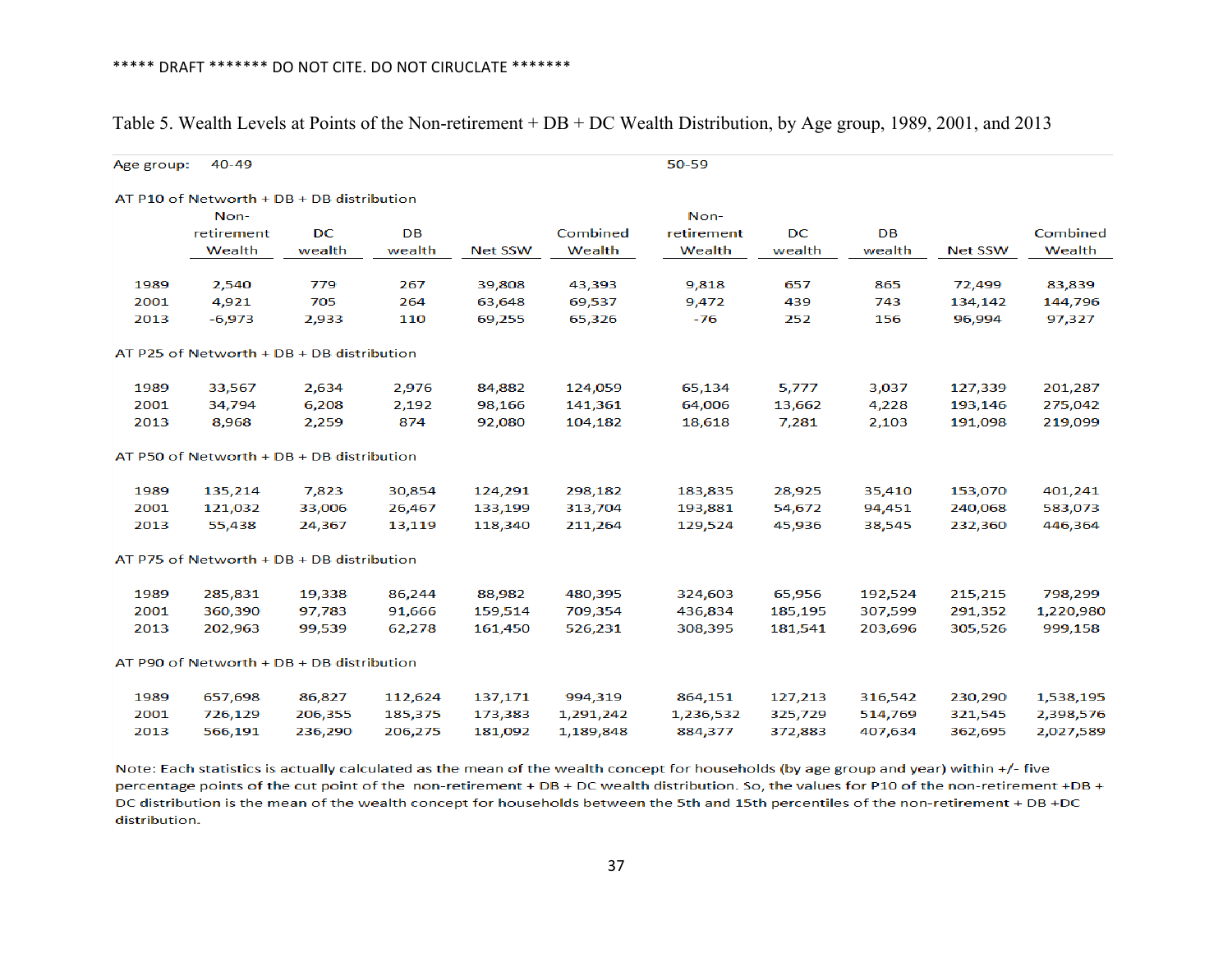| 6A. Age 40-49       |       |       |      |      |      |       |       |      |      |
|---------------------|-------|-------|------|------|------|-------|-------|------|------|
| Panel A.            |       |       |      |      |      |       |       |      |      |
| Private             |       |       |      |      |      |       |       |      |      |
| Pension             |       |       |      |      |      |       |       |      |      |
| Wealth to           |       |       |      |      |      |       |       |      |      |
| Income Ratio        |       |       |      |      |      |       |       |      |      |
|                     | 1989  | 1992  | 1995 | 1998 | 2001 | 2004  | 2007  | 2010 | 2013 |
| P <sub>25</sub>     | 0     | 0     | 0    | 0    | 0    | 0     | 0     | 0    | 0    |
| P50                 | 0.2   | 0.2   | 0.3  | 0.4  | 0.3  | 0.3   | 0.3   | 0.2  | 0.2  |
| Mean                | 0.8   | 1.1   | 1.3  | 1.5  | 1.3  | 1.1   | 1.2   | 1.1  | 1.2  |
| P75                 | 0.8   | 1.2   | 1.4  | 1.4  | 1.6  | 1.3   | 1.5   | 1.2  | 1.4  |
| P90                 | 1.7   | 2.7   | 3.2  | 4.2  | 3.7  | 2.9   | 3.8   | 3.3  | 3.0  |
|                     |       |       |      |      |      |       |       |      |      |
| Mean/Median         | 5.3   | 6.4   | 4.7  | 4.3  | 3.8  | 3.4   | 4.1   | 5.0  | 5.6  |
| P90/P50             | 11.1  | 15.1  | 11.8 | 11.9 | 10.6 | 9.4   | 12.6  | 14.8 | 13.7 |
|                     |       |       |      |      |      |       |       |      |      |
| Panel B.            |       |       |      |      |      |       |       |      |      |
| Retirement          |       |       |      |      |      |       |       |      |      |
| Wealth to           |       |       |      |      |      |       |       |      |      |
| Income Ratio        |       |       |      |      |      |       |       |      |      |
| P <sub>25</sub>     | 1.0   | 1.5   | 1.8  | 1.6  | 1.6  | 1.6   | 1.7   | 1.7  | 1.6  |
| P50                 | 2.0   | 2.5   | 2.8  | 2.6  | 2.6  | 2.6   | 2.7   | 2.7  | 2.6  |
| Mean                | 2.6   | 3.7   | 4.0  | 3.6  | 3.4  | 3.3   | 3.4   | 3.6  | 3.6  |
| P75                 | 3.1   | 3.9   | 4.2  | 4.2  | 4.1  | 4.0   | 4.0   | 4.3  | 4.1  |
| P90                 | 4.7   | $6.2$ | 6.9  | 6.7  | 6.4  | 6.0   | 6.8   | 6.6  | 6.6  |
|                     |       |       |      |      |      |       |       |      |      |
| Mean/Median         | 1.3   | 1.5   | 1.4  | 1.4  | 1.3  | 1.3   | 1.2   | 1.3  | 1.4  |
| P90/P50             | 2.4   | 2.5   | 2.5  | 2.6  | 2.4  | 2.3   | 2.5   | 2.5  | 2.5  |
| Panel C. Total      |       |       |      |      |      |       |       |      |      |
| Wealth to           |       |       |      |      |      |       |       |      |      |
| <b>Income Ratio</b> |       |       |      |      |      |       |       |      |      |
| P <sub>25</sub>     | 2.5   | 2.6   | 3.0  | 2.9  | 2.7  | 2.9   | 2.9   | 2.4  | 2.2  |
| P50                 | 3.9   | 4.4   | 4.6  | 4.5  | 4.7  | 4.6   | 4.6   | 4.0  | 3.7  |
| Mean                | 5.5   | 6.8   | 6.6  | 6.4  | 6.4  | $6.2$ | $6.2$ | 5.9  | 5.7  |
| P75                 | $6.2$ | 6.7   | 7.4  | 7.2  | 7.6  | 7.1   | 7.9   | 6.9  | 6.5  |
| P90                 | 10.4  | 11.1  | 12.2 | 11.5 | 11.8 | 11.0  | 11.5  | 10.8 | 10.6 |
|                     |       |       |      |      |      |       |       |      |      |
| Mean/Median         | 1.4   | 1.6   | 1.4  | 1.4  | 1.4  | 1.4   | 1.4   | 1.5  | 1.6  |
| P90/P50             | 2.6   | 2.6   | 2.6  | 2.6  | 2.5  | 2.4   | 2.5   | 2.7  | 2.9  |

|  | Table 6A. Distribution of Wealth to Income Ratio by Wealth Concept, Year, and Age-Group |  |  |  |
|--|-----------------------------------------------------------------------------------------|--|--|--|
|  |                                                                                         |  |  |  |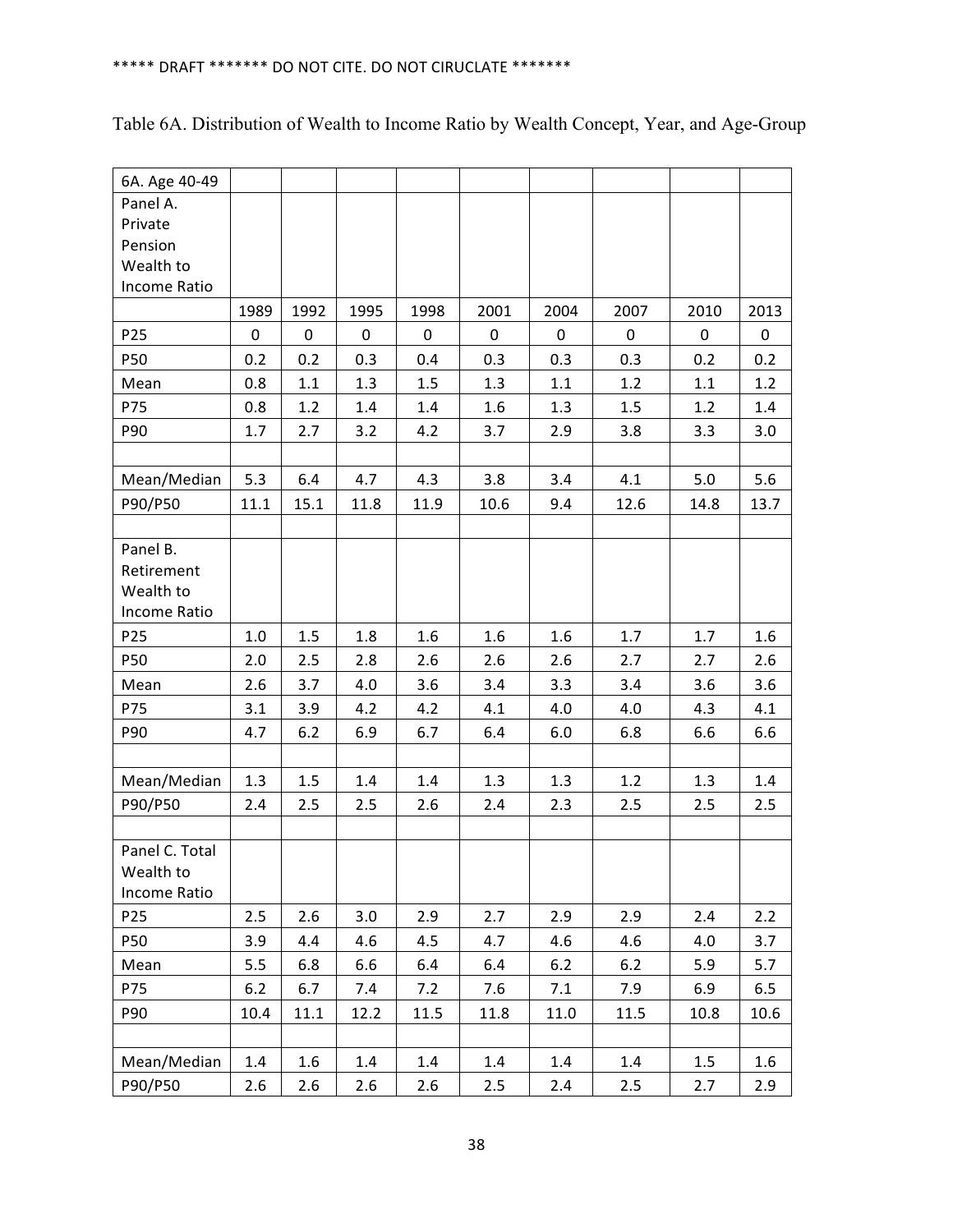| 6B. Age 50-59   |      |      |      |      |      |      |      |      |      |
|-----------------|------|------|------|------|------|------|------|------|------|
| Panel A.        |      |      |      |      |      |      |      |      |      |
| Private         |      |      |      |      |      |      |      |      |      |
| Pension         |      |      |      |      |      |      |      |      |      |
| Wealth to       |      |      |      |      |      |      |      |      |      |
| Income Ratio    |      |      |      |      |      |      |      |      |      |
|                 | 1989 | 1992 | 1995 | 1998 | 2001 | 2004 | 2007 | 2010 | 2013 |
| P <sub>25</sub> | 0.0  | 0.0  | 0.0  | 0.0  | 0.0  | 0.0  | 0.0  | 0.0  | 0.0  |
| P50             | 0.5  | 0.6  | 0.7  | 0.7  | 0.9  | 0.9  | 1.0  | 0.7  | 0.6  |
| Mean            | 1.8  | 2.2  | 2.7  | 2.6  | 2.7  | 2.3  | 2.7  | 2.5  | 2.3  |
| P75             | 2.0  | 3.1  | 3.7  | 3.5  | 4.0  | 3.4  | 3.9  | 3.5  | 3.2  |
| P90             | 4.6  | 5.7  | 7.6  | 7.6  | 7.7  | 7.0  | 8.1  | 8.0  | 7.2  |
|                 |      |      |      |      |      |      |      |      |      |
| Mean/Median     | 3.9  | 3.4  | 3.6  | 3.7  | 3.1  | 2.7  | 2.8  | 3.8  | 3.6  |
| P90/P50         | 10.0 | 9.0  | 10.3 | 10.8 | 8.7  | 8.2  | 8.4  | 12.2 | 11.1 |
| Panel B.        |      |      |      |      |      |      |      |      |      |
| Retirement      |      |      |      |      |      |      |      |      |      |
| Wealth to       |      |      |      |      |      |      |      |      |      |
| Income Ratio    |      |      |      |      |      |      |      |      |      |
| P <sub>25</sub> | 2.0  | 3.0  | 3.1  | 3.1  | 3.1  | 3.0  | 3.4  | 3.5  | 3.5  |
| P50             | 3.5  | 4.7  | 4.9  | 5.0  | 4.9  | 4.8  | 5.2  | 5.5  | 5.3  |
| Mean            | 4.8  | 6.7  | 6.7  | 6.5  | 6.5  | 6.3  | 6.7  | 6.9  | 6.8  |
| P75             | 5.8  | 7.6  | 7.8  | 8.1  | 8.0  | 8.1  | 8.5  | 8.7  | 8.5  |
| P90             | 9.9  | 11.8 | 13.3 | 13.2 | 13.3 | 12.1 | 13.3 | 13.6 | 13.7 |
|                 |      |      |      |      |      |      |      |      |      |
| Mean/Median     | 1.4  | 1.4  | 1.4  | 1.3  | 1.3  | 1.3  | 1.3  | 1.3  | 1.3  |
| P90/P50         | 2.8  | 2.5  | 2.7  | 2.6  | 2.7  | 2.5  | 2.6  | 2.5  | 2.6  |
| Panel C. Total  |      |      |      |      |      |      |      |      |      |
| Wealth to       |      |      |      |      |      |      |      |      |      |
| Income Ratio    |      |      |      |      |      |      |      |      |      |
| P <sub>25</sub> | 4.0  | 4.9  | 5.1  | 5.2  | 5.1  | 5.2  | 5.4  | 5.1  | 4.9  |
| P50             | 6.4  | 8.3  | 8.1  | 7.8  | 8.2  | 8.4  | 8.6  | 8.2  | 7.9  |
| Mean            | 8.8  | 11.5 | 10.5 | 10.6 | 11.2 | 11.4 | 11.0 | 10.8 | 10.4 |
| P75             | 10.8 | 12.3 | 12.4 | 13.5 | 13.4 | 12.8 | 13.5 | 13.3 | 11.7 |
| P90             | 17.3 | 19.1 | 20.8 | 20.4 | 22.4 | 21.8 | 21.5 | 20.3 | 20.1 |
|                 |      |      |      |      |      |      |      |      |      |
| Mean/Median     | 1.4  | 1.4  | 1.3  | 1.4  | 1.4  | 1.4  | 1.3  | 1.3  | 1.3  |
| P90/P50         | 2.7  | 2.3  | 2.6  | 2.6  | 2.7  | 2.6  | 2.5  | 2.5  | 2.6  |

## Table 6B. Distribution of Wealth to Income Ratio by Wealth Concept, Year, and Age-Group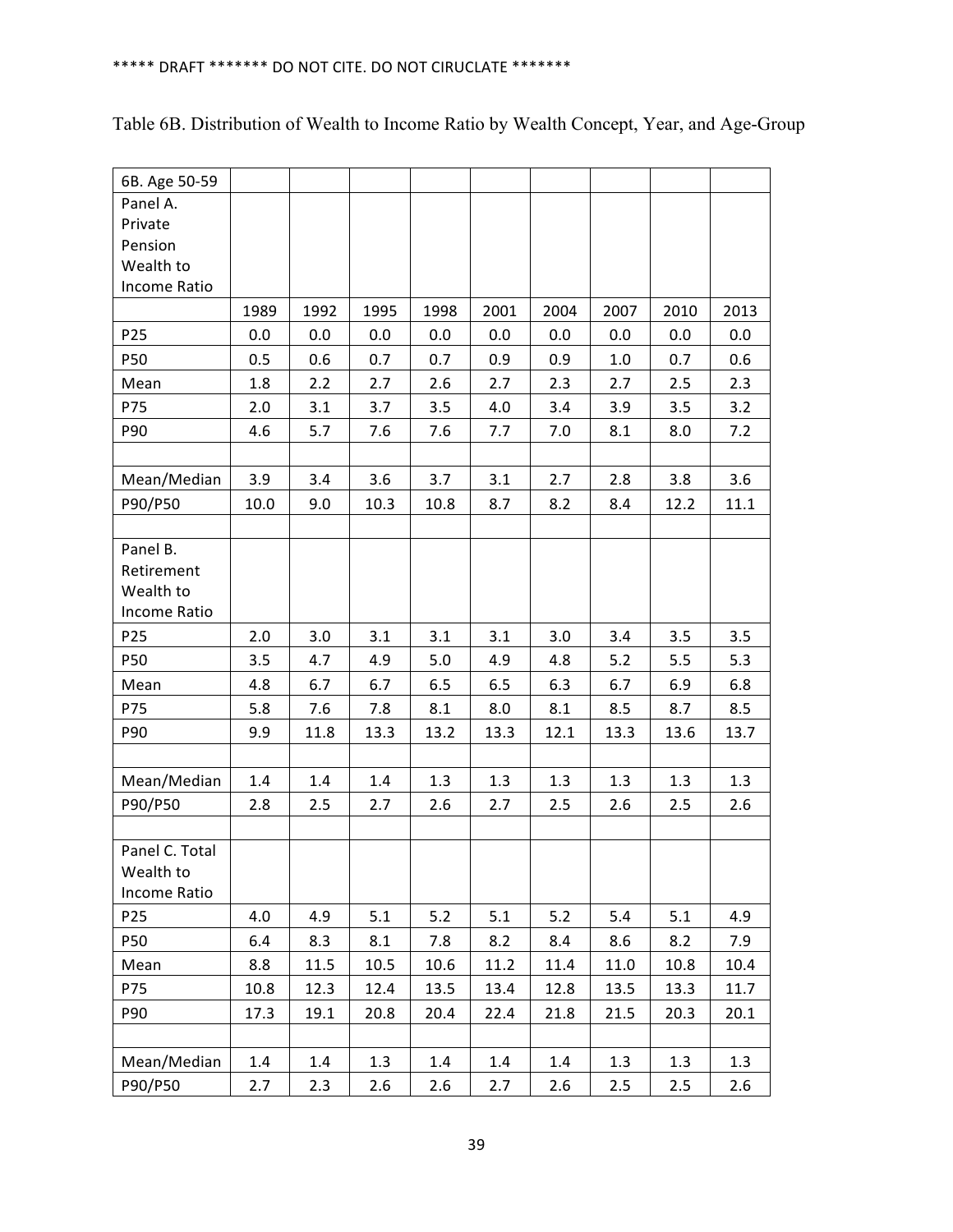| Panel A. All Households<br>$(40-59)$                          |       |       |       |       |       |       |       |       |       |
|---------------------------------------------------------------|-------|-------|-------|-------|-------|-------|-------|-------|-------|
|                                                               | 1989  | 1992  | 1995  | 1998  | 2001  | 2004  | 2007  | 2010  | 2013  |
| Mean Income/Poverty<br>Ratio:                                 |       |       |       |       |       |       |       |       |       |
| <b>Annuitized Total Wealth</b>                                | 4.8   | 4.5   | 5.6   | 5.9   | 6.5   | 6.4   | 6.1   | 5.4   | 4.7   |
| <b>Annuitized Wealth Less</b><br>Housing                      | 4.2   | 4.0   | 5.1   | 5.4   | 5.9   | 5.5   | 5.3   | 4.9   | 4.3   |
| Share of Households below<br>Multiple of Poverty<br>Threshold |       |       |       |       |       |       |       |       |       |
| 1 X Poverty                                                   | 21.5% | 22.2% | 16.2% | 17.1% | 18.9% | 19.3% | 21.7% | 26.7% | 31.2% |
| 1.5 X Poverty                                                 | 31.6% | 34.3% | 25.9% | 27.2% | 29.2% | 30.3% | 31.5% | 38.9% | 43.1% |
| 2 X Poverty                                                   | 41.5% | 43.2% | 37.0% | 35.5% | 37.2% | 38.9% | 39.6% | 48.2% | 52.2% |
| Panel B. Age 40-49                                            |       |       |       |       |       |       |       |       |       |
| Mean Income/Poverty<br>Ratio:                                 |       |       |       |       |       |       |       |       |       |
| Annuitized Total Wealth                                       | 4.0   | 3.4   | 4.1   | 4.2   | 4.4   | 4.2   | 4.0   | 3.4   | 3.1   |
| Annuitized Wealth Less<br>Housing                             | 3.5   | 3.0   | 3.7   | 3.8   | 3.9   | 3.6   | 3.4   | 3.1   | 2.8   |
| Share of Households below<br>Multiple of Poverty<br>Threshold |       |       |       |       |       |       |       |       |       |
| 1 X Poverty                                                   | 25.7% | 28.6% | 20.6% | 22.5% | 25.7% | 27.2% | 32.0% | 39.5% | 44.2% |
| 1.5 X Poverty                                                 | 36.2% | 42.1% | 33.5% | 34.8% | 38.2% | 39.9% | 43.7% | 53.8% | 56.8% |
| 2 X Poverty                                                   | 47.6% | 51.7% | 46.7% | 44.2% | 47.0% | 49.2% | 51.9% | 63.5% | 66.3% |
| Panel C. Age 50-59                                            |       |       |       |       |       |       |       |       |       |
| Mean Income/Poverty<br>Ratio:                                 |       |       |       |       |       |       |       |       |       |
| <b>Annuitized Total Wealth</b>                                | 5.9   | 6.1   | 8.1   | 8.1   | 9.6   | 8.9   | 8.5   | 7.3   | 6.1   |
| <b>Annuitized Wealth Less</b><br>Housing                      | 5.2   | 5.4   | 7.4   | 7.4   | 8.7   | 7.8   | 7.4   | 6.6   | 5.6   |
| Share of Households below<br>Multiple of Poverty<br>Threshold |       |       |       |       |       |       |       |       |       |
| 1 X Poverty                                                   | 16.1% | 12.9% | 9.0%  | 10.1% | 9.1%  | 10.1% | 10.2% | 14.4% | 19.2% |
| 1.5 X Poverty                                                 | 25.7% | 22.8% | 13.5% | 17.0% | 16.4% | 19.2% | 17.8% | 24.6% | 30.4% |
| 2 X Poverty                                                   | 33.8% | 30.7% | 21.2% | 24.1% | 23.3% | 26.7% | 25.9% | 33.4% | 39.1% |

Table 7. Annualized wealth stream to poverty ratio, Mean and shares below poverty, by age group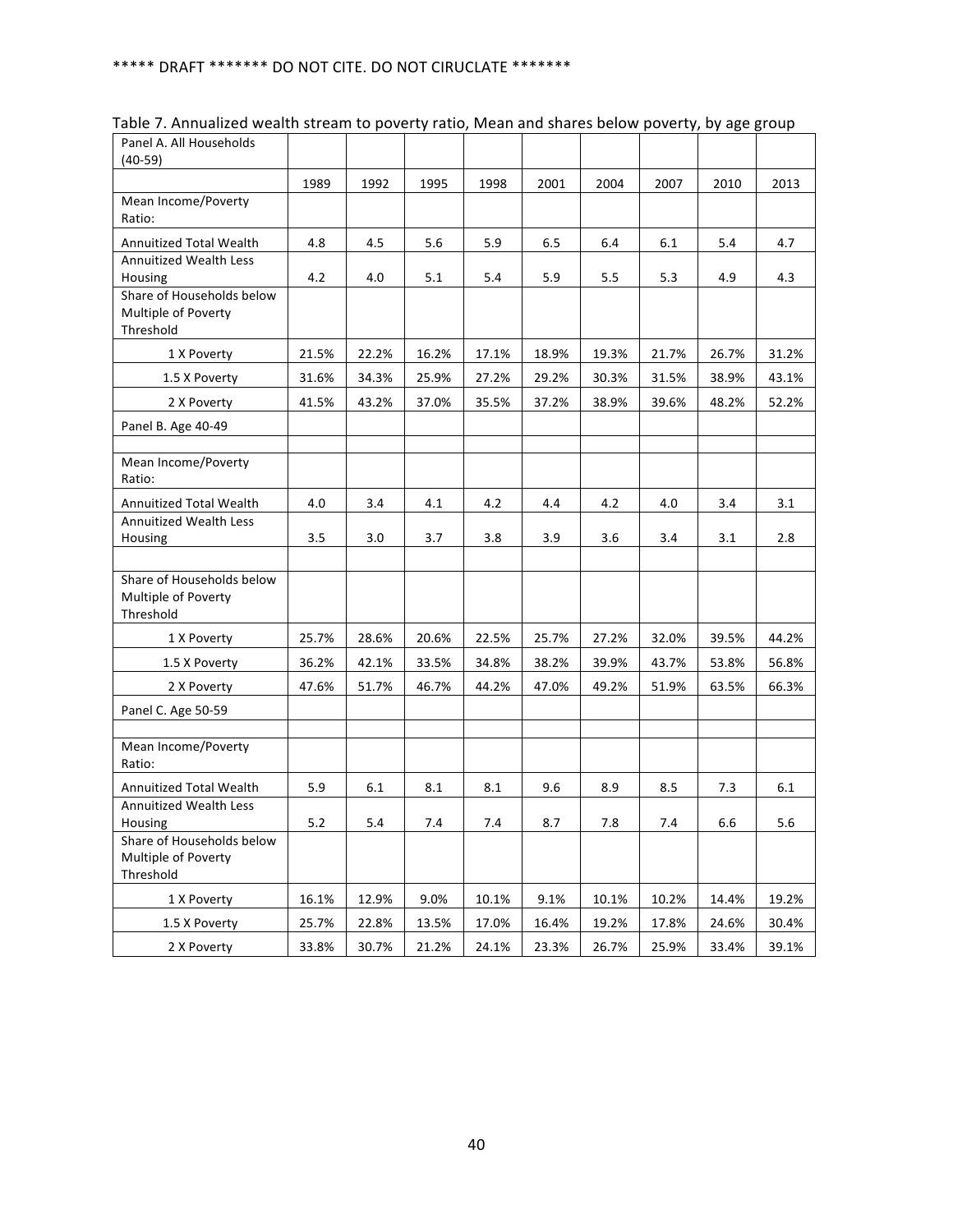|                                     | Mean/Median |      |      | 90/50 |      |      |
|-------------------------------------|-------------|------|------|-------|------|------|
|                                     | 1989        | 2001 | 2013 | 1989  | 2001 | 2013 |
| Age 40-49                           |             |      |      |       |      |      |
| Non-retirement wealth               | 2.8         | 3.7  | 8.6  | 5.1   | 6.8  | 13.4 |
| <b>Wealth with Private Pensions</b> | 2.5         | 3.0  | 5.2  | 4.6   | 6.3  | 10.4 |
| - Total Wealth Net SS               | 1.8         | 2.0  | 2.7  | 3.2   | 3.9  | 5.1  |
| Age 50-59                           |             |      |      |       |      |      |
| Non-retirement wealth               | 3.0         | 4.2  | 8.9  | 6.4   | 7.2  | 8.9  |
| <b>Wealth with Private Pensions</b> | 2.4         | 3.0  | 3.9  | 5.1   | 5.8  | 7.4  |
| - Total Wealth Net SS               | 1.8         | 2.2  | 2.2  | 3.5   | 3.9  | 4.0  |
| Age 40-59                           |             |      |      |       |      |      |
| Non-retirement wealth               | 2.9         | 4.1  | 7.2  | 5.1   | 6.8  | 11.0 |
| <b>Wealth with Private Pensions</b> | 2.5         | 3.1  | 4.6  | 5.2   | 6.0  | 9.0  |
| - Total Wealth Net SS               | 1.9         | 2.1  | 2.5  | 3.6   | 4.0  | 4.9  |

Table 8. Mean/Median and P90/P50 Ratios by Wealth Concept, Age Group and Year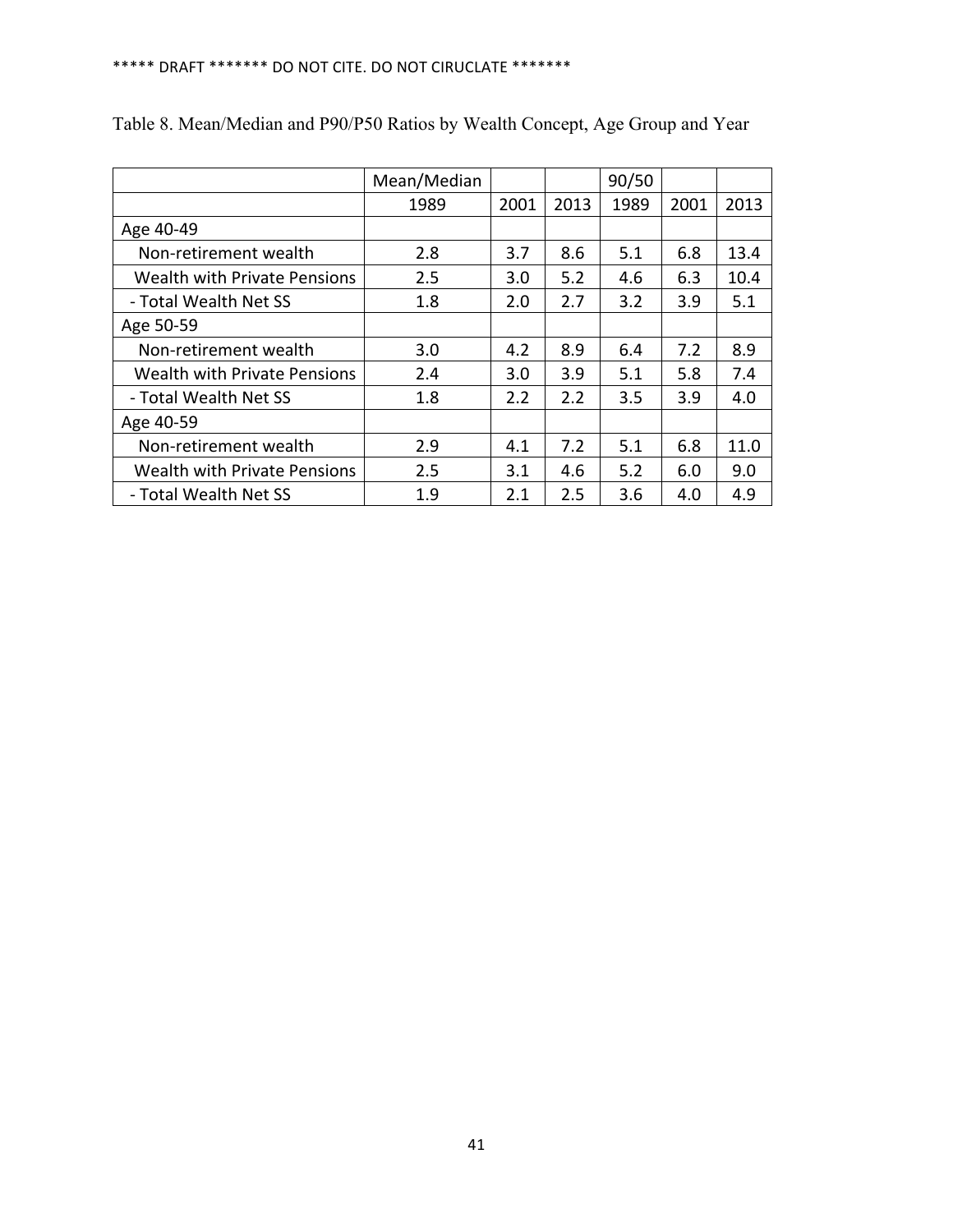# Table 9. Top Shares

| Top    |            |             |          | Top    |            |         |          |
|--------|------------|-------------|----------|--------|------------|---------|----------|
| 10%    |            |             |          | 10%    |            |         |          |
| share  |            |             |          | share  |            |         |          |
|        | Age: 40-49 |             |          |        | Age: 50-59 |         |          |
|        |            |             |          |        |            | Wealth  |          |
|        | Non-       | Wealth with |          |        | Non-       | with    |          |
|        | Retirement | Private     | Combined |        | Retirement | Private | Combined |
|        | Wealth     | Pension     | Wealth   |        | Wealth     | Pension | Wealth   |
| 1989   | 62.0%      | 59.3%       | 50.9%    | 1989   | 62.5%      | 55.3%   | 46.8%    |
| 1992   | 64.2%      | 58.6%       | 48.0%    | 1992   | 62.2%      | 55.6%   | 45.4%    |
| 1995   | 63.7%      | 57.8%       | 46.9%    | 1995   | 67.1%      | 58.3%   | 48.2%    |
| 1998   | 64.8%      | 58.2%       | 48.6%    | 1998   | 69.2%      | 60.7%   | 50.5%    |
| 2001   | 63.5%      | 57.3%       | 48.8%    | 2001   | 70.2%      | 61.2%   | 52.7%    |
| 2004   | 67.6%      | 61.0%       | 51.9%    | 2004   | 68.4%      | 60.7%   | 51.9%    |
| 2007   | 68.8%      | 61.9%       | 53.3%    | 2007   | 71.5%      | 62.8%   | 53.6%    |
| 2010   | 77.7%      | 70.4%       | 58.5%    | 2010   | 70.9%      | 63.1%   | 52.5%    |
| 2013   | 77.8%      | 70.3%       | 58.6%    | 2013   | 75.0%      | 65.2%   | 53.7%    |
|        |            |             |          |        |            |         |          |
| top 5% |            |             |          | top 5% |            |         |          |
| Share  |            |             |          | Share  |            |         |          |
|        | Age: 40-49 |             |          |        | Age: 50-59 |         |          |
|        |            |             |          |        |            | Wealth  |          |
|        | Non-       | Wealth with |          |        | Non-       | with    |          |
|        | Retirement | Private     | Combined |        | Retirement | Private | Combined |
|        | Wealth     | Pension     | Wealth   |        | Wealth     | Pension | Wealth   |
| 1989   | 50.8%      | 46.8%       | 39.5%    | 1989   | 50.3%      | 42.1%   | 34.8%    |
| 1992   | 53.7%      | 46.2%       | 37.1%    | 1992   | 49.3%      | 42.5%   | 34.0%    |
| 1995   | 52.0%      | 45.4%       | 35.8%    | 1995   | 58.5%      | 47.2%   | 38.0%    |
| 1998   | 54.3%      | 46.0%       | 37.4%    | 1998   | 59.5%      | 49.6%   | 40.4%    |
| 2001   | 52.4%      | 44.7%       | 37.2%    | 2001   | 60.2%      | 49.2%   | 41.5%    |
| 2004   | 57.7%      | 49.5%       | 41.2%    | 2004   | 59.3%      | 48.8%   | 40.8%    |
| 2007   | 57.8%      | 49.3%       | 41.7%    | 2007   | 60.5%      | 50.2%   | 42.0%    |
| 2010   | 67.8%      | 57.9%       | 47.1%    | 2010   | 57.8%      | 48.2%   | 39.4%    |
| 2013   | 68.6%      | 57.5%       | 47.0%    | 2013   | 64.3%      | 52.5%   | 42.4%    |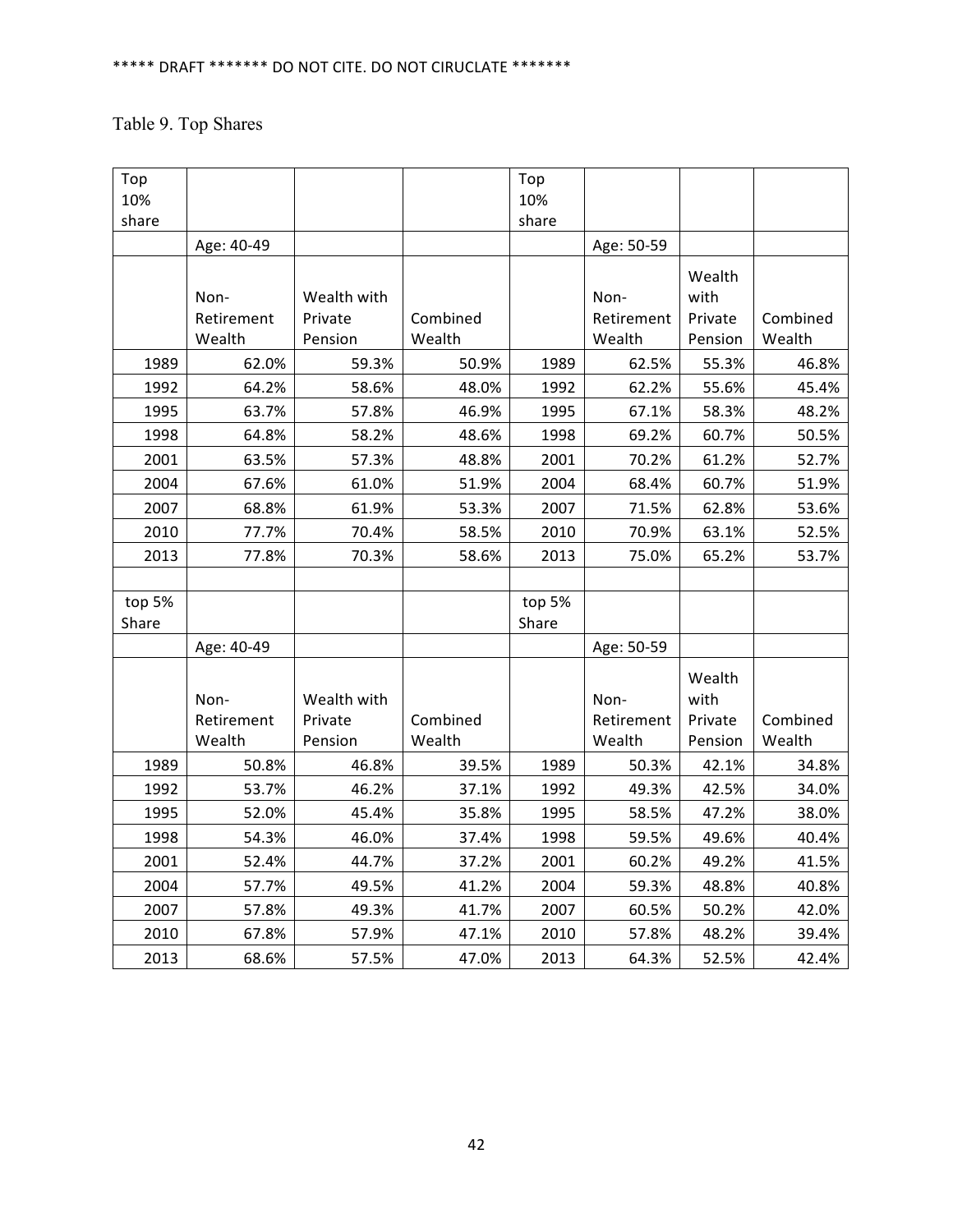#### \*\*\*\*\*\*\*\*\*\*\*

#### References/Citations

- Banks, James, Richard Blundell, and James P. Smith (2003). "Financial Wealth Inequality in the United States and Great Britain." The Journal of Human Resources, vol. 38, (2), pp. 241-279.
- Bernheim, B. Douglas (1992). "Is the Baby Boom Generation Preparing Adequately for Retirement? Technical Report," unpublished, Merrill Lynch.
- Biggs, Andrew G., and Glenn R. Springstead (2008). "Alternate Measures of Replacement Rates for Social Security Benefits and Retirement Income." Social Security Bulletin, vol. 68 (2), pp. 1-19.
- Bricker, Jesse, Lisa J. Dettling, Alice Henriques, Joanne W. Hsu, Kevin B. Moore, John Sabelhaus, Jeffrey Thompson, and Richard A. Windle (2014). "Changes in U.S. Family Finances from 2010 to 2013: Evidence from the Survey of Consumer Finances," Federal Reserve Bulletin, Vol. 100, no. 4.
- Bricker, Jesse, and Gary V. Engelhardt (2014). "A Test for Selection in Matched Administrative Earnings Data," Journal of Economic and Social Measurement, vol. 39, no. 4, pp. 247-255.
- Bricker, Jesse, Alice Henriques, Jacob Krimmel, and John Sabelhaus (2016). "Measuring Income and Wealth at the Top Using Administrative and Survey Data," Brookings Papers on Economic Activity, Spring, pp. 261-321.
- Devlin-Foltz, Sebastian, Alice Henriques, and John Sabelhaus (2016). "Is the U.S. Retirement System Contributing to Rising Wealth Inequality?" The Russell Sage Foundation Journal of the Social *Sciences*, vol. 2, no. 6, pp. 59-85.
- Engen, Eric M., William G. Gale and Cori E. Uccello (1999). "The Adequacy of Household Saving." *Brookings Papers on Economic Activity, vol.* 2, pp. 65-187.
- Gustman, Alan L. and Thomas L. Steinmeier (1999). "Effects of Pensions on Savings: Analysis with Data from the Health and Retirement Study." Carnegie-Rochester Series on Public Policy. Vol. 50, pp. 271-324.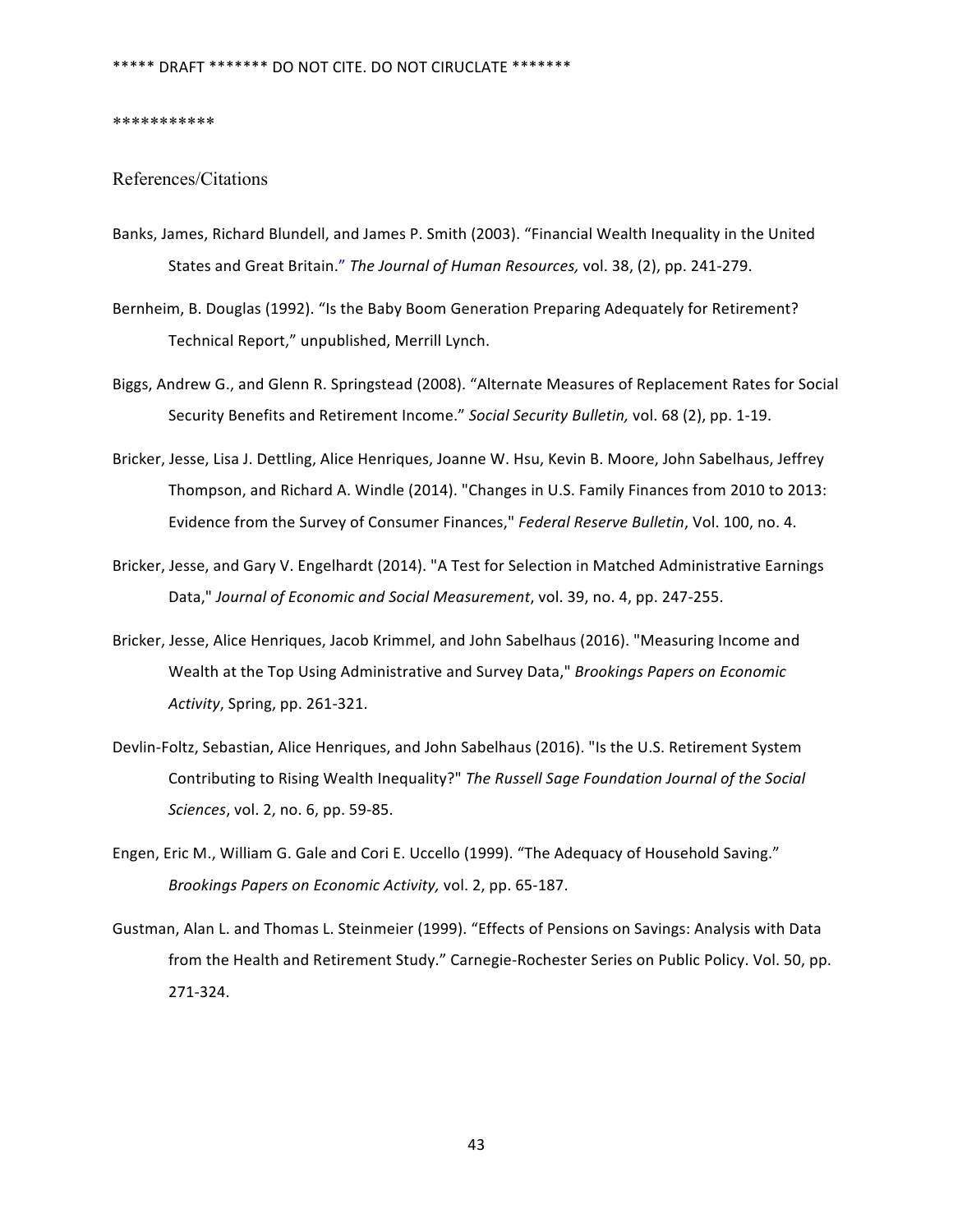- Haveman, Robert, Karen Holden, Barbara Wolfe and Andrei Romanov (2006). "The Sufficiency of Retirement Savings: A Comparison of Two Cohorts of Retired Workers at the Time of Retirement," La Follette School Working Paper. 2006-019, http://digital.library.wisc.edu/1793/36278.
- Hurd, Michael D. and Susann Rohwedder (2011). "Economic Preparation for Retirement" in David A. Wise, ed. *Investigations in the Economics of Aging*. University of Chicago Press, pp 77-113.
- Internal Revenue Service, 1992, Individual Income Tax Returns, 1990 Internal Revenue Service, United States.
- Juster, F. Thomas, James P. Smith, and Frank P. Stafford (1999). "The Measurement and Structure of Household Wealth." Labour Economics, vol. 6 (2), pp. 253-275.
- Keister Lisa A, and Stephanie Moller (2000). "Wealth Inequality in the United States." Annual Review of *Sociology*, vol. 26, pp. 63–81.
- Kennickell, Arthur B. (1999). "Revisions to the SCF Weighting Methodology: Accounting for Race/Ethnicity and Homeownership." FRB Working Paper, Washington: Board of Governors of the Federal Reserve System.
- Kennickell, Arthur B. (2006). "Currents and Undercurrents: Changes in the Distribution of Wealth, 1989-2004," Finance and Economics Discussion Series. Washington: Board of Governors of the Federal Reserve System, November,

https://www.federalreserve.gov/pubs/feds/2006/200613/200613pap.pdf.

- Kennickell, Arthur B. and Annika E. Sundén (1997). "Pensions, Social Security, and the Distribution of Wealth (1997). Finance and Economics Discussion Series. Washington: Board of Governors of the Federal Reserve System, October, https://www.federalreserve.gov/pubs/feds/1997/199755/199755pap.pdf
- Love, David A., Paul A. Smith and Lucy C. Mcnair (2008). "A New Look at the Wealth Adequacy of Older U.S. Households." Review of Income and Wealth. vol. 54 (4), pp. 616-642.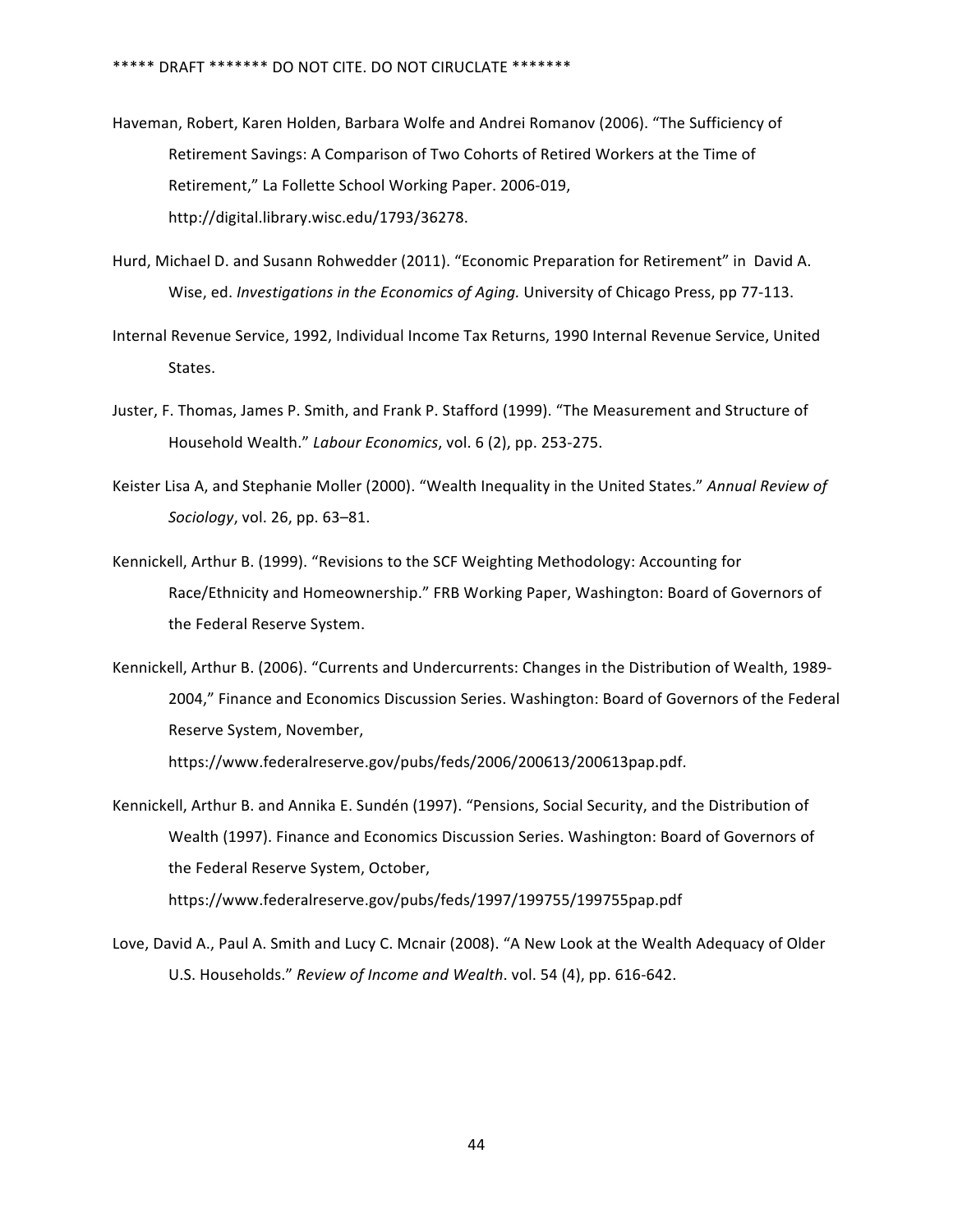- Martha Starr-McCluer and Annika Sunden, (1999). "Workers' Knowledge of Their Pension Coverage: A Reevaluation" in John C. Haltiwanger, Julia I. Lane, James.R. Spletzer, Jules J.M. Theeuwes, Kenneth R. Troske, eds. The Creation and Analysis of Employer-Employee Matched Data *(Contributions to Economic Analysis, Volume 241).* Emerald Group Publishing Limited, pp.469 - 583
- Munnell, Alicia H., Natalia Orlova, and Anthony Webb (2013). "How Important is Asset Allocation to Americans' Financial Retirement Security?." In Olivia S. Mitchell and Kent Smetters, eds., The *Market for Retirement Financial Advice.* New York: Oxford University Press, pp. 89-106.
- Munnell, Alicia H., Matthew S. Rutledge, and Anthony Webb (2014). "Are Retirees Falling Short? Reconciling the Conflicting Evidence." Center for Retirement Research at Boston College 2014-16, November, http://crr.bc.edu/working-papers/are-retirees-falling-short-reconciling-theconflicting-evidence/.
- Munnell, Alicia H., Anthony Webb and Luke Delorme (2006). "A New National Retirement Risk Index." *Issue in Brief* 48, Center for Retirement Research at Boston College, June, http://crr.bc.edu/briefs/a-new-national-retirement-risk-index/.
- Munnell, Alicia H., Matthew S. Rutledge, and Anthony Webb (2014). "Are Retirees Falling Short? Reconciling the Conflicting Evidence." Center for Retirement Research at Boston College 2014-16, November, http://crr.bc.edu/working-papers/are-retirees-falling-short-reconciling-theconflicting-evidence/.
- Pfeffer, Fabian T., Robert F. Schoeni, Arthur Kennickell and Patrica Andreski (2016). "Measuring Wealth and Wealth Inequality: Comparing two U.S. Surveys." Journal of Economic and Social *Measurement,* vol. 41, pp. 103-120.
- Quadrini, Vincenzo (1999). "The Importance of Entrepreneurship for Wealth Concentration and Mobility." The Review of Income and Wealth. vol. 45, (1), pp. 1-19.
- Saez, Emmanuel, and Gabriel Zucman. 2016. "Wealth Inequality in the United States since 1913: Evidence from Capitalized Income Tax Data." *Quarterly Journal of Economics, vol.* 131(2), pp. 519–78.
- Scholz, John Karl, Ananth Seshadari and Surachai Khitatrakun (2006). "Are Americans Saving 'Optimally' for Retirement?." Journal of Political Economy, vol. 114 (4), pp. 607-643.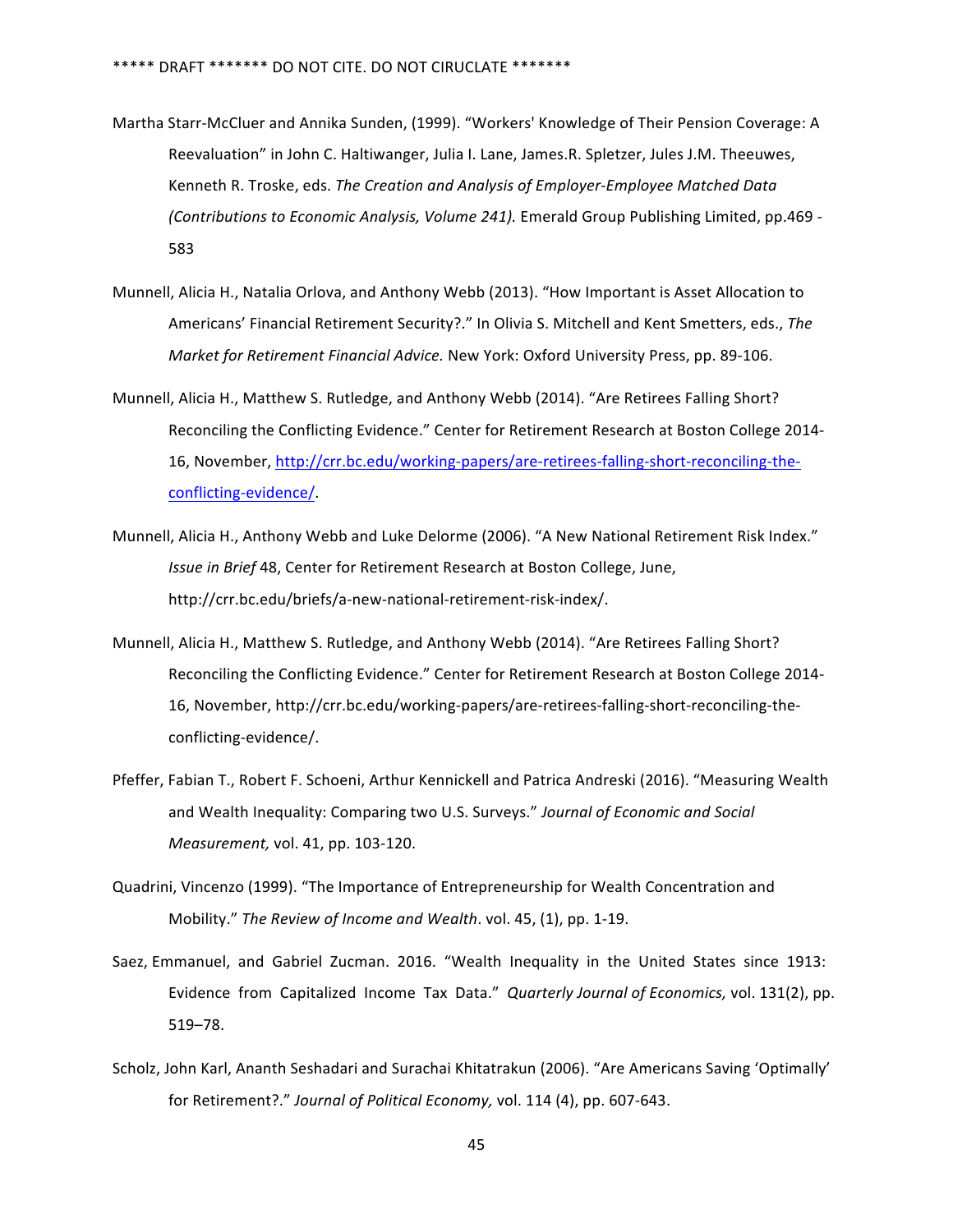SSA, 2016. Income of the aged chartbook, 2014

- Wilson, O. H., and J. William J. Smith, 1983, "Access to Tax Records for Statistical Purposes," Proceedings of the Section on Survey Research Methods, American Statistical Association, pp. 595-601.
- Wolff, Edward N. (1995). *Top Heavy. A study of the increasing inequality of wealth in America*. New York: Twentieth Century Fund Press.
- Wolff, Edward N. (2007). "The Retirement Wealth of the Baby Boom Generation." Journal of Monetary *Economics,* vol. 54, pp. 1-40.
- Wolff, Edward N. (2015). "U.S. Pensions in the 2000's: The Lost Decade?." Review of Income and Wealth, vol. 61 (4), pp. 599-629.

\*\*\*\*\*\*\*\*\*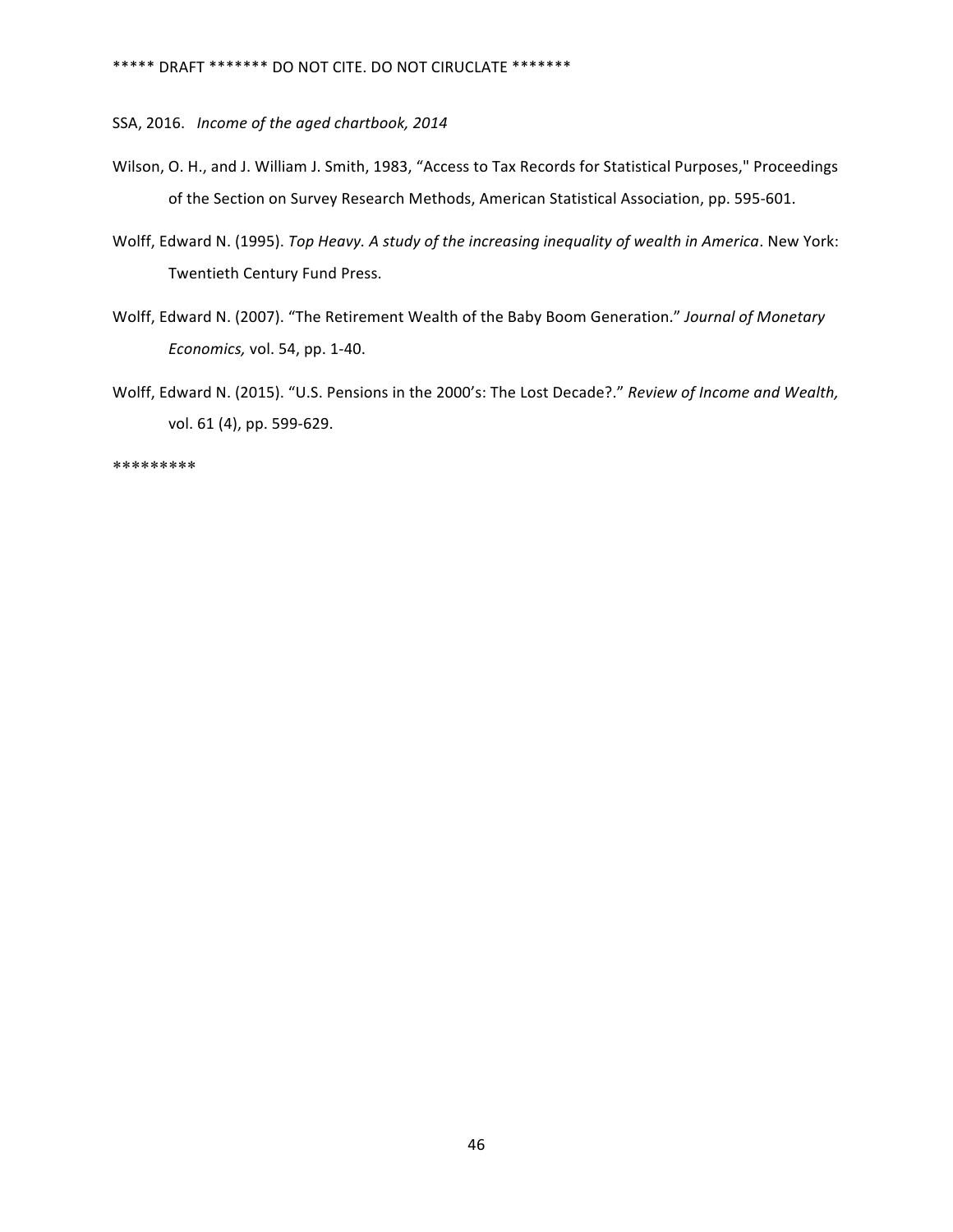## Appendix

### *Graphs for Appendix:*

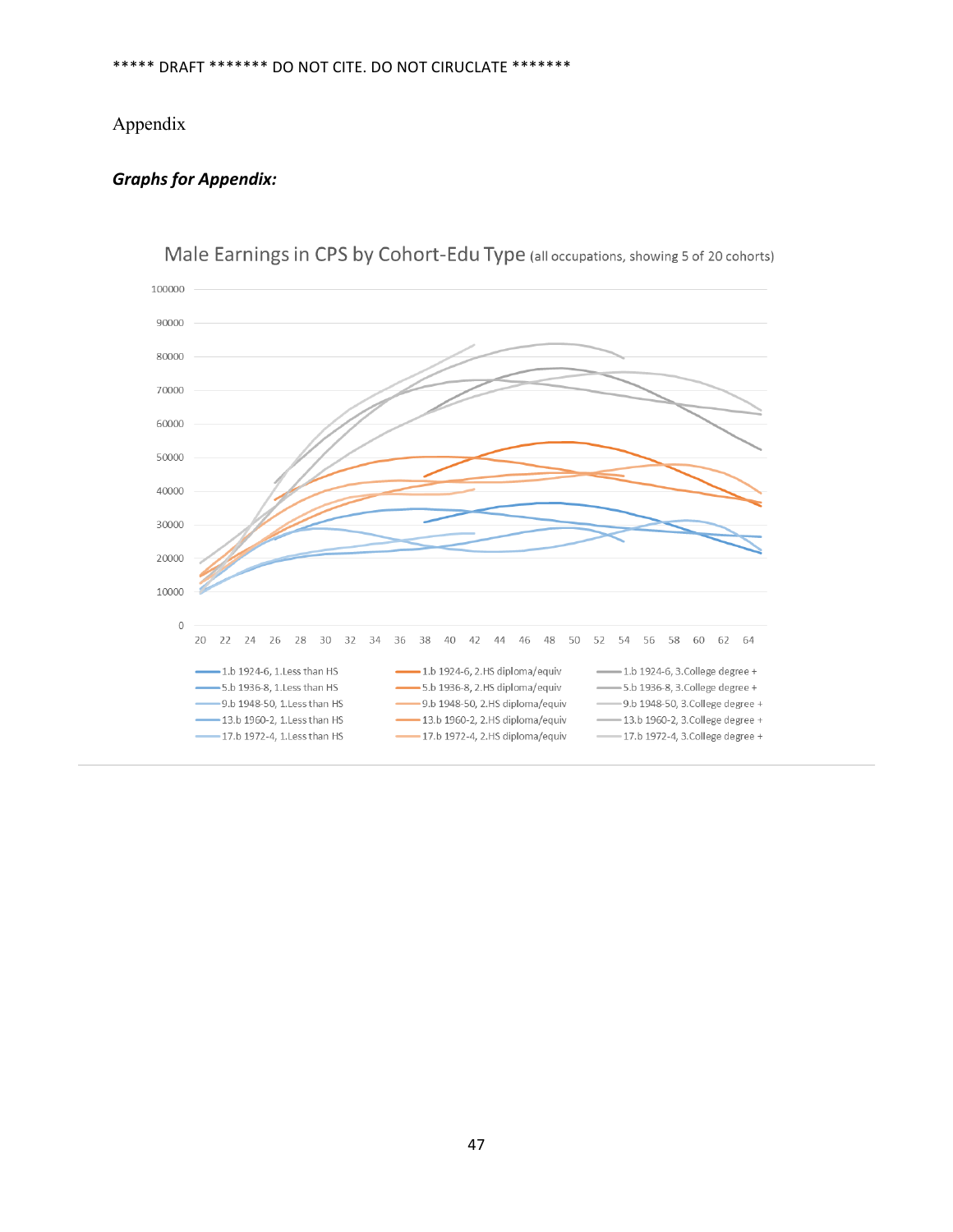

## Male Earnings in CPS by Edu-Occ Type (all birth cohorts)